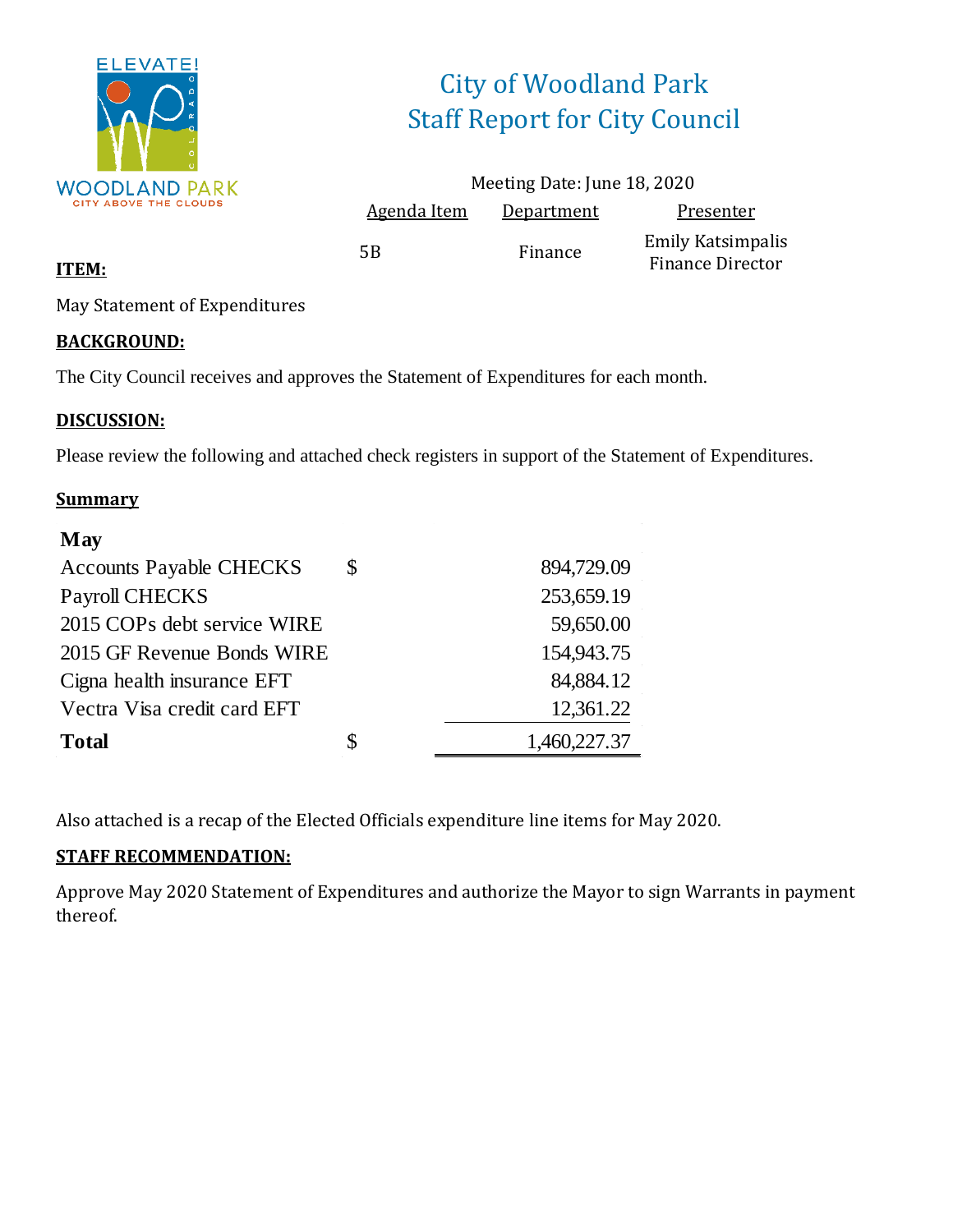### **Year End Payment Register City of Woodland Park 06.10.2020 09:36**

#### **Page 1 of 21 USER: EKAT**

| Payment                   |       |                                             |                     | Num        | Gross              |                                |                | Net   Payment     | HP |                  |
|---------------------------|-------|---------------------------------------------|---------------------|------------|--------------------|--------------------------------|----------------|-------------------|----|------------------|
| Number   Type   ID   Name |       |                                             | SRC                 | <b>INV</b> |                    | Amount Discounts               |                | Pay   Date        |    | Void Batch       |
|                           |       | For Bank Account: 1 VECTRA BANK COLORADO    |                     |            |                    | ACCOUNTS PAYABLE (719)687-9246 |                |                   |    |                  |
|                           |       |                                             |                     |            |                    |                                |                |                   |    |                  |
|                           |       | 109788 CHK A DENVER SHERIFF DEPARTMENT 1 1  |                     |            | 36.65              | 0.00                           |                | 36.65 2020-05-05  |    | 40214            |
|                           |       | Process service                             | 050520              |            | 36.65              | 0.00                           | 36.65          |                   |    |                  |
|                           | DIST: | 100-199-5350                                |                     | 36.65      |                    |                                |                |                   |    |                  |
|                           |       |                                             |                     |            |                    |                                |                |                   |    |                  |
|                           |       | 109789 CHK A AT&T MOBILITY LLC              |                     |            | 5118 1<br>125.63   | 0.00                           |                | 125.63 2020-05-07 |    | 40218            |
|                           |       | 04/2020 CHARGES                             |                     |            |                    |                                | 125.63         |                   |    |                  |
|                           |       | DIST: 100-221-5300                          |                     | 125.63     |                    |                                |                |                   |    |                  |
|                           |       | 109790 CHK A BIRCHAM'S                      | 75 1                |            | 528.47             | 0.00                           |                | 528.47 2020-05-07 |    | 40218            |
|                           |       | 03/2020-04/2020 USAGE                       | 314557              |            | 528.47             | 0.00                           | 528.47         |                   |    |                  |
|                           |       | DIST: 100-120-4350                          |                     | 528.47     |                    |                                |                |                   |    |                  |
|                           |       |                                             |                     |            |                    |                                |                |                   |    |                  |
|                           |       | 109791 CHK A BRIAN E. BUNDY                 |                     |            | 5208 1 840.00      | 0.00                           |                | 840.00 2020-05-07 |    | 40218            |
|                           |       | ACCOUNTING SUPPORT SERVICES 05012020 840.00 |                     |            |                    |                                | $0.00$ 840.00  |                   |    |                  |
|                           | DIST: | 100-117-3500                                |                     | 840.00     |                    |                                |                |                   |    |                  |
|                           |       |                                             |                     |            |                    |                                |                |                   |    |                  |
|                           |       | 109792 CHK A CENTURYLINK                    |                     | 4342 4     | 561.90             | 0.00                           |                | 561.90 2020-05-07 |    | 40218            |
|                           |       | 05/2020 CHARGES04                           | 42520               |            | 561.90             | 0.00                           | 163.49         |                   |    |                  |
|                           | DIST: | 100-199-5300                                |                     | 49.33      |                    |                                |                |                   |    |                  |
|                           | DIST: | 220-455-5300                                |                     | 106.10     |                    |                                |                |                   |    |                  |
|                           | DIST: | 510-342-5300                                |                     | 163.49     |                    |                                |                |                   |    |                  |
|                           | DIST: | 520-347-5300                                |                     | 242.98     |                    |                                |                |                   |    |                  |
|                           |       | 05/2020 CHARGES04                           | 42520               |            | 561.90             | 0.00                           | 242.98         |                   |    |                  |
|                           | DIST: | 100-199-5300                                |                     | 49.33      |                    |                                |                |                   |    |                  |
|                           | DIST: | 220-455-5300                                |                     | 106.10     |                    |                                |                |                   |    |                  |
|                           | DIST: | 510-342-5300                                |                     | 163.49     |                    |                                |                |                   |    |                  |
|                           | DIST: | 520-347-5300                                |                     | 242.98     |                    |                                |                |                   |    |                  |
|                           |       | 05/2020 CHARGES04                           | 42520               |            | 561.90             | 0.00                           | 49.33          |                   |    |                  |
|                           | DIST: | 100-199-5300                                |                     | 49.33      |                    |                                |                |                   |    |                  |
|                           | DIST: | $220 - 455 - 5300$                          |                     | 106.10     |                    |                                |                |                   |    |                  |
|                           | DIST: | 510-342-5300                                |                     | 163.49     |                    |                                |                |                   |    |                  |
|                           | DIST: | 520-347-5300                                |                     | 242.98     |                    |                                |                |                   |    |                  |
|                           |       | 05/2020 CHARGES04                           | 42520               |            | 561.90             | 0.00                           | 106.10         |                   |    |                  |
|                           | DIST: | 100-199-5300                                |                     | 49.33      |                    |                                |                |                   |    |                  |
|                           | DIST: | 220-455-5300                                |                     | 106.10     |                    |                                |                |                   |    |                  |
|                           | DIST: | 510-342-5300                                |                     | 163.49     |                    |                                |                |                   |    |                  |
|                           | DIST: | 520-347-5300                                |                     | 242.98     |                    |                                |                |                   |    |                  |
|                           |       |                                             |                     |            |                    |                                |                |                   |    |                  |
|                           |       | 109793 CHK A CONROY'S PLUS ONE INC          |                     | 4918 1     | 350.00             | 0.00                           |                | 350.00 2020-05-07 |    | 40218            |
|                           |       | REPAIR #51                                  |                     |            | 78927 38<br>350.00 |                                | 0.00<br>350.00 |                   |    |                  |
|                           | DIST: | 100-332-4420                                |                     | 350.00     |                    |                                |                |                   |    |                  |
|                           |       |                                             |                     |            |                    |                                |                |                   |    |                  |
|                           |       | 109794 CHK A CONSPIRE!                      |                     | 3235 1     | 115.00             | 0.00                           |                | 115.00 2020-05-07 |    | 40218            |
|                           |       | DRUG SCREEN                                 | 19276               |            | 115.00             | 0.00                           | 115.00         |                   |    |                  |
|                           | DIST: | 100-199-3335                                |                     | 115.00     |                    |                                |                |                   |    |                  |
| 109795 CHK A              |       | DOCUMART COPIES & PRINTING                  |                     |            | 3252 1<br>486.58   | 0.00                           |                | 486.58 2020-05-07 |    | 40218            |
|                           |       | DOCUMART                                    | 362754              |            | 486.58             |                                | 0.00<br>486.58 |                   |    |                  |
|                           | DIST: | 100-199-6100                                |                     | 486.58     |                    |                                |                |                   |    |                  |
|                           |       |                                             | ------------------- |            |                    |                                |                |                   |    |                  |
|                           |       | 109796 CHK A ECONO SIGNS AND BARRICADE      | 4831 1              |            | 61.30              | 0.00                           |                | 61.30 2020-05-07  |    | 40218            |
|                           |       | SIGNAGE - STREETS                           | 10-959640           |            | 61.30              | 0.00                           | 61.30          |                   |    |                  |
|                           | DIST: | 100-334-6170                                |                     | 61.30      |                    |                                |                |                   |    |                  |
|                           |       |                                             |                     |            |                    |                                |                |                   |    | ________________ |
|                           |       | 109797 CHK A FARIS MACHINERY CO.            |                     |            | 1712 1 280.00      | 0.00                           |                | 280.00 2020-05-07 |    | 40218            |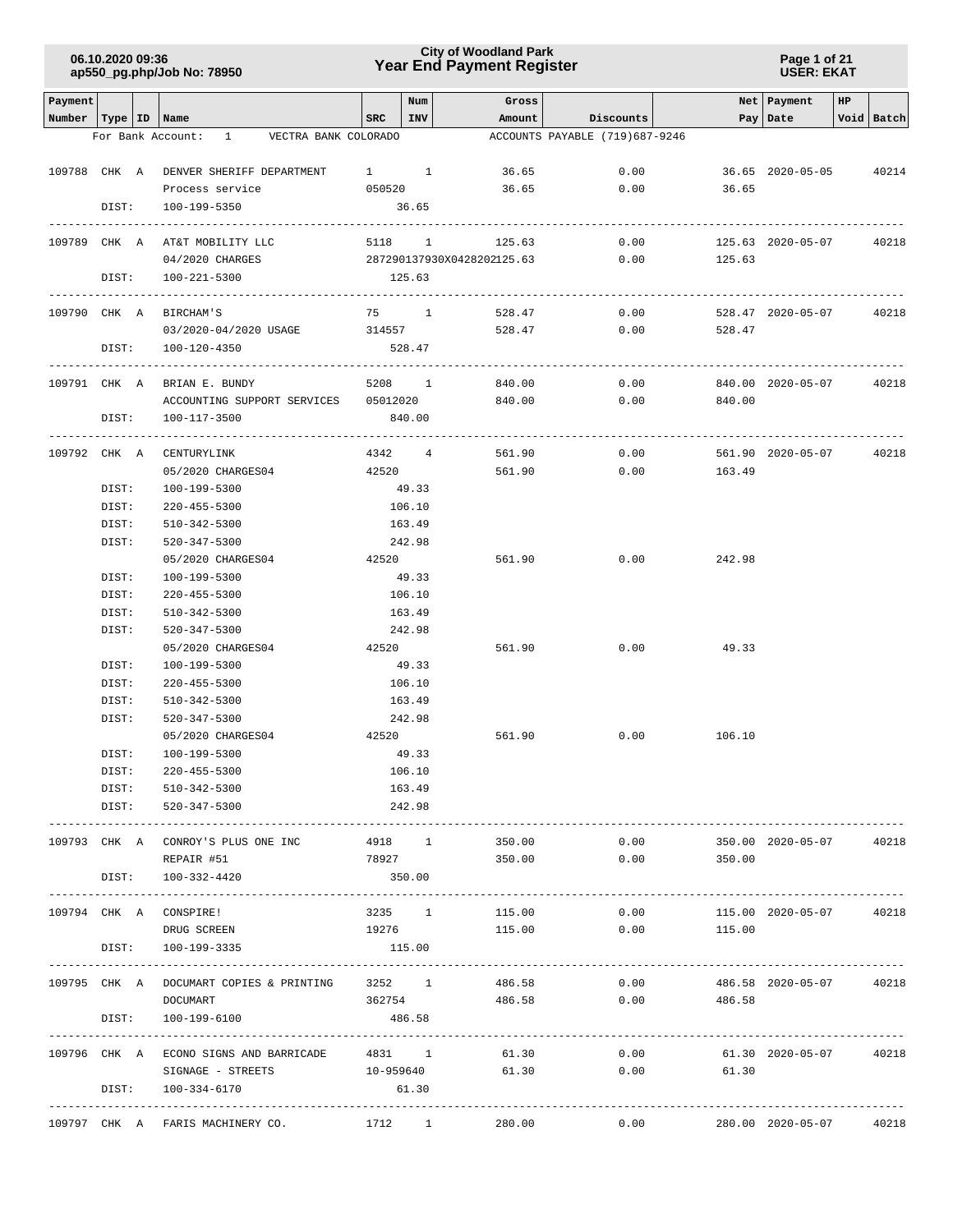**Page 2 of 21 USER: EKAT**

| Payment      |                |                                                              |              | Num            | Gross          |              |                          | Net Payment          | HP |            |
|--------------|----------------|--------------------------------------------------------------|--------------|----------------|----------------|--------------|--------------------------|----------------------|----|------------|
| Number       |                | Type   ID   Name                                             | SRC          | INV            | Amount         | Discounts    |                          | Pay   Date           |    | Void Batch |
|              |                | PARTS - SIDE BROOM                                           | A12972       |                | 280.00         | 0.00         | 280.00                   |                      |    |            |
|              | DIST:          | 100-332-4410                                                 |              | 280.00         |                |              |                          |                      |    |            |
|              |                |                                                              |              |                |                |              |                          |                      |    |            |
| 109798 CHK A |                | HINKLE & COMPANY, PC<br>FINANCIAL STATEMENT AUDIT 2019 10498 |              | 5035 1         | 10,000.00      | 0.00<br>0.00 | 10,000.00                | 10,000.00 2020-05-07 |    | 40218      |
|              | DIST:          | 100-117-3220                                                 |              | 10,000.00      | 10,000.00      |              |                          |                      |    |            |
|              |                |                                                              |              |                |                |              |                          |                      |    |            |
| 109799 CHK A |                | HOME DEPOT CREDIT SERVICES                                   | 1758         | $\sim$ 1       | 74.54          | 0.00         |                          | 74.54 2020-05-07     |    | 40218      |
|              |                | 04/2020 CHARGES                                              | 42820        |                | 74.54          | 0.00         | 74.54                    |                      |    |            |
|              | DIST:          | 100-118-4310                                                 |              | 74.54          |                |              |                          |                      |    |            |
|              |                |                                                              |              |                |                |              |                          |                      |    |            |
| 109800 CHK A |                | JR ENGINEERING LTD                                           |              | 353 1          | 1,850.00       | 0.00         |                          | 1,850.00 2020-05-07  |    | 40218      |
|              |                | ON CALL SVCS.-GRACE TOWNHOMES 01232020                       |              |                | 1,850.00       | 0.00         | 1,850.00                 |                      |    |            |
|              | DIST:          | 100-331-3230                                                 |              | 1,850.00       |                |              |                          |                      |    |            |
| 109801 CHK A |                | LAFEVER, DALTON                                              | 4494         | $\sim$ 1       | 32.00          | 0.00         |                          | 32.00 2020-05-07     |    | 40218      |
|              |                | P&R OFFICIAL                                                 | 03112020     |                | 32.00          | 0.00         | 32.00                    |                      |    |            |
|              | DIST:          | 220-451-3400-1002                                            |              | 32.00          |                |              |                          |                      |    |            |
|              |                |                                                              |              |                |                |              |                          |                      |    |            |
| 109802 CHK A |                | BOULDER COUNTY SHERIFF CIVIL D 1                             |              |                | 7.20           | 0.00         |                          | 7.20 2020-05-07      |    | 40218      |
|              |                | PROCESS SERVICE                                              | 04242020     |                | 7.20           | 0.00         | 7.20                     |                      |    |            |
|              | DIST:          | 100-113-3210                                                 |              | 7.20           |                |              |                          |                      |    |            |
|              |                |                                                              |              |                |                |              |                          |                      |    |            |
| 109803 CHK A |                | CRANE HOMES & RENOVATION                                     |              | $1 \quad 1$    | 500.00         | 0.00         |                          | 500.00 2020-05-07    |    | 40218      |
|              |                | REFUND OF ESCROW                                             | 04272020     |                | 500.00         | 0.00         | 500.00                   |                      |    |            |
|              | DIST:          | 100-000-2515                                                 |              | 500.00         |                |              |                          |                      |    |            |
| 109804 CHK A |                | LORI & ALAN DEVOLL                                           |              | $1 \quad 1$    | 37.43          | 0.00         |                          | 37.43 2020-05-07     |    | 40218      |
|              |                | UTILITY REFUND                                               | 2208.02      |                | 37.43          | 0.00         | 37.43                    |                      |    |            |
|              | DIST:          | 510-342-3461                                                 |              | 37.43          |                |              |                          |                      |    |            |
|              |                |                                                              |              |                |                |              |                          |                      |    |            |
| 109805 CHK A |                | TABATHA HENDERSON                                            |              | $1 \quad 1$    | 62.10          | 0.00         |                          | 62.10 2020-05-07     |    | 40218      |
|              |                | UTILITY REFUND                                               | 4165.14A     |                | 62.10          | 0.00         | 62.10                    |                      |    |            |
|              | DIST:          | 510-342-3461                                                 |              | 62.10          |                |              |                          |                      |    |            |
| 109806 CHK A |                | LARAE GUTIERREZ                                              | $\mathbf{1}$ | 1              | 150.00         | 0.00         |                          | 150.00 2020-05-07    |    | 40218      |
|              |                | REFUND - WAC                                                 | 490          |                | 150.00         | 0.00         | 150.00                   |                      |    |            |
|              | DIST:          | 220-000-3475-3000                                            |              | 150.00         |                |              |                          |                      |    |            |
|              |                |                                                              |              |                |                |              |                          |                      |    |            |
|              |                | 109807 CHK A JOSHUA & REBECCA PATTERSON 1 1                  |              |                | 300.00         | 0.00         |                          | 300.00 2020-05-07    |    | 40218      |
|              |                | UTILITY REFUND                                               | 4960.05      |                | 300.00         | 0.00         | 300.00                   |                      |    |            |
|              |                | DIST: 510-342-3461                                           |              | 300.00         |                |              |                          |                      |    |            |
|              |                | 109808 CHK A TEREKA BYARD                                    |              | $1 \quad 1$    | 7.00           | 0.00         |                          | 7.00 2020-05-07      |    | 40218      |
|              |                | TEREKA BYARD                                                 | 552020       |                | 7.00           | 0.00         | 7.00                     |                      |    |            |
|              | DIST:          | 100-000-3510                                                 |              | 7.00           |                |              |                          |                      |    |            |
|              |                |                                                              |              |                |                |              | ------------------------ |                      |    |            |
|              |                | 109809 CHK A NAPA AUTO PARTS                                 |              |                | 2048 3 827.56  | 0.00         | 827.56 2020-05-07 40218  |                      |    |            |
|              |                | 04/2020 CHARGES                                              |              |                | 4302020 827.56 |              | $0.00$ 52.99             |                      |    |            |
|              | DIST:          | 100-332-4410                                                 |              | 382.01         |                |              |                          |                      |    |            |
|              | DIST:          | 100-332-4420                                                 |              | 204.35         |                |              |                          |                      |    |            |
|              | DIST:          | 100-332-4430                                                 |              | 119.98         |                |              |                          |                      |    |            |
|              | DIST:          | 100-332-4440                                                 |              | 4.18           |                |              |                          |                      |    |            |
|              | DIST:          | 510-345-4400                                                 |              | 52.99          |                |              |                          |                      |    |            |
|              | DIST:<br>DIST: | 520-347-4400<br>520-349-4400                                 |              | 35.51<br>28.54 |                |              |                          |                      |    |            |
|              |                | 04/2020 CHARGES                                              |              |                | 4302020 827.56 |              | $0.00$ 710.52            |                      |    |            |
|              |                |                                                              |              |                |                |              |                          |                      |    |            |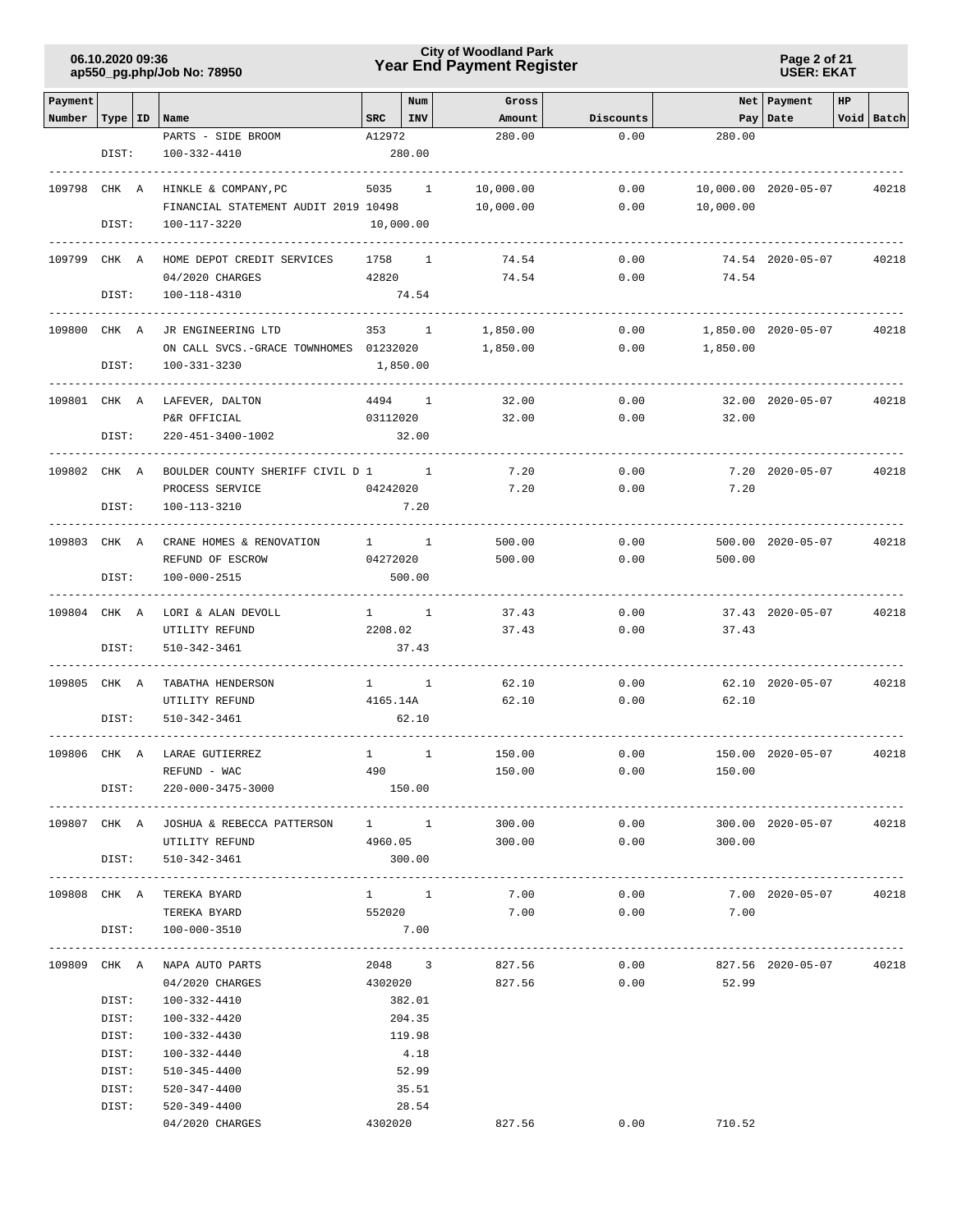|              | 06.10.2020 09:36<br>ap550_pg.php/Job No: 78950 |  |                                                         |         |                | <b>City of Woodland Park</b><br>Year End Payment Register |           | Page 3 of 21<br><b>USER: EKAT</b> |                  |    |            |  |
|--------------|------------------------------------------------|--|---------------------------------------------------------|---------|----------------|-----------------------------------------------------------|-----------|-----------------------------------|------------------|----|------------|--|
| Payment      |                                                |  |                                                         |         | Num            | Gross                                                     |           | Net                               | Payment          | HP |            |  |
| Number       | Type   ID                                      |  | Name                                                    | SRC     | INV            | Amount                                                    | Discounts |                                   | Pay   Date       |    | Void Batch |  |
|              | DIST:                                          |  | 100-332-4410                                            |         | 382.01         |                                                           |           |                                   |                  |    |            |  |
|              | DIST:                                          |  | $100 - 332 - 4420$                                      |         | 204.35         |                                                           |           |                                   |                  |    |            |  |
|              | DIST:                                          |  | $100 - 332 - 4430$                                      |         | 119.98         |                                                           |           |                                   |                  |    |            |  |
|              | DIST:                                          |  | 100-332-4440<br>$510 - 345 - 4400$                      |         | 4.18           |                                                           |           |                                   |                  |    |            |  |
|              | DIST:<br>DIST:                                 |  | $520 - 347 - 4400$                                      |         | 52.99<br>35.51 |                                                           |           |                                   |                  |    |            |  |
|              | DIST:                                          |  | $520 - 349 - 4400$                                      |         | 28.54          |                                                           |           |                                   |                  |    |            |  |
|              |                                                |  | 04/2020 CHARGES                                         | 4302020 |                | 827.56                                                    | 0.00      | 64.05                             |                  |    |            |  |
|              | DIST:                                          |  | $100 - 332 - 4410$                                      |         | 382.01         |                                                           |           |                                   |                  |    |            |  |
|              | DIST:                                          |  | 100-332-4420                                            |         | 204.35         |                                                           |           |                                   |                  |    |            |  |
|              | DIST:                                          |  | 100-332-4430                                            |         | 119.98         |                                                           |           |                                   |                  |    |            |  |
|              | DIST:                                          |  | 100-332-4440                                            |         | 4.18           |                                                           |           |                                   |                  |    |            |  |
|              | DIST:                                          |  | $510 - 345 - 4400$                                      |         | 52.99          |                                                           |           |                                   |                  |    |            |  |
|              | DIST:                                          |  | 520-347-4400                                            |         | 35.51          |                                                           |           |                                   |                  |    |            |  |
|              | DIST:                                          |  | $520 - 349 - 4400$                                      |         | 28.54          |                                                           |           |                                   |                  |    |            |  |
|              |                                                |  |                                                         |         |                |                                                           |           |                                   |                  |    |            |  |
|              |                                                |  | 109810 CHK A O'REILLY AUTOMOTIVE STORES, IN 4531 1      |         |                | 28.46                                                     | 0.00      |                                   | 28.46 2020-05-07 |    | 40218      |  |
|              |                                                |  | 04/2020 CHARGES                                         |         | 42820          | 28.46                                                     | 0.00      | 28.46                             |                  |    |            |  |
|              | DIST:                                          |  | 100-332-4440                                            |         | 28.46          |                                                           |           |                                   |                  |    |            |  |
| 109811 CHK A |                                                |  | --------------------------------------<br>PEAK INTERNET |         | 3141 6         | 19,291.79                                                 | 0.00      | 19,291.79 2020-05-07              |                  |    | 40218      |  |
|              |                                                |  | 05/2020 CHARGES                                         |         | 132676         | 15,806.36                                                 | 0.00      | 1,156.48                          |                  |    |            |  |
|              | DIST:                                          |  | 100-199-5300                                            |         | 2,225.94       |                                                           |           |                                   |                  |    |            |  |
|              | DIST:                                          |  | 100-120-3700                                            |         | 10,788.94      |                                                           |           |                                   |                  |    |            |  |
|              | DIST:                                          |  | 100-115-4340                                            |         | 35.00          |                                                           |           |                                   |                  |    |            |  |
|              | DIST:                                          |  | $220 - 455 - 3700$                                      |         | 320.00         |                                                           |           |                                   |                  |    |            |  |
|              | DIST:                                          |  | 220-452-5300                                            |         | 256.48         |                                                           |           |                                   |                  |    |            |  |
|              | DIST:                                          |  | $220 - 452 - 3700$                                      |         | 580.00         |                                                           |           |                                   |                  |    |            |  |
|              | DIST:                                          |  | $510 - 342 - 3700$                                      |         | 800.00         |                                                           |           |                                   |                  |    |            |  |
|              | DIST:                                          |  | 520-347-3700                                            |         | 800.00         |                                                           |           |                                   |                  |    |            |  |
|              |                                                |  | 05/2020 CHARGES                                         | 132676  |                | 15,806.36                                                 | 0.00      | 800.00                            |                  |    |            |  |
|              | DIST:                                          |  | 100-199-5300                                            |         | 2,225.94       |                                                           |           |                                   |                  |    |            |  |
|              | DIST:                                          |  | 100-120-3700                                            |         | 10,788.94      |                                                           |           |                                   |                  |    |            |  |
|              | DIST:                                          |  | $100 - 115 - 4340$                                      |         | 35.00          |                                                           |           |                                   |                  |    |            |  |
|              | DIST:                                          |  | $220 - 455 - 3700$                                      |         | 320.00         |                                                           |           |                                   |                  |    |            |  |
|              | DIST:                                          |  | 220-452-5300                                            |         | 256.48         |                                                           |           |                                   |                  |    |            |  |
|              | DIST:                                          |  | 220-452-3700                                            |         | 580.00         |                                                           |           |                                   |                  |    |            |  |
|              | DIST:                                          |  | $510 - 342 - 3700$                                      |         | 800.00         |                                                           |           |                                   |                  |    |            |  |
|              | DIST:                                          |  | 520-347-3700                                            |         | 800.00         |                                                           |           |                                   |                  |    |            |  |
|              |                                                |  | 05/2020 CHARGES                                         | 132676  |                | 15,806.36                                                 | 0.00      | 800.00                            |                  |    |            |  |
|              | DIST:                                          |  | 100-199-5300                                            |         | 2,225.94       |                                                           |           |                                   |                  |    |            |  |
|              | DIST:                                          |  | 100-120-3700                                            |         | 10,788.94      |                                                           |           |                                   |                  |    |            |  |
|              | DIST:                                          |  | 100-115-4340                                            |         | 35.00          |                                                           |           |                                   |                  |    |            |  |
|              | DIST:                                          |  | 220-455-3700                                            |         | 320.00         |                                                           |           |                                   |                  |    |            |  |
|              | DIST:                                          |  | 220-452-5300                                            |         | 256.48         |                                                           |           |                                   |                  |    |            |  |
|              | DIST:                                          |  | $220 - 452 - 3700$                                      |         | 580.00         |                                                           |           |                                   |                  |    |            |  |
|              | DIST:                                          |  | 510-342-3700                                            |         | 800.00         |                                                           |           |                                   |                  |    |            |  |
|              | DIST:                                          |  | 520-347-3700                                            |         | 800.00         |                                                           |           |                                   |                  |    |            |  |
|              |                                                |  | 05/2020 CHARGES                                         | 132676  |                | 15,806.36                                                 | 0.00      | 13,049.88                         |                  |    |            |  |
|              | DIST:                                          |  | 100-199-5300                                            |         | 2,225.94       |                                                           |           |                                   |                  |    |            |  |
|              | DIST:                                          |  | 100-120-3700                                            |         | 10,788.94      |                                                           |           |                                   |                  |    |            |  |
|              | DIST:                                          |  | 100-115-4340                                            |         | 35.00          |                                                           |           |                                   |                  |    |            |  |
|              | DIST:                                          |  | 220-455-3700                                            |         | 320.00         |                                                           |           |                                   |                  |    |            |  |
|              | DIST:                                          |  | 220-452-5300                                            |         | 256.48         |                                                           |           |                                   |                  |    |            |  |
|              | DIST:                                          |  | 220-452-3700                                            |         | 580.00         |                                                           |           |                                   |                  |    |            |  |
|              | DIST:                                          |  | 510-342-3700                                            |         | 800.00         |                                                           |           |                                   |                  |    |            |  |
|              | DIST:                                          |  | 520-347-3700                                            |         | 800.00         |                                                           |           |                                   |                  |    |            |  |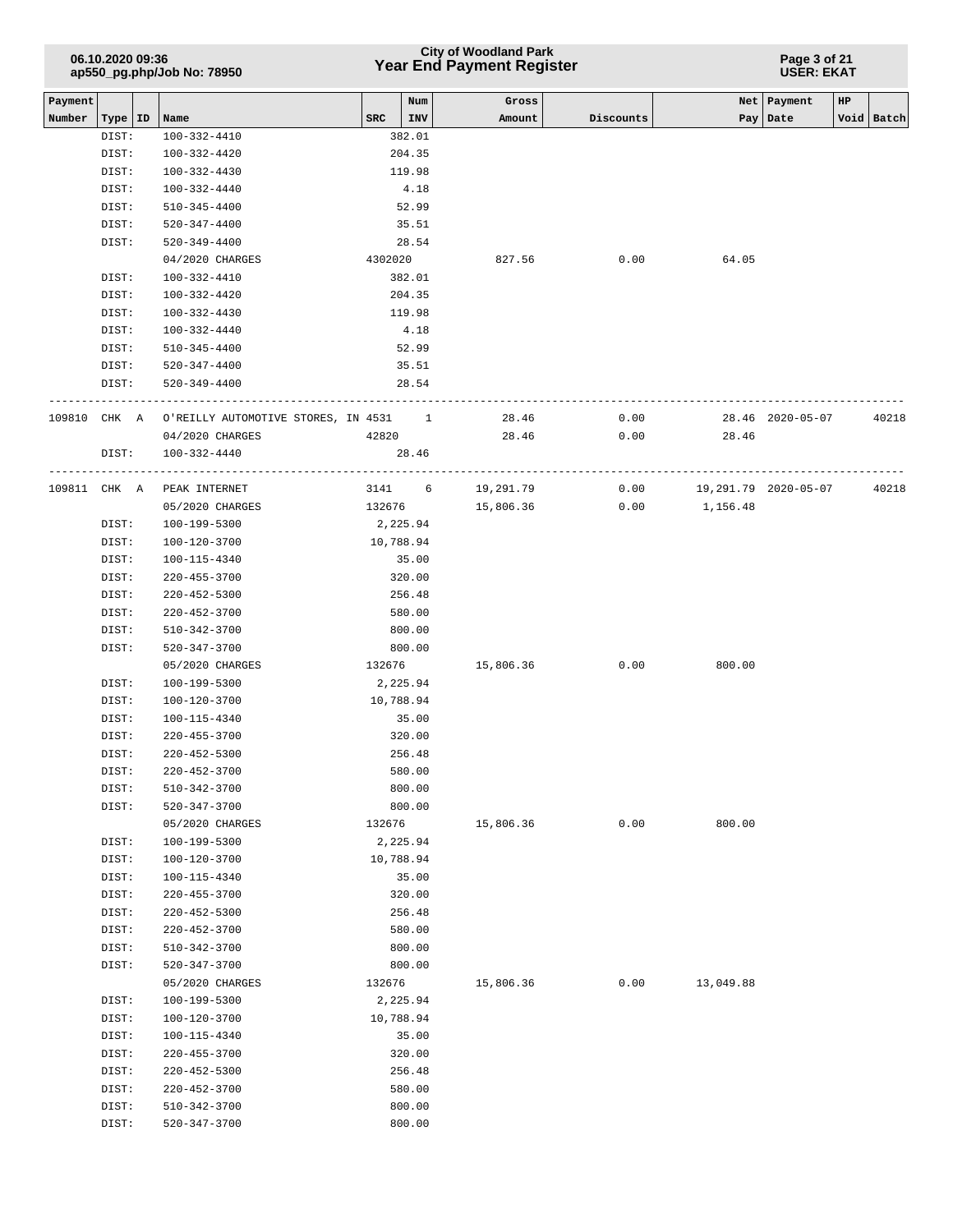### **Year End Payment Register City of Woodland Park 06.10.2020 09:36**

**Page 4 of 21 USER: EKAT**

|              |           |                                       |                       |                |                       | Net   Payment<br>HP |                 |                         |            |       |  |
|--------------|-----------|---------------------------------------|-----------------------|----------------|-----------------------|---------------------|-----------------|-------------------------|------------|-------|--|
| Payment      |           |                                       |                       | Num            | Gross                 |                     |                 |                         |            |       |  |
| Number       | Type   ID | Name<br>05/2020 CHARGES               | $SRC$   INV<br>132677 |                | Amount<br>3,425.48    | Discounts<br>0.00   | 3,425.48        | Pay Date                | Void Batch |       |  |
|              | DIST:     | $100 - 221 - 5300$                    |                       | 590.14         |                       |                     |                 |                         |            |       |  |
|              | DIST:     | 100-221-3700                          | 2,835.34              |                |                       |                     |                 |                         |            |       |  |
|              |           | 05/2020 CHARGES                       | 311974                |                | 59.95                 | 0.00                | 59.95           |                         |            |       |  |
|              | DIST:     | 100-115-4340                          |                       | 59.95          |                       |                     |                 |                         |            |       |  |
|              |           |                                       |                       |                |                       |                     |                 |                         |            |       |  |
| 109812 CHK A |           | PRIORITY RESEARCH                     |                       | 4392 1         | 8.90                  | 0.00                |                 | 8.90 2020-05-07         |            | 40218 |  |
|              |           | BACKROUND CHECK                       | 799019                |                | 8.90                  | 0.00                | 8.90            |                         |            |       |  |
|              | DIST:     | $220 - 451 - 3335$                    |                       | 8.90           |                       |                     |                 |                         |            |       |  |
|              |           |                                       |                       |                |                       |                     |                 |                         |            |       |  |
|              |           | 109813 CHK A RED BARON CAR WASH       | 4191 1                |                | 155.44                | 0.00                |                 | 155.44 2020-05-07       |            | 40218 |  |
|              |           | FILTER BAG-POWERWASHING               | 05062020              |                | 155.44                | 0.00                | 155.44          |                         |            |       |  |
|              | DIST:     | 100-118-4320                          |                       | 155.44         |                       |                     |                 |                         |            |       |  |
|              |           |                                       |                       |                |                       |                     |                 |                         |            |       |  |
| 109814 CHK A |           | UNITED REPROGRAPHIC SUPPLY            |                       | 4285 1         | 98.00                 | 0.00                |                 | 98.00 2020-05-07        |            | 40218 |  |
|              |           | 04/2020-05/2020 CONTRACT              |                       | IN230373       | 98.00                 | 0.00                | 98.00           |                         |            |       |  |
|              | DIST:     | 100-120-4350                          |                       | 98.00          |                       |                     |                 |                         |            |       |  |
|              |           |                                       |                       |                |                       |                     |                 |                         |            |       |  |
| 109815 CHK A |           | USA BLUEBOOK                          | 1779 1                |                | 8.38                  | 0.00                |                 | 8.38 2020-05-07         |            | 40218 |  |
|              |           | DUST PLUG - WWTP                      | 193703                |                | 8.38                  | 0.00                | 8.38            |                         |            |       |  |
|              | DIST:     | 520-347-6110                          |                       | 8.38           |                       |                     |                 |                         |            |       |  |
|              |           |                                       | -----------<br>130 1  |                | 39.36                 |                     |                 |                         |            |       |  |
|              |           | 109823 CHK A 4 RIVERS EQUIPMENT       | 865589                |                | 39.36                 | 0.00<br>0.00        |                 | 39.36 2020-05-14        |            | 40239 |  |
|              | DIST:     | PARTS- VEH. #96                       |                       |                |                       |                     | 39.36           |                         |            |       |  |
|              |           | 100-332-4440                          |                       | 39.36          |                       |                     |                 |                         |            |       |  |
|              |           | 109824 CHK A A&E TIRE INC             |                       | 4841 1         | 505.27                | 0.00                |                 | 505.27 2020-05-14       |            | 40239 |  |
|              |           | 2019 SWEEPER - STREETS                | 652645-00             |                | 505.27                | 0.00                | 505.27          |                         |            |       |  |
|              | DIST:     | 100-332-4410                          |                       | 505.27         |                       |                     |                 |                         |            |       |  |
|              |           |                                       |                       |                |                       |                     |                 |                         |            |       |  |
| 109825 CHK A |           | ALL SEASONS HEATING & A/C INC. 1503 1 |                       |                | 6,629.00              | 0.00                |                 | 6,629.00 2020-05-14     |            | 40239 |  |
|              |           | remove and Replace tanks 18391861     |                       |                | 6,629.00              | 0.00                | 6,629.00        |                         |            |       |  |
|              | DIST:     | 520-348-7200                          | 6,629.00              |                |                       |                     |                 |                         |            |       |  |
|              |           |                                       |                       |                |                       |                     |                 |                         |            |       |  |
| 109826 CHK A |           | BLAZER ELECTRIC SUPPLY OF COLO 4830 3 |                       |                | 8,129.88              | 0.00                |                 | 8,129.88 2020-05-14     |            | 40239 |  |
|              |           | STREET LIGHT REPLACEMENT              |                       | S001892318.001 | 5,909.10              | 0.00                | 5,909.10        |                         |            |       |  |
|              | DIST:     | 100-118-6500                          | 5,909.10              |                |                       |                     |                 |                         |            |       |  |
|              |           | STREET LIGHT REPLACEMENT              |                       |                | S001892318.002 370.13 | 0.00                | 370.13          |                         |            |       |  |
|              | DIST:     | 100-118-6500                          |                       | 370.13         |                       |                     |                 |                         |            |       |  |
|              |           |                                       |                       |                |                       |                     | $0.00$ 1,850.65 |                         |            |       |  |
|              | DIST:     | 100-118-6500                          | 1,850.65              |                |                       |                     |                 |                         |            |       |  |
|              |           |                                       |                       |                |                       |                     |                 |                         |            |       |  |
|              |           | 109827 CHK A CARQUEST AUTO PARTS      |                       | 582 1          | 10.11                 | 0.00                |                 | 10.11 2020-05-14        |            | 40239 |  |
|              |           | 04/2020 CHARGES                       | 43020                 |                | 10.11                 |                     | $0.00$ 10.11    |                         |            |       |  |
|              | DIST:     | 100-334-4300                          |                       | 10.11          |                       |                     |                 |                         |            |       |  |
|              |           | 109828 CHK A CASELLE INC              |                       | 2356 2         | 498.00                | 0.00                |                 | 498.00 2020-05-14 40239 |            |       |  |
|              |           | 06/2020 CONTRACT                      | 101920                |                | 498.00                | 0.00                | 323.70          |                         |            |       |  |
|              | DIST:     | 510-350-4340                          |                       | 323.70         |                       |                     |                 |                         |            |       |  |
|              | DIST:     | 520-351-4340                          |                       | 174.30         |                       |                     |                 |                         |            |       |  |
|              |           | 06/2020 CONTRACT 101920               |                       |                | 498.00                |                     | $0.00$ 174.30   |                         |            |       |  |
|              | DIST:     | 510-350-4340                          |                       | 323.70         |                       |                     |                 |                         |            |       |  |
|              | DIST:     | 520-351-4340                          |                       | 174.30         |                       |                     |                 |                         |            |       |  |
|              |           |                                       |                       |                |                       |                     |                 |                         |            |       |  |
|              |           | 109829 CHK A CINTAS CORPORATION NO 2  |                       | 4977 3         | 240.00                | 0.00                |                 | 240.00 2020-05-14 40239 |            |       |  |
|              |           | UNIFORMS - FLEET                      |                       | 1901265914     | 99.90                 | 0.00                | 99.90           |                         |            |       |  |
|              | DIST:     | 100-332-6210                          |                       | 99.90          |                       |                     |                 |                         |            |       |  |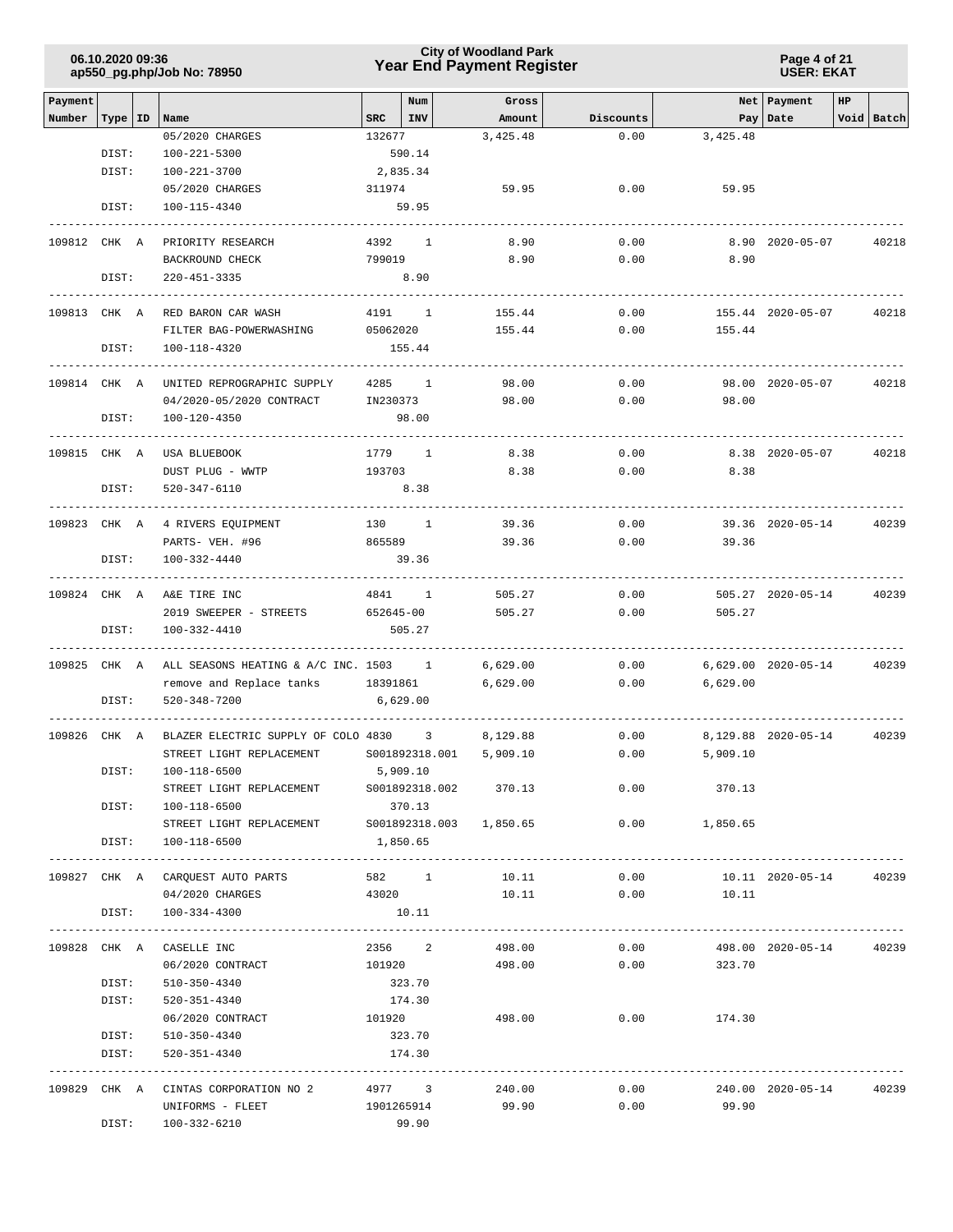| 06.10.2020 09:36           |  |
|----------------------------|--|
| ap550_pg.php/Job No: 78950 |  |

**Page 5 of 21 USER: EKAT**

| Payment      |           |                                                    |                  | Num                      | Gross            |                   |              | Net Payment          | HP |            |
|--------------|-----------|----------------------------------------------------|------------------|--------------------------|------------------|-------------------|--------------|----------------------|----|------------|
| Number       | Type   ID | Name                                               | SRC              | <b>INV</b><br>4048856148 | Amount<br>61.80  | Discounts<br>0.00 | 61.80        | Pay Date             |    | Void Batch |
|              | DIST:     | UNIFORMS - FLEET<br>100-332-6210                   |                  | 61.80                    |                  |                   |              |                      |    |            |
|              |           | UNIFORMS - FLEET                                   |                  | 4049417472               | 78.30            | 0.00              | 78.30        |                      |    |            |
|              | DIST:     | 100-332-6210                                       |                  | 78.30                    |                  |                   |              |                      |    |            |
|              |           | ----------------                                   |                  |                          |                  |                   |              |                      |    |            |
| 109830 CHK A |           | CIRSA                                              |                  | 144 1                    | 3,641.00         | 0.00              |              | 3,641.00 2020-05-14  |    | 40239      |
|              |           | 2019 WORKER COMP PAYROLL AUDIT W20399              |                  |                          | 3,641.00         | 0.00              | 3,641.00     |                      |    |            |
|              | DIST:     | 100-199-5200                                       |                  | 3,641.00                 |                  |                   |              |                      |    |            |
|              |           | -----------------------------                      |                  |                          |                  |                   |              |                      |    |            |
|              |           | 109831 CHK A COLORADO ELECTRIC MOTOR REPAIR 2793 1 |                  |                          | 352.03           | 0.00              |              | 352.03 2020-05-14    |    | 40239      |
|              |           | EQUIPMENT - WWTP                                   | 66441            |                          | 352.03           | 0.00              | 352.03       |                      |    |            |
|              | DIST:     | 520-347-4320                                       |                  | 352.03                   |                  |                   |              |                      |    |            |
|              |           |                                                    |                  |                          |                  |                   |              |                      |    |            |
| 109832 CHK A |           | CRUM ELECTRIC SUPPLY CO.                           |                  | 2866 1                   | 374.32           | 0.00              |              | 374.32 2020-05-14    |    | 40239      |
|              |           | PARTS/REPAIR - WWTP                                |                  | 2177529-00               | 374.32           | 0.00              | 374.32       |                      |    |            |
|              | DIST:     | 520-347-4320                                       |                  | 374.32                   |                  |                   |              |                      |    |            |
|              |           |                                                    |                  |                          |                  |                   |              |                      |    |            |
| 109833 CHK A |           | DAVID AND SUSAN JORDAN                             |                  | 5106 1                   | 42,500.00        | 0.00              |              | 42,500.00 2020-05-14 |    | 40239      |
|              |           | TWIN LAKE WATER SHARE                              | $1 \quad \cdots$ |                          | 42,500.00        | 0.00              | 42,500.00    |                      |    |            |
|              | DIST:     | 510-344-7200                                       |                  | 42,500.00                |                  |                   |              |                      |    |            |
|              |           |                                                    |                  |                          |                  |                   |              |                      |    |            |
| 109834 CHK A |           | DC FROST ASSOCIATES, INC                           |                  | 5214 1                   | 227.76           | 0.00              |              | 227.76 2020-05-14    |    | 40239      |
|              | DIST:     | CLEANING SUPPLIES - WWTP<br>520-347-4320           | 41654            | 227.76                   | 227.76           | 0.00              | 227.76       |                      |    |            |
|              |           | ---------------                                    |                  |                          |                  |                   |              |                      |    |            |
|              |           | 109835 CHK A DISCOVERY BENEFITS                    |                  | 3877 1                   | 168.00           | 0.00              |              | 168.00 2020-05-14    |    | 40239      |
|              |           | 04/2020 COBRA/FSA                                  |                  | 0001151151-IN            | 168.00           | 0.00              | 168.00       |                      |    |            |
|              | DIST:     | 100-199-3335                                       |                  | 168.00                   |                  |                   |              |                      |    |            |
|              |           |                                                    |                  |                          |                  |                   |              |                      |    |            |
| 109836 CHK A |           | DOCUMART COPIES & PRINTING                         |                  | 3252 3                   | 100.00           | 0.00              |              | 100.00 2020-05-14    |    | 40239      |
|              |           | BUSINESS CARDS                                     | 362578           |                          | 60.00            | 0.00              | 60.00        |                      |    |            |
|              | DIST:     | 100-112-6100                                       |                  | 20.00                    |                  |                   |              |                      |    |            |
|              | DIST:     | 100-105-6100                                       |                  | 40.00                    |                  |                   |              |                      |    |            |
|              |           | COUNCIL BUS. CARDS - PFAFF                         | 362779           |                          | 20.00            | 0.00              | 20.00        |                      |    |            |
|              | DIST:     | 100-105-6100                                       |                  | 20.00                    |                  |                   |              |                      |    |            |
|              |           | BUS. CARDS                                         | 362787           |                          | 20.00            | 0.00              | 20.00        |                      |    |            |
|              | DIST:     | 100-110-6100                                       |                  | 20.00                    |                  |                   |              |                      |    |            |
|              |           |                                                    |                  |                          |                  |                   |              |                      |    |            |
|              |           | 109837 CHK A EMPLOYERS COUNCIL SERVICES, IN 5099 1 |                  |                          | 60.00            | 0.00              |              | 60.00 2020-05-14     |    | 40239      |
|              |           | BACKROUND CHECKS                                   |                  |                          | 0000343108 60.00 | 0.00              | 60.00        |                      |    |            |
|              | DIST:     | 100-199-3335                                       |                  | 60.00                    |                  |                   |              |                      |    |            |
|              |           | 109838 CHK A ENGER, JANE                           |                  | 3876 1                   | 88.75            | 0.00              |              | 88.75 2020-05-14     |    | 40239      |
|              |           | INSTRUCTOR - P&R                                   |                  |                          | 05122020 88.75   |                   | $0.00$ 88.75 |                      |    |            |
|              | DIST:     | 220-451-3400-1000                                  |                  | 88.75                    |                  |                   |              |                      |    |            |
|              |           |                                                    |                  |                          |                  |                   |              |                      |    |            |
|              |           | 109839 CHK A FOXWORTH-GALBRAITH LUMBER CO 96 4     |                  |                          | 809.02           | 0.00              |              | 809.02 2020-05-14    |    | 40239      |
|              |           | 04/2020 CHARGES                                    | 43020            |                          | 809.02           | 0.00              | 71.78        |                      |    |            |
|              | DIST:     | 100-114-6100                                       |                  | 56.36                    |                  |                   |              |                      |    |            |
|              | DIST:     | 100-118-4240                                       |                  | 72.91                    |                  |                   |              |                      |    |            |
|              | DIST:     | 100-118-4310                                       |                  | 166.74                   |                  |                   |              |                      |    |            |
|              | DIST:     | 100-118-4320                                       |                  | 22.98                    |                  |                   |              |                      |    |            |
|              | DIST:     | 100-334-4300                                       |                  | 21.07                    |                  |                   |              |                      |    |            |
|              | DIST:     | $220 - 452 - 6200$                                 |                  | 15.99                    |                  |                   |              |                      |    |            |
|              | DIST:     | 220-455-4310                                       |                  | 225.06                   |                  |                   |              |                      |    |            |
|              | DIST:     | 510-345-6110                                       |                  | 24.33                    |                  |                   |              |                      |    |            |
|              | DIST:     | 510-345-6111                                       |                  | 113.81                   |                  |                   |              |                      |    |            |
|              |           |                                                    |                  |                          |                  |                   |              |                      |    |            |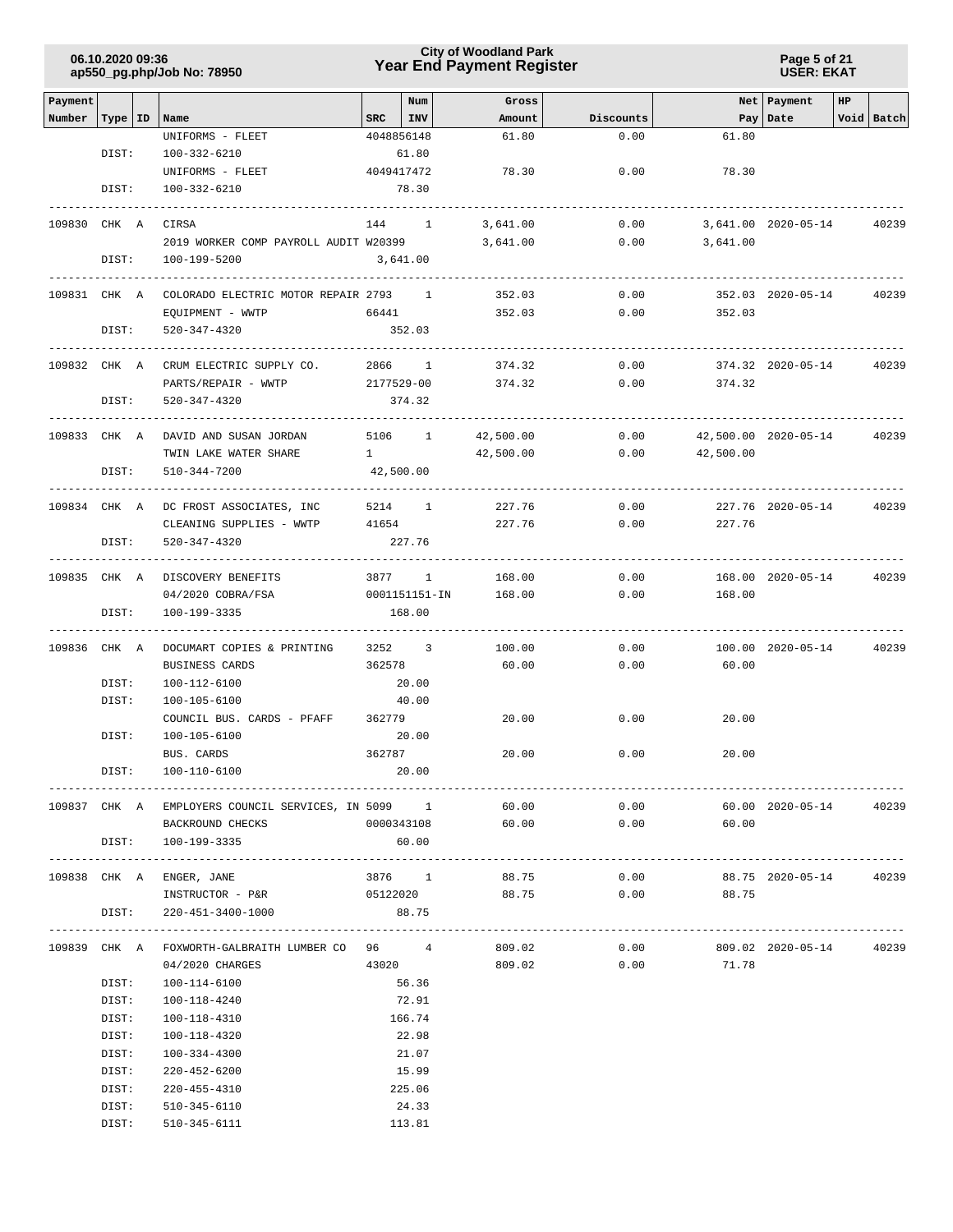## **Year End Payment Register City of Woodland Park 06.10.2020 09:36**

**Page 6 of 21 USER: EKAT**

| Payment |              |                            |          | Num         | Gross           |                |                | Net   Payment           | $_{\rm HP}$ |            |
|---------|--------------|----------------------------|----------|-------------|-----------------|----------------|----------------|-------------------------|-------------|------------|
| Number  | Type   ID    | Name                       | SRC      | INV         | Amount          | Discounts      |                | Pay   Date              |             | Void Batch |
|         | DIST:        | 510-345-6112               |          | 17.99       |                 |                |                |                         |             |            |
|         | DIST:        | 520-349-6110               |          | 71.78       |                 |                |                |                         |             |            |
|         |              | 04/2020 CHARGES            | 43020    |             | 809.02          | 0.00           | 340.06         |                         |             |            |
|         | DIST:        | 100-114-6100               |          | 56.36       |                 |                |                |                         |             |            |
|         | DIST:        | 100-118-4240               |          | 72.91       |                 |                |                |                         |             |            |
|         | DIST:        | $100 - 118 - 4310$         |          | 166.74      |                 |                |                |                         |             |            |
|         | DIST:        | 100-118-4320               |          | 22.98       |                 |                |                |                         |             |            |
|         | DIST:        | 100-334-4300               |          | 21.07       |                 |                |                |                         |             |            |
|         | DIST:        | $220 - 452 - 6200$         |          | 15.99       |                 |                |                |                         |             |            |
|         | DIST:        | $220 - 455 - 4310$         |          | 225.06      |                 |                |                |                         |             |            |
|         | DIST:        | 510-345-6110               |          | 24.33       |                 |                |                |                         |             |            |
|         | DIST:        | 510-345-6111               |          | 113.81      |                 |                |                |                         |             |            |
|         | DIST:        | 510-345-6112               |          | 17.99       |                 |                |                |                         |             |            |
|         | DIST:        | $520 - 349 - 6110$         |          | 71.78       |                 |                |                |                         |             |            |
|         |              | 04/2020 CHARGES            | 43020    |             | 809.02          | 0.00           | 241.05         |                         |             |            |
|         | DIST:        | 100-114-6100               |          | 56.36       |                 |                |                |                         |             |            |
|         | DIST:        | 100-118-4240               |          | 72.91       |                 |                |                |                         |             |            |
|         | DIST:        | 100-118-4310               |          | 166.74      |                 |                |                |                         |             |            |
|         | DIST:        | $100 - 118 - 4320$         |          | 22.98       |                 |                |                |                         |             |            |
|         | DIST:        | 100-334-4300               |          | 21.07       |                 |                |                |                         |             |            |
|         | DIST:        | $220 - 452 - 6200$         |          | 15.99       |                 |                |                |                         |             |            |
|         | DIST:        | $220 - 455 - 4310$         |          | 225.06      |                 |                |                |                         |             |            |
|         | DIST:        | 510-345-6110               |          | 24.33       |                 |                |                |                         |             |            |
|         | DIST:        | $510 - 345 - 6111$         |          | 113.81      |                 |                |                |                         |             |            |
|         | DIST:        | 510-345-6112               |          | 17.99       |                 |                |                |                         |             |            |
|         | DIST:        | $520 - 349 - 6110$         |          | 71.78       |                 |                |                |                         |             |            |
|         |              | 04/2020 CHARGES            | 43020    |             | 809.02          | 0.00           | 156.13         |                         |             |            |
|         | DIST:        | 100-114-6100               |          | 56.36       |                 |                |                |                         |             |            |
|         | DIST:        | 100-118-4240               |          | 72.91       |                 |                |                |                         |             |            |
|         | DIST:        | 100-118-4310               |          | 166.74      |                 |                |                |                         |             |            |
|         | DIST:        | 100-118-4320               |          | 22.98       |                 |                |                |                         |             |            |
|         | DIST:        | 100-334-4300               |          | 21.07       |                 |                |                |                         |             |            |
|         | DIST:        | 220-452-6200               |          | 15.99       |                 |                |                |                         |             |            |
|         | DIST:        | $220 - 455 - 4310$         |          | 225.06      |                 |                |                |                         |             |            |
|         | DIST:        | 510-345-6110               |          | 24.33       |                 |                |                |                         |             |            |
|         | DIST:        | 510-345-6111               |          | 113.81      |                 |                |                |                         |             |            |
|         | DIST:        | $510 - 345 - 6112$         |          | 17.99       |                 |                |                |                         |             |            |
|         | DIST:        | 520-349-6110               |          | 71.78       |                 |                |                |                         |             |            |
|         |              |                            |          |             |                 |                |                |                         |             |            |
|         |              | 109840 CHK A GAZETTE, THE  |          | 276 1       | 43.96           | 0.00           |                | 43.96 2020-05-14        |             | 40239      |
|         |              | LEGAL NOTICE - PLANNING    | 04302020 |             | 43.96           | 0.00           | 43.96          |                         |             |            |
|         | DIST:        | 100-114-5400               |          | 43.96       |                 |                |                |                         |             |            |
|         |              |                            |          |             |                 |                |                |                         |             |            |
|         | 109841 CHK A | GRAINGER INC.              |          |             | 282 3 346.06    | 0.00           |                | 346.06 2020-05-14       |             | 40239      |
|         |              | SUPPLIES - WWTP            |          | 9506245324  | 94.06           | 0.00           | 94.06          |                         |             |            |
|         | DIST:        | 520-347-4320               |          | 94.06       |                 |                |                |                         |             |            |
|         |              | TUBING - WWTP              |          | 9508135630  | 12.39           | 0.00           | 12.39          |                         |             |            |
|         | DIST:        | 520-347-4320               |          | 12.39       |                 |                |                |                         |             |            |
|         |              | SUPPLIES - WWTP            |          | 9511121239  | 239.61          | 0.00           | 239.61         |                         |             |            |
|         | DIST:        | 520-347-5006               |          | 239.61      |                 |                |                |                         |             |            |
|         |              | 109842 CHK A HACH COMPANY  |          |             | 291 1           | 277.17<br>0.00 |                | 277.17 2020-05-14       |             | 40239      |
|         |              | LAB SUPPLIES               |          |             | 11933214 277.17 |                | 0.00<br>277.17 |                         |             |            |
|         | DIST:        | 510-342-6110               |          | 277.17      |                 |                |                |                         |             |            |
|         |              |                            |          |             |                 |                |                | ---------------------   |             |            |
|         |              | 109843 CHK A HARRELL'S INC |          | 5104 1      | 780.00          | 0.00           |                | 780.00 2020-05-14 40239 |             |            |
|         |              | CHEMICALS - B&G            |          | INV01361741 | 780.00          | 0.00           | 780.00         |                         |             |            |
|         |              |                            |          |             |                 |                |                |                         |             |            |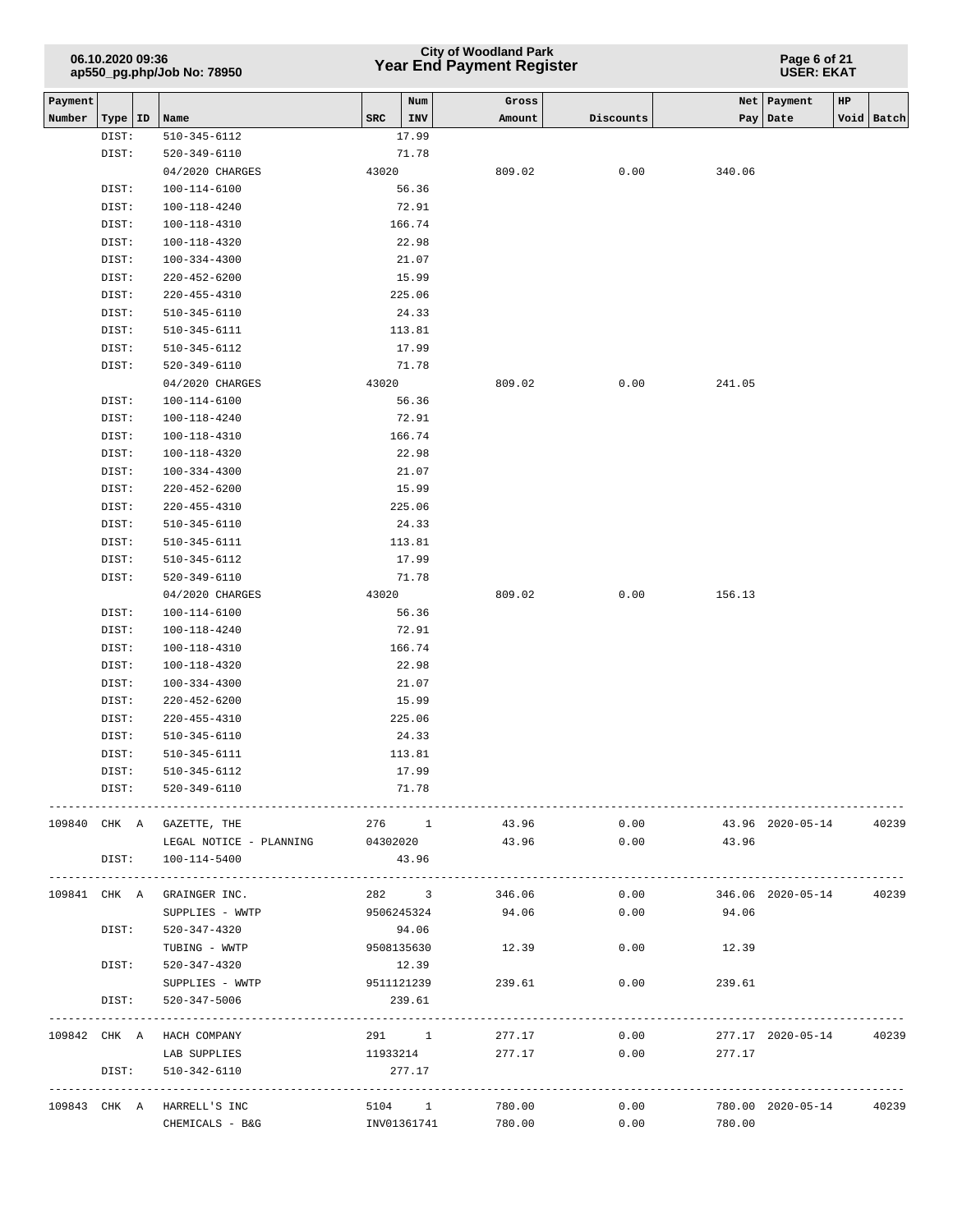### **Year End Payment Register City of Woodland Park 06.10.2020 09:36**

**Page 7 of 21 USER: EKAT**

| Payment |                    |                                           | Num                  | Gross    |           |          | Net   Payment        | HP |            |
|---------|--------------------|-------------------------------------------|----------------------|----------|-----------|----------|----------------------|----|------------|
|         | Number   Type   ID | Name                                      | $ $ INV<br>SRC       | Amount   | Discounts |          | Pay Date             |    | Void Batch |
|         | DIST:              | 100-118-4240                              | 780.00               |          |           |          |                      |    |            |
|         | 109844 CHK A       | IMAGE BEARERS CLEANING LLC                | 5082 1               | 4,212.00 | 0.00      |          | 4, 212.00 2020-05-14 |    | 40239      |
|         |                    | Cleaning Contract                         | 2387                 | 4,212.00 | 0.00      | 4,212.00 |                      |    |            |
|         | DIST:              | 100-199-4230                              | 4,212.00             |          |           |          |                      |    |            |
|         | 109845 CHK A       | IREA                                      | 343 3                | 6,346.80 | 0.00      |          | 6,346.80 2020-05-14  |    | 40239      |
|         |                    | 04/2020 CHARGES                           | 050120A              | 6,346.80 | 0.00      | 653.74   |                      |    |            |
|         | DIST:              | $100 - 118 - 5710$                        | 1,618.54             |          |           |          |                      |    |            |
|         | DIST:              | 220-455-5710                              | 653.74               |          |           |          |                      |    |            |
|         | DIST:              | 100-334-2270                              | 4,017.22             |          |           |          |                      |    |            |
|         | DIST:              | 510-342-5710                              | 57.30                |          |           |          |                      |    |            |
|         |                    | 04/2020 CHARGES                           | 050120A              | 6,346.80 | 0.00      | 57.30    |                      |    |            |
|         | DIST:              | 100-118-5710                              | 1,618.54             |          |           |          |                      |    |            |
|         | DIST:              | 220-455-5710                              | 653.74               |          |           |          |                      |    |            |
|         | DIST:              | 100-334-2270                              | 4,017.22             |          |           |          |                      |    |            |
|         | DIST:              | 510-342-5710                              | 57.30                |          |           |          |                      |    |            |
|         |                    | 04/2020 CHARGES                           | 050120A              | 6,346.80 | 0.00      | 5,635.76 |                      |    |            |
|         | DIST:              | 100-118-5710                              | 1,618.54             |          |           |          |                      |    |            |
|         | DIST:              | 220-455-5710                              | 653.74               |          |           |          |                      |    |            |
|         | DIST:              | 100-334-2270                              | 4,017.22             |          |           |          |                      |    |            |
|         | DIST:              | 510-342-5710                              | 57.30                |          |           |          |                      |    |            |
|         |                    | 109846 CHK A L.N. CURTIS & SONS           | 5123 1               | 61.60    | 0.00      |          | 61.60 2020-05-14     |    | 40239      |
|         |                    | UNIFORM - WPPD                            | INV385274            | 61.60    | 0.00      | 61.60    |                      |    |            |
|         |                    |                                           |                      |          |           |          |                      |    |            |
|         | DIST:              | 100-221-6210                              | 61.60                |          |           |          |                      |    |            |
|         |                    | 109847 CHK A LAWSON PRODUCTS, INC.        | 2935 1               | 116.80   | 0.00      |          | 116.80 2020-05-14    |    | 40239      |
|         |                    | CLEANER - STREETS                         | 9307525391           | 116.80   | 0.00      | 116.80   |                      |    |            |
|         | DIST:              | $100 - 334 - 2335$                        | 116.80               |          |           |          |                      |    |            |
|         | 109848 CHK A       | LEXIPOL                                   | 4661 1               | 7,338.00 | 0.00      |          | 7,338.00 2020-05-14  |    | 40239      |
|         |                    | ANNUAL POLICY MANUAL                      | INV994               | 7,338.00 | 0.00      | 7,338.00 |                      |    |            |
|         | DIST:              | 100-221-4320                              | 7,338.00             |          |           |          |                      |    |            |
|         | 109849 CHK A       | LEXIS NEXIS ACCURINT                      | 3379<br>$\mathbf{1}$ | 33.00    | 0.00      |          | 33.00 2020-05-14     |    | 40239      |
|         |                    | 04/2020 CONTRACT FEE                      | 1209360-20200430     | 33.00    | 0.00      | 33.00    |                      |    |            |
|         | DIST:              | 100-221-5850                              | 33.00                |          |           |          |                      |    |            |
|         |                    | 109850 CHK A BRENT HERRICK                | $1 \quad 1$          | 277.43   | 0.00      |          | 277.43 2020-05-14    |    | 40239      |
|         |                    | CLOTHING ALLOWANCE REIMB. 042320          |                      | 277.43   | 0.00      | 277.43   |                      |    |            |
|         | DIST:              | 100-334-6210                              | 277.43               |          |           |          |                      |    |            |
|         |                    |                                           |                      |          |           |          |                      |    |            |
|         |                    | 109851 CHK A WATERS CONSTRUCTION CO INC   | $1 \qquad \qquad 2$  | 304.00   | 0.00      |          | 304.00 2020-05-14    |    | 40239      |
|         |                    | REFUND CONNECTION FEE                     | 05072020             | 304.00   | 0.00      | 229.00   |                      |    |            |
|         | DIST:              | 510-342-3462                              | 229.00               |          |           |          |                      |    |            |
|         | DIST:              | 520-347-3472                              | 75.00                |          |           |          |                      |    |            |
|         |                    | REFUND CONNECTION FEE 05072020            |                      | 304.00   | 0.00      | 75.00    |                      |    |            |
|         | DIST:<br>DIST:     | 510-342-3462<br>520-347-3472              | 229.00<br>75.00      |          |           |          |                      |    |            |
|         |                    |                                           |                      |          |           |          |                      |    |            |
|         |                    | 109852 CHK A RUSS NILA                    | $1 \quad 1$          | 45.00    | 0.00      |          | 45.00 2020-05-14     |    | 40239      |
|         |                    | UTILITY REFUND                            | 284.08               | 45.00    | 0.00      | 45.00    |                      |    |            |
|         | DIST:              | 510-342-3461                              | 45.00                |          |           |          |                      |    |            |
|         |                    | 109853 CHK A COLORADO DEPT OF REVENUE 1 1 |                      | 60.00    | 0.00      |          | 60.00 2020-05-14     |    | 40239      |
|         |                    | OJW CLEARS                                | 562020               | 60.00    | 0.00      | 60.00    |                      |    |            |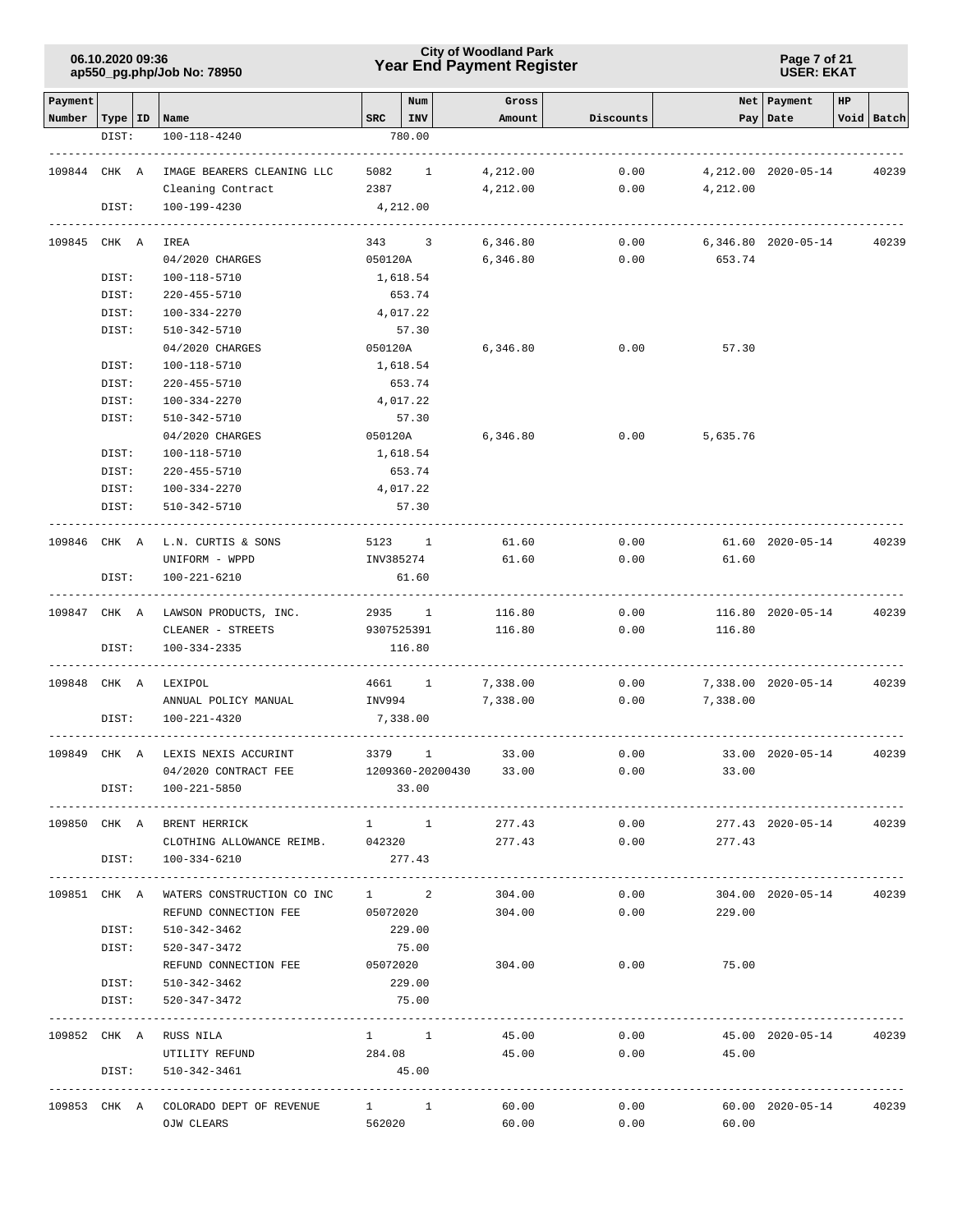**Page 8 of 21 USER: EKAT**

| Payment                   |       |                                                   |                  | Num            | Gross    |           |              | Net Payment             | HP |            |
|---------------------------|-------|---------------------------------------------------|------------------|----------------|----------|-----------|--------------|-------------------------|----|------------|
| Number   Type   ID   Name |       |                                                   | SRC              | INV            | Amount   | Discounts |              | Pay Date                |    | Void Batch |
|                           | DIST: | 100-000-3411                                      |                  | 60.00          |          |           |              |                         |    |            |
|                           |       |                                                   |                  |                |          |           |              |                         |    |            |
| 109854 CHK A              |       | CRISTIN BLOSSER                                   | $1 \quad \cdots$ | $\mathbf{1}$   | 773.66   | 0.00      |              | 773.66 2020-05-14       |    | 40239      |
|                           |       | USE TAX REFUND                                    | L69068           |                | 773.66   | 0.00      | 773.66       |                         |    |            |
|                           | DIST: | 100-000-3142                                      |                  | 773.66         |          |           |              |                         |    |            |
| 109855 CHK A              |       | MUTUAL OF OMAHA INSURANCE COMP 5128 1             |                  |                |          | 0.00      |              |                         |    | 40239      |
|                           |       | 05/2020 STD, LTD, LIFE, & ADD 001080623298        |                  |                | 3,832.38 |           |              | 3,832.38 2020-05-14     |    |            |
|                           |       |                                                   |                  |                | 3,832.38 | 0.00      | 3,832.38     |                         |    |            |
|                           | DIST: | 100-000-2175                                      | 1,146.03         |                |          |           |              |                         |    |            |
|                           | DIST: | 100-000-2175                                      |                  | 836.41         |          |           |              |                         |    |            |
|                           | DIST: | 100-000-2170                                      |                  | 1,849.94       |          |           |              |                         |    |            |
| 109856 CHK A              |       | NORTHSTAR CHEMICAL CO. INC.                       | 2569             | $\overline{1}$ | 291.49   | 0.00      |              | 291.49 2020-05-14       |    | 40239      |
|                           |       | CUSTODIAL SUPPLIES - B&G                          | 7815             |                | 291.49   | 0.00      | 291.49       |                         |    |            |
|                           | DIST: | 100-118-6140                                      |                  | 291.49         |          |           |              |                         |    |            |
|                           |       |                                                   |                  |                |          |           |              |                         |    |            |
| 109857 CHK A              |       | PHIL LONG FORD                                    | 504              | $\mathbf{1}$   | 150.00   | 0.00      |              | 150.00 2020-05-14       |    | 40239      |
|                           | DIST: | REPAIR #11<br>100-332-4410                        | 493295           | 150.00         | 150.00   | 0.00      | 150.00       |                         |    |            |
|                           |       |                                                   |                  |                |          |           |              |                         |    |            |
| 109858 CHK A              |       | PIKES PEAK AUTO BODY SPEC, INC 862 1              |                  |                | 2,072.60 | 0.00      |              | 2,072.60 2020-05-14     |    | 40239      |
|                           |       | REPAIR #67                                        | 20167            |                | 2,072.60 | 0.00      | 2,072.60     |                         |    |            |
|                           | DIST: | 100-332-4420                                      |                  | 2,072.60       |          |           |              |                         |    |            |
|                           |       |                                                   |                  |                |          |           |              |                         |    |            |
|                           |       | 109859 CHK A PITNEY BOWES GLOBAL FINANCIAL 2479 1 |                  |                | 90.00    | 0.00      |              | 90.00 2020-05-14        |    | 40239      |
|                           |       | 05/2020 POSTAGE LEASE - WPPD                      | 3311123316       |                | 90.00    | 0.00      | 90.00        |                         |    |            |
|                           | DIST: | 100-199-5350                                      |                  | 90.00          |          |           |              |                         |    |            |
| 109860 CHK A              |       | RAMPART SUPPLY, INC.                              | 528 1            |                | 13.23    | 0.00      |              | 13.23 2020-05-14        |    | 40239      |
|                           |       | SUPPLIES - B&G                                    | 2463860-00       |                | 13.23    | 0.00      | 13.23        |                         |    |            |
|                           | DIST: | 100-118-4310                                      |                  | 13.23          |          |           |              |                         |    |            |
| 109861 CHK A              |       | SCHUMACHER'S                                      | 561 1            |                | 67.60    | 0.00      |              | 67.60 2020-05-14        |    | 40239      |
|                           |       | REPAIR                                            | 67475            |                | 67.60    | 0.00      | 67.60        |                         |    |            |
|                           | DIST: | 100-332-4420                                      |                  | 67.60          |          |           |              |                         |    |            |
|                           |       |                                                   |                  |                |          |           |              |                         |    |            |
| 109862 CHK A              |       | SGS ACCUTEST INC.                                 | 4859             | 2              | 627.00   | 0.00      |              | 627.00 2020-05-14       |    | 40239      |
|                           |       | 01/2020 WATER QUALITY TEST 52160118450            |                  |                | 217.50   | 0.00      | 217.50       |                         |    |            |
|                           |       | DIST: 510-342-3350                                |                  | 217.50         |          |           |              |                         |    |            |
|                           |       | 04/2020 WATER QUALITY TEST 52160118480            |                  |                | 409.50   | 0.00      | 409.50       |                         |    |            |
|                           |       | DIST: 510-342-3350                                |                  | 409.50         |          |           |              |                         |    |            |
|                           |       | 109863 CHK A RED BARON CAR WASH                   |                  | 4191 2         | 142.57   | 0.00      |              | 142.57 2020-05-14       |    | 40239      |
|                           |       | 04/2020 CHARGES                                   | 1654             |                | 142.57   | 0.00      | 129.57       |                         |    |            |
|                           | DIST: | 100-221-6160                                      |                  | 129.57         |          |           |              |                         |    |            |
|                           | DIST: | 520-347-4320                                      |                  | 13.00          |          |           |              |                         |    |            |
|                           |       | 04/2020 CHARGES                                   | 1654             |                | 142.57   | 0.00      | 13.00        |                         |    |            |
|                           | DIST: | 100-221-6160                                      |                  | 129.57         |          |           |              |                         |    |            |
|                           | DIST: | 520-347-4320                                      |                  | 13.00          |          |           |              |                         |    |            |
|                           |       |                                                   |                  |                |          |           |              |                         |    |            |
|                           |       | 109864 CHK A TIAA COMMERCIAL FINANCE, INC 5175 1  |                  |                | 481.96   | 0.00      |              | 481.96 2020-05-14 40239 |    |            |
|                           |       | 05/2020 RENTAL                                    |                  | 7181809        | 481.96   | 0.00      | 481.96       |                         |    |            |
|                           | DIST: | 100-120-4350                                      |                  | 481.96         |          |           |              |                         |    |            |
|                           |       | 109865 CHK A TRACTOR SUPPLY COMPANY               |                  | 4753 1         | 27.99    | 0.00      |              | 27.99 2020-05-14        |    | 40239      |
|                           |       | 04/2020 CHARGES                                   | 42920            |                | 27.99    |           | $0.00$ 27.99 |                         |    |            |
|                           | DIST: | 510-345-6110                                      |                  | 27.99          |          |           |              |                         |    |            |
|                           |       |                                                   |                  |                |          |           |              |                         |    |            |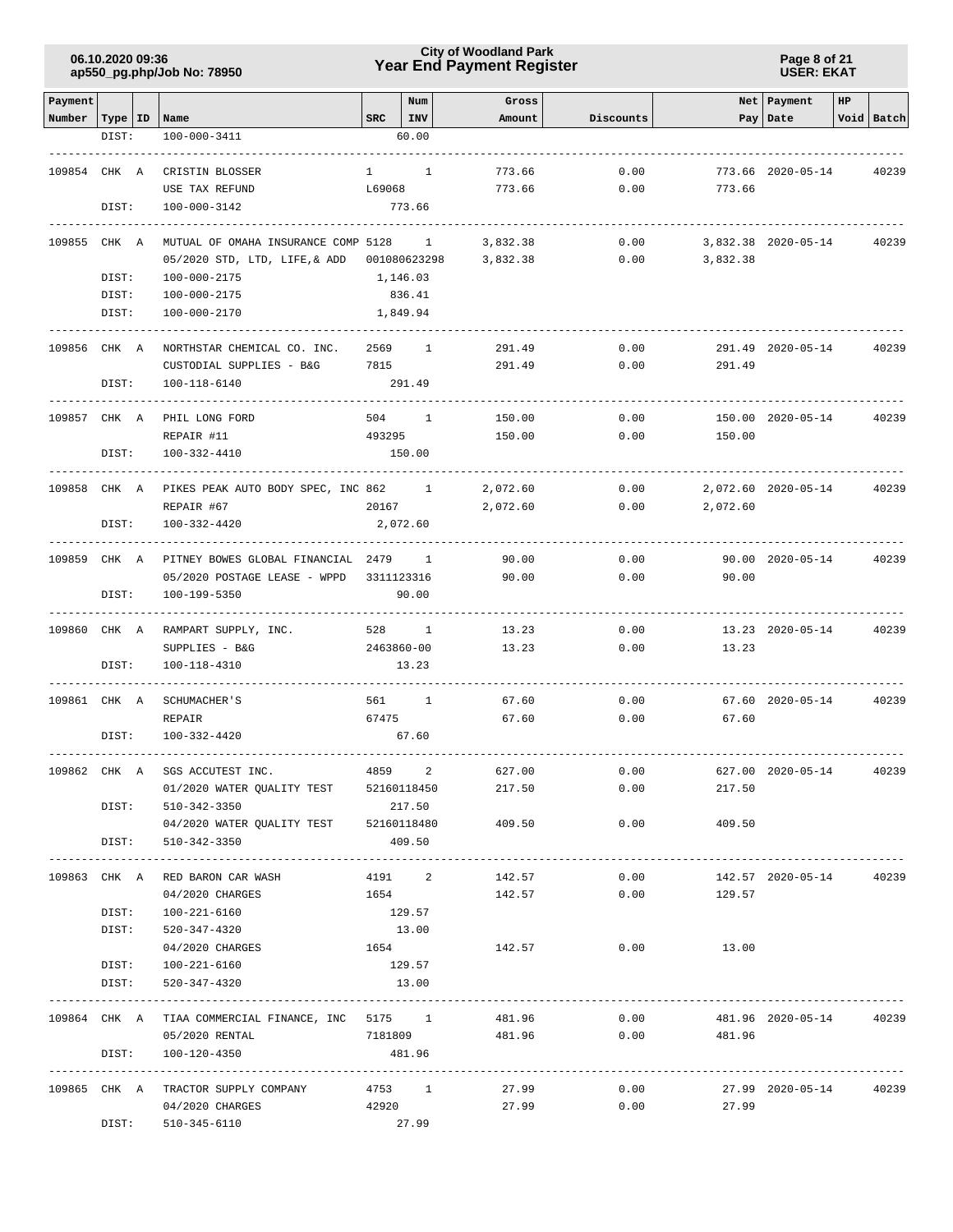### **Year End Payment Register City of Woodland Park 06.10.2020 09:36**

#### **Page 9 of 21 USER: EKAT**

| Payment      |       |           |                                     |            | Num        | Gross    |           |        | Net   Payment       | HP |            |
|--------------|-------|-----------|-------------------------------------|------------|------------|----------|-----------|--------|---------------------|----|------------|
| Number       |       | Type   ID | Name                                | <b>SRC</b> | INV        | Amount   | Discounts | Pay    | Date                |    | Void Batch |
| 109866       | CHK A |           | UNCC UTILITY NOTIFICATION CNTR 2012 |            | 2          | 187.74   | 0.00      |        | 187.74 2020-05-14   |    | 40239      |
|              |       |           | UTILITY LOCATES                     | 220041257  |            | 187.74   | 0.00      | 122.03 |                     |    |            |
|              | DIST: |           | 510-345-5000                        |            | 122.03     |          |           |        |                     |    |            |
|              | DIST: |           | 520-347-5000                        |            | 65.71      |          |           |        |                     |    |            |
|              |       |           | UTILITY LOCATES                     |            | 220041257  | 187.74   | 0.00      | 65.71  |                     |    |            |
|              | DIST: |           | 510-345-5000                        |            | 122.03     |          |           |        |                     |    |            |
|              | DIST: |           | 520-347-5000                        |            | 65.71      |          |           |        |                     |    |            |
|              |       |           |                                     |            |            |          |           |        |                     |    |            |
| 109867 CHK A |       |           | USA BLUEBOOK                        |            | 1779 9     | 1,801.03 | 0.00      |        | 1,801.03 2020-05-14 |    | 40239      |
|              |       |           | $SUPPLIES - F/S$                    | 202593     |            | 256.99   | 0.00      | 89.57  |                     |    |            |
|              | DIST: |           | 510-345-6111                        |            | 81.05      |          |           |        |                     |    |            |
|              | DIST: |           | 520-349-2335                        |            | 89.57      |          |           |        |                     |    |            |
|              | DIST: |           | 510-345-2335                        |            | 86.37      |          |           |        |                     |    |            |
|              |       |           | SUPPLIES - $F/S$                    |            | 202593     | 256.99   | 0.00      | 167.42 |                     |    |            |
|              | DIST: |           | 510-345-6111                        |            | 81.05      |          |           |        |                     |    |            |
|              | DIST: |           | 520-349-2335                        |            | 89.57      |          |           |        |                     |    |            |
|              | DIST: |           | 510-345-2335                        |            | 86.37      |          |           |        |                     |    |            |
|              |       |           | SUPPLIES - WTP                      | 206663     |            | 423.90   | 0.00      | 423.90 |                     |    |            |
|              | DIST: |           | 510-342-6110                        |            | 423.90     |          |           |        |                     |    |            |
|              |       |           | $SUPPLIES - F/S$                    | 207283     |            | 64.95    | 0.00      | 64.95  |                     |    |            |
|              | DIST: |           | 510-345-6111                        |            | 64.95      |          |           |        |                     |    |            |
|              |       |           | SANITIZER - WTP                     | 207304     |            | 202.56   | 0.00      | 202.56 |                     |    |            |
|              | DIST: |           | 510-342-6110                        |            | 202.56     |          |           |        |                     |    |            |
|              |       |           | SUPPLIES - WTP                      | 207450     |            | 202.02   | 0.00      | 202.02 |                     |    |            |
|              | DIST: |           | $510 - 342 - 6110$                  |            | 202.02     |          |           |        |                     |    |            |
|              |       |           | SUPPLIES - WWTP                     | 207456     |            | 530.68   | 0.00      | 530.68 |                     |    |            |
|              | DIST: |           | 520-347-4320                        |            | 530.68     |          |           |        |                     |    |            |
|              |       |           | SUPPLIES - $F/S$                    | 207830     |            | 119.93   | 0.00      | 38.39  |                     |    |            |
|              | DIST: |           | 520-349-6110                        |            | 38.39      |          |           |        |                     |    |            |
|              | DIST: |           | 510-345-6111                        |            | 81.54      |          |           |        |                     |    |            |
|              |       |           | $SUPPLIES - F/S$                    | 207830     |            | 119.93   | 0.00      | 81.54  |                     |    |            |
|              | DIST: |           | 520-349-6110                        |            | 38.39      |          |           |        |                     |    |            |
|              | DIST: |           | 510-345-6111                        |            | 81.54      |          |           |        |                     |    |            |
| 109868 CHK A |       |           | VERIZON                             | 3856       | 5          | 3,444.99 | 0.00      |        | 3,444.99 2020-05-14 |    | 40239      |
|              |       |           | 03/2020-04/2020 CHARGES             |            | 9853394963 | 3,444.99 | 0.00      | 292.89 |                     |    |            |
|              | DIST: |           | 100-111-5300                        |            | 36.22      |          |           |        |                     |    |            |
|              | DIST: |           | 100-110-5300                        |            | 142.80     |          |           |        |                     |    |            |
|              | DIST: |           | $100 - 112 - 5300$                  |            | 238.23     |          |           |        |                     |    |            |
|              | DIST: |           | 100-114-5300                        |            | 144.26     |          |           |        |                     |    |            |
|              | DIST: |           | 100-199-5300                        |            | 196.69     |          |           |        |                     |    |            |
|              | DIST: |           | 100-118-5300                        |            | 248.23     |          |           |        |                     |    |            |
|              | DIST: |           | 100-221-5300                        |            | 1,209.67   |          |           |        |                     |    |            |
|              | DIST: |           | 100-331-5300                        |            | 98.80      |          |           |        |                     |    |            |
|              | DIST: |           | 100-332-5300                        |            | 53.66      |          |           |        |                     |    |            |
|              | DIST: |           | $100 - 334 - 5300$                  |            | 172.02     |          |           |        |                     |    |            |
|              | DIST: |           | 210-221-5300                        |            | 36.22      |          |           |        |                     |    |            |
|              | DIST: |           | $210 - 223 - 5300$                  |            | 52.80      |          |           |        |                     |    |            |
|              | DIST: |           | 220-451-5300                        |            | 52.80      |          |           |        |                     |    |            |
|              | DIST: |           | $220 - 452 - 5300$                  |            | 141.58     |          |           |        |                     |    |            |
|              | DIST: |           | $220 - 455 - 5300$                  |            | 36.22      |          |           |        |                     |    |            |
|              | DIST: |           | 510-341-5300                        |            | 68.66      |          |           |        |                     |    |            |
|              | DIST: |           | 520-346-5300                        |            | 36.98      |          |           |        |                     |    |            |
|              | DIST: |           | 510-342-5300                        |            | 108.66     |          |           |        |                     |    |            |
|              | DIST: |           | $510 - 345 - 5300$                  |            | 115.57     |          |           |        |                     |    |            |
|              | DIST: |           | 520-349-5300                        |            | 62.23      |          |           |        |                     |    |            |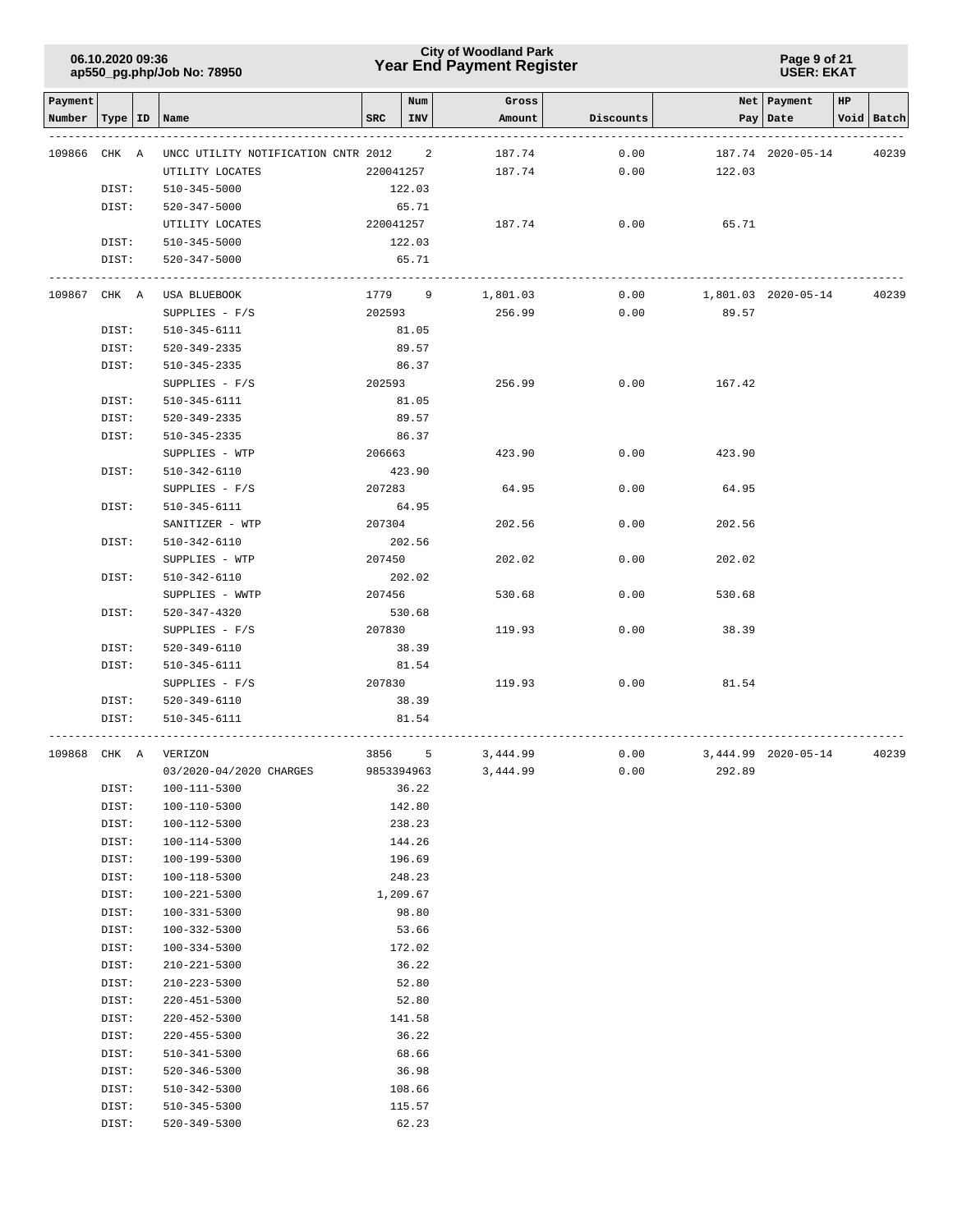## **Year End Payment Register City of Woodland Park 06.10.2020 09:36**

**Page 10 of 21 USER: EKAT**

| Payment |                |                                         |     | Num                    | Gross    |           |          | Net   Payment | HP |            |
|---------|----------------|-----------------------------------------|-----|------------------------|----------|-----------|----------|---------------|----|------------|
| Number  | Type   ID      | Name                                    | SRC | INV                    | Amount   | Discounts |          | Pay   Date    |    | Void Batch |
|         | DIST:          | 520-347-5300                            |     | 207.68                 |          |           |          |               |    |            |
|         | DIST:          | 100-118-5300<br>03/2020-04/2020 CHARGES |     | $14.99-$<br>9853394963 | 3,444.99 | 0.00      | 2,525.59 |               |    |            |
|         |                |                                         |     |                        |          |           |          |               |    |            |
|         | DIST:          | 100-111-5300<br>100-110-5300            |     | 36.22<br>142.80        |          |           |          |               |    |            |
|         | DIST:<br>DIST: | 100-112-5300                            |     | 238.23                 |          |           |          |               |    |            |
|         | DIST:          | 100-114-5300                            |     | 144.26                 |          |           |          |               |    |            |
|         | DIST:          | 100-199-5300                            |     | 196.69                 |          |           |          |               |    |            |
|         | DIST:          | $100 - 118 - 5300$                      |     | 248.23                 |          |           |          |               |    |            |
|         | DIST:          | 100-221-5300                            |     | 1,209.67               |          |           |          |               |    |            |
|         | DIST:          | 100-331-5300                            |     | 98.80                  |          |           |          |               |    |            |
|         | DIST:          | 100-332-5300                            |     | 53.66                  |          |           |          |               |    |            |
|         | DIST:          | 100-334-5300                            |     | 172.02                 |          |           |          |               |    |            |
|         | DIST:          | 210-221-5300                            |     | 36.22                  |          |           |          |               |    |            |
|         | DIST:          | $210 - 223 - 5300$                      |     | 52.80                  |          |           |          |               |    |            |
|         | DIST:          | $220 - 451 - 5300$                      |     | 52.80                  |          |           |          |               |    |            |
|         | DIST:          | $220 - 452 - 5300$                      |     | 141.58                 |          |           |          |               |    |            |
|         | DIST:          | $220 - 455 - 5300$                      |     | 36.22                  |          |           |          |               |    |            |
|         | DIST:          | 510-341-5300                            |     | 68.66                  |          |           |          |               |    |            |
|         | DIST:          | $520 - 346 - 5300$                      |     | 36.98                  |          |           |          |               |    |            |
|         | DIST:          | 510-342-5300                            |     | 108.66                 |          |           |          |               |    |            |
|         | DIST:          | 510-345-5300                            |     | 115.57                 |          |           |          |               |    |            |
|         | DIST:          | 520-349-5300                            |     | 62.23                  |          |           |          |               |    |            |
|         | DIST:          | 520-347-5300                            |     | 207.68                 |          |           |          |               |    |            |
|         | DIST:          | 100-118-5300                            |     | $14.99-$               |          |           |          |               |    |            |
|         |                | 03/2020-04/2020 CHARGES                 |     | 9853394963             | 3,444.99 | 0.00      | 306.89   |               |    |            |
|         | DIST:          | 100-111-5300                            |     | 36.22                  |          |           |          |               |    |            |
|         | DIST:          | 100-110-5300                            |     | 142.80                 |          |           |          |               |    |            |
|         | DIST:          | 100-112-5300                            |     | 238.23                 |          |           |          |               |    |            |
|         | DIST:          | 100-114-5300                            |     | 144.26                 |          |           |          |               |    |            |
|         | DIST:          | 100-199-5300                            |     | 196.69                 |          |           |          |               |    |            |
|         | DIST:          | 100-118-5300                            |     | 248.23                 |          |           |          |               |    |            |
|         | DIST:          | 100-221-5300                            |     | 1,209.67               |          |           |          |               |    |            |
|         | DIST:          | 100-331-5300                            |     | 98.80                  |          |           |          |               |    |            |
|         | DIST:          | 100-332-5300                            |     | 53.66                  |          |           |          |               |    |            |
|         | DIST:          | $100 - 334 - 5300$                      |     | 172.02                 |          |           |          |               |    |            |
|         | DIST:          | $210 - 221 - 5300$                      |     | 36.22                  |          |           |          |               |    |            |
|         | DIST:          | 210-223-5300                            |     | 52.80                  |          |           |          |               |    |            |
|         | DIST:          | $220 - 451 - 5300$                      |     | 52.80                  |          |           |          |               |    |            |
|         | DIST:          | 220-452-5300                            |     | 141.58                 |          |           |          |               |    |            |
|         | DIST:          | 220-455-5300                            |     | 36.22                  |          |           |          |               |    |            |
|         | DIST:          | 510-341-5300                            |     | 68.66                  |          |           |          |               |    |            |
|         | DIST:          | $520 - 346 - 5300$                      |     | 36.98                  |          |           |          |               |    |            |
|         | DIST:          | 510-342-5300                            |     | 108.66                 |          |           |          |               |    |            |
|         | DIST:          | $510 - 345 - 5300$                      |     | 115.57                 |          |           |          |               |    |            |
|         | DIST:          | $520 - 349 - 5300$                      |     | 62.23                  |          |           |          |               |    |            |
|         | DIST:          | 520-347-5300                            |     | 207.68                 |          |           |          |               |    |            |
|         | DIST:          | 100-118-5300                            |     | 14.99-                 |          |           |          |               |    |            |
|         | DIST:          | 03/2020-04/2020 CHARGES<br>100-111-5300 |     | 9853394963<br>36.22    | 3,444.99 | 0.00      | 89.02    |               |    |            |
|         |                |                                         |     | 142.80                 |          |           |          |               |    |            |
|         | DIST:<br>DIST: | 100-110-5300<br>100-112-5300            |     | 238.23                 |          |           |          |               |    |            |
|         | DIST:          | 100-114-5300                            |     | 144.26                 |          |           |          |               |    |            |
|         | DIST:          | 100-199-5300                            |     | 196.69                 |          |           |          |               |    |            |
|         | DIST:          | 100-118-5300                            |     | 248.23                 |          |           |          |               |    |            |
|         | DIST:          | 100-221-5300                            |     | 1,209.67               |          |           |          |               |    |            |
|         | DIST:          | 100-331-5300                            |     | 98.80                  |          |           |          |               |    |            |
|         |                |                                         |     |                        |          |           |          |               |    |            |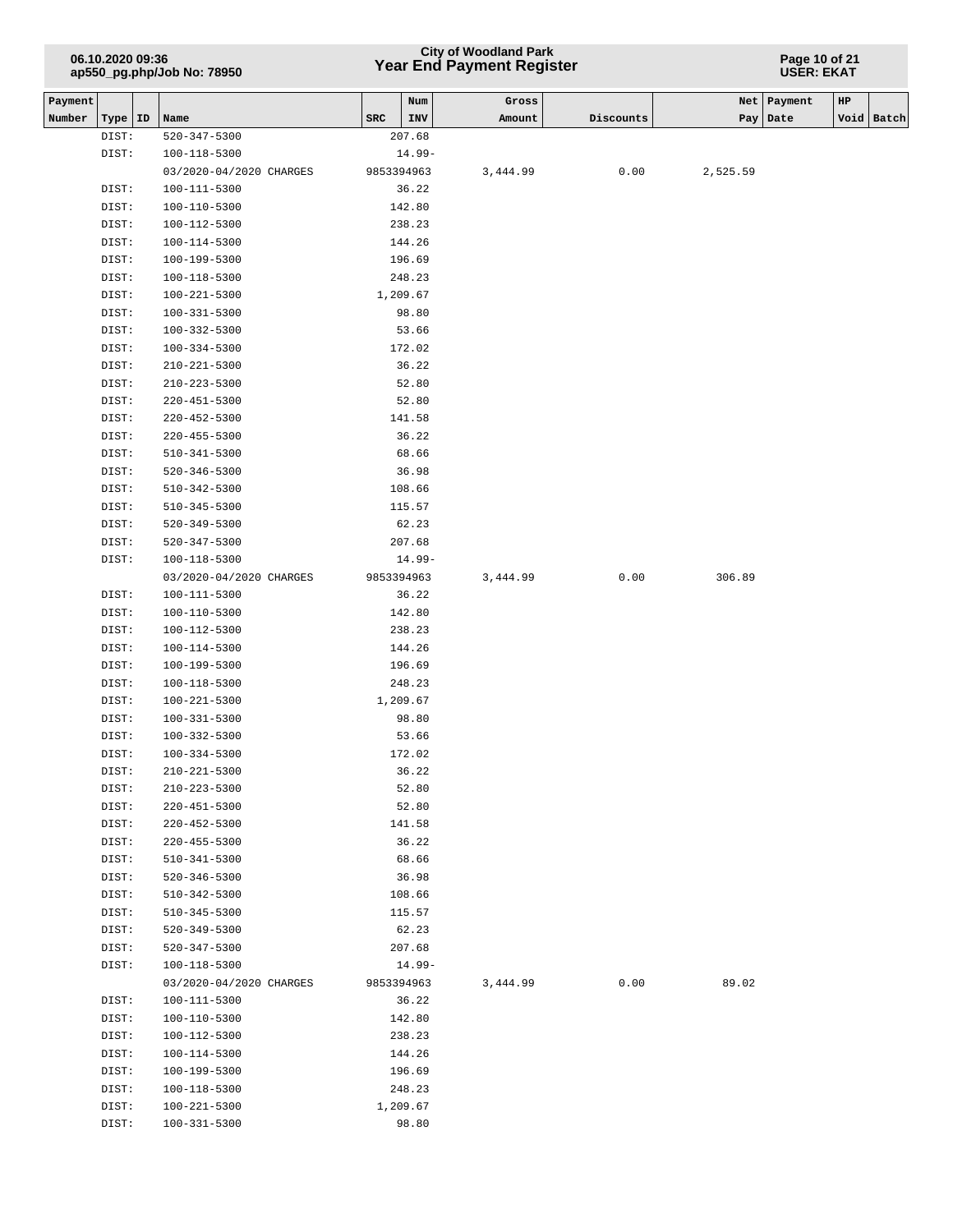## **Year End Payment Register City of Woodland Park 06.10.2020 09:36**

#### **Page 11 of 21 USER: EKAT**

| Payment |           |                                         |            | Num        | Gross            |           |                            | Net   Payment          | HP |            |
|---------|-----------|-----------------------------------------|------------|------------|------------------|-----------|----------------------------|------------------------|----|------------|
| Number  | Type   ID | Name                                    | <b>SRC</b> | INV        | Amount           | Discounts |                            | Pay   Date             |    | Void Batch |
|         | DIST:     | $100 - 332 - 5300$                      |            | 53.66      |                  |           |                            |                        |    |            |
|         | DIST:     | $100 - 334 - 5300$                      |            | 172.02     |                  |           |                            |                        |    |            |
|         | DIST:     | $210 - 221 - 5300$                      |            | 36.22      |                  |           |                            |                        |    |            |
|         | DIST:     | $210 - 223 - 5300$                      |            | 52.80      |                  |           |                            |                        |    |            |
|         | DIST:     | $220 - 451 - 5300$                      |            | 52.80      |                  |           |                            |                        |    |            |
|         | DIST:     | $220 - 452 - 5300$                      |            | 141.58     |                  |           |                            |                        |    |            |
|         | DIST:     | $220 - 455 - 5300$                      |            | 36.22      |                  |           |                            |                        |    |            |
|         | DIST:     | $510 - 341 - 5300$                      |            | 68.66      |                  |           |                            |                        |    |            |
|         | DIST:     | $520 - 346 - 5300$                      |            | 36.98      |                  |           |                            |                        |    |            |
|         | DIST:     | 510-342-5300                            |            | 108.66     |                  |           |                            |                        |    |            |
|         | DIST:     | $510 - 345 - 5300$                      |            | 115.57     |                  |           |                            |                        |    |            |
|         | DIST:     | $520 - 349 - 5300$                      |            | 62.23      |                  |           |                            |                        |    |            |
|         | DIST:     | 520-347-5300                            |            | 207.68     |                  |           |                            |                        |    |            |
|         | DIST:     | 100-118-5300                            |            | $14.99-$   |                  |           |                            |                        |    |            |
|         |           | 03/2020-04/2020 CHARGES                 |            | 9853394963 | 3,444.99         | 0.00      | 230.60                     |                        |    |            |
|         | DIST:     | 100-111-5300                            |            | 36.22      |                  |           |                            |                        |    |            |
|         | DIST:     | 100-110-5300                            |            | 142.80     |                  |           |                            |                        |    |            |
|         | DIST:     | 100-112-5300                            |            | 238.23     |                  |           |                            |                        |    |            |
|         | DIST:     | 100-114-5300                            |            | 144.26     |                  |           |                            |                        |    |            |
|         | DIST:     | 100-199-5300                            |            | 196.69     |                  |           |                            |                        |    |            |
|         | DIST:     | 100-118-5300                            |            | 248.23     |                  |           |                            |                        |    |            |
|         | DIST:     | $100 - 221 - 5300$                      |            | 1,209.67   |                  |           |                            |                        |    |            |
|         |           |                                         |            |            |                  |           |                            |                        |    |            |
|         | DIST:     | 100-331-5300                            |            | 98.80      |                  |           |                            |                        |    |            |
|         | DIST:     | 100-332-5300                            |            | 53.66      |                  |           |                            |                        |    |            |
|         | DIST:     | $100 - 334 - 5300$                      |            | 172.02     |                  |           |                            |                        |    |            |
|         | DIST:     | 210-221-5300                            |            | 36.22      |                  |           |                            |                        |    |            |
|         | DIST:     | 210-223-5300                            |            | 52.80      |                  |           |                            |                        |    |            |
|         | DIST:     | 220-451-5300                            |            | 52.80      |                  |           |                            |                        |    |            |
|         | DIST:     | $220 - 452 - 5300$                      |            | 141.58     |                  |           |                            |                        |    |            |
|         | DIST:     | $220 - 455 - 5300$                      |            | 36.22      |                  |           |                            |                        |    |            |
|         | DIST:     | 510-341-5300                            |            | 68.66      |                  |           |                            |                        |    |            |
|         | DIST:     | $520 - 346 - 5300$                      |            | 36.98      |                  |           |                            |                        |    |            |
|         | DIST:     | $510 - 342 - 5300$                      |            | 108.66     |                  |           |                            |                        |    |            |
|         | DIST:     | $510 - 345 - 5300$                      |            | 115.57     |                  |           |                            |                        |    |            |
|         | DIST:     | 520-349-5300                            |            | 62.23      |                  |           |                            |                        |    |            |
|         | DIST:     | 520-347-5300                            |            | 207.68     |                  |           |                            |                        |    |            |
|         | DIST:     | 100-118-5300                            |            | $14.99-$   |                  |           |                            |                        |    |            |
|         |           | 109869 CHK A VSP-VISION SERVICE PLAN    |            |            | 664 1<br>852.65  | 0.00      |                            | 852.65 2020-05-14      |    | 40239      |
|         |           |                                         |            |            | 04182020 852.65  |           |                            |                        |    |            |
|         |           | 05/2020 VISION PLAN                     |            |            |                  | 0.00      | 852.65                     |                        |    |            |
|         |           | DIST: 100-199-3335                      |            | 852.65     |                  |           |                            | ---------------------  |    |            |
|         |           | 109870 CHK A WHISLER INDUSTRIAL SUPPLY  | 682 1      |            | 1,278.83         | 0.00      |                            | 1,278.83 2020-05-14    |    | 40239      |
|         |           | VBELTS-WWTP                             | 2386043    |            | 1,278.83         | 0.00      | 1,278.83                   |                        |    |            |
|         | DIST:     | 520-347-4320                            | 1,278.83   |            |                  |           |                            |                        |    |            |
|         |           | ----------------------                  |            |            |                  |           |                            | ---------------------- |    |            |
|         |           | 109871 CHK A WILSON & COMPANY           |            |            | 5212 4 39,586.12 | 0.00      | 39,586.12 2020-05-14       |                        |    | 40239      |
|         |           | GATEWAY SIDEWALK IMPROVEMENTS 87659     |            |            | 29,083.68        | 0.00      | 29,083.68                  |                        |    |            |
|         | DIST:     | 410-335-7207                            | 29,083.68  |            |                  |           |                            |                        |    |            |
|         |           | GATEWAY SIDEWALKIMPROVEMENTS 88102      |            |            | 1,211.82         | 0.00      | 1,211.82                   |                        |    |            |
|         | DIST:     | 410-335-7207                            | 1,211.82   |            |                  |           |                            |                        |    |            |
|         |           | GATEWAY SIDEWALK IMPROV.                | 88445      |            | 8,078.80         | 0.00      | 8,078.80                   |                        |    |            |
|         | DIST:     | 410-335-7207                            | 8,078.80   |            |                  |           |                            |                        |    |            |
|         |           | GATEWAY SIDEWALK IMPROVEMENTS 89413     |            |            | 1,211.82         | 0.00      | 1,211.82                   |                        |    |            |
|         | DIST:     | 410-335-7202                            |            | 1,211.82   |                  |           |                            |                        |    |            |
|         |           |                                         |            |            |                  |           |                            |                        |    |            |
|         |           | 109872 CHK A WOODLAND HARDWARE & RENTAL |            |            | 2739 4 1,133.68  |           | $0.00$ 1,133.68 2020-05-14 |                        |    | 40239      |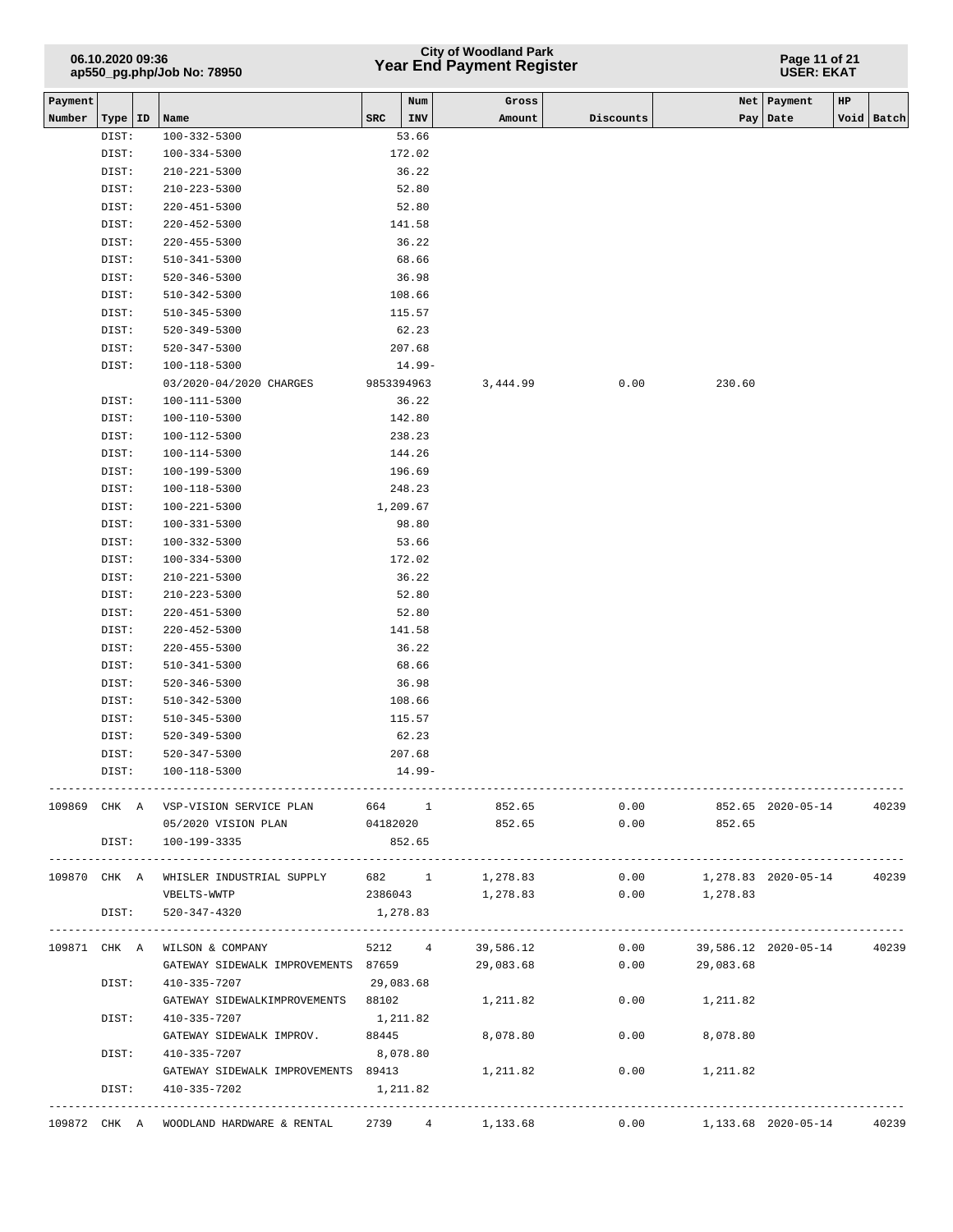## **Year End Payment Register City of Woodland Park 06.10.2020 09:36**

**Page 12 of 21 USER: EKAT**

| Payment |           |                    |       | Num    | Gross    |           |        | Net   Payment | HP |            |
|---------|-----------|--------------------|-------|--------|----------|-----------|--------|---------------|----|------------|
| Number  | Type   ID | Name               | SRC   | INV    | Amount   | Discounts |        | Pay   Date    |    | Void Batch |
|         |           | 04/2020 CHARGES    | 43020 |        | 1,133.68 | 0.00      | 109.32 |               |    |            |
|         | DIST:     | 100-118-4240       |       | 48.15  |          |           |        |               |    |            |
|         | DIST:     | 100-118-4310       |       | 537.29 |          |           |        |               |    |            |
|         | DIST:     | 100-118-4320       |       | 38.76  |          |           |        |               |    |            |
|         | DIST:     | 100-118-6140       |       | 6.29   |          |           |        |               |    |            |
|         | DIST:     | 100-332-4410       |       | 22.07  |          |           |        |               |    |            |
|         | DIST:     | 100-332-6400       |       | 47.97  |          |           |        |               |    |            |
|         | DIST:     | $100 - 334 - 2335$ |       | 39.47  |          |           |        |               |    |            |
|         | DIST:     | $100 - 334 - 4300$ |       | 56.47  |          |           |        |               |    |            |
|         | DIST:     | 100-334-4310       |       | 8.79   |          |           |        |               |    |            |
|         | DIST:     | 100-334-4320       |       | 53.34  |          |           |        |               |    |            |
|         | DIST:     | 100-334-6170       |       | 39.64  |          |           |        |               |    |            |
|         | DIST:     | 220-455-4310       |       | 109.32 |          |           |        |               |    |            |
|         | DIST:     | 510-342-6110       |       | 24.46  |          |           |        |               |    |            |
|         | DIST:     | 520-347-6110       |       | 74.92  |          |           |        |               |    |            |
|         | DIST:     | 520-347-6110       |       | 14.98  |          |           |        |               |    |            |
|         | DIST:     | 520-349-6110       |       | 11.76  |          |           |        |               |    |            |
|         |           |                    |       |        |          |           | 24.46  |               |    |            |
|         |           | 04/2020 CHARGES    | 43020 |        | 1,133.68 | 0.00      |        |               |    |            |
|         | DIST:     | 100-118-4240       |       | 48.15  |          |           |        |               |    |            |
|         | DIST:     | 100-118-4310       |       | 537.29 |          |           |        |               |    |            |
|         | DIST:     | 100-118-4320       |       | 38.76  |          |           |        |               |    |            |
|         | DIST:     | 100-118-6140       |       | 6.29   |          |           |        |               |    |            |
|         | DIST:     | 100-332-4410       |       | 22.07  |          |           |        |               |    |            |
|         | DIST:     | 100-332-6400       |       | 47.97  |          |           |        |               |    |            |
|         | DIST:     | 100-334-2335       |       | 39.47  |          |           |        |               |    |            |
|         | DIST:     | 100-334-4300       |       | 56.47  |          |           |        |               |    |            |
|         | DIST:     | 100-334-4310       |       | 8.79   |          |           |        |               |    |            |
|         | DIST:     | 100-334-4320       |       | 53.34  |          |           |        |               |    |            |
|         | DIST:     | 100-334-6170       |       | 39.64  |          |           |        |               |    |            |
|         | DIST:     | 220-455-4310       |       | 109.32 |          |           |        |               |    |            |
|         | DIST:     | 510-342-6110       |       | 24.46  |          |           |        |               |    |            |
|         | DIST:     | 520-347-6110       |       | 74.92  |          |           |        |               |    |            |
|         | DIST:     | 520-347-6110       |       | 14.98  |          |           |        |               |    |            |
|         | DIST:     | 520-349-6110       |       | 11.76  |          |           |        |               |    |            |
|         |           | 04/2020 CHARGES    | 43020 |        | 1,133.68 | 0.00      | 101.66 |               |    |            |
|         | DIST:     | 100-118-4240       |       | 48.15  |          |           |        |               |    |            |
|         | DIST:     | 100-118-4310       |       | 537.29 |          |           |        |               |    |            |
|         | DIST:     | $100 - 118 - 4320$ |       | 38.76  |          |           |        |               |    |            |
|         | DIST:     | 100-118-6140       |       | 6.29   |          |           |        |               |    |            |
|         | DIST:     | 100-332-4410       |       | 22.07  |          |           |        |               |    |            |
|         | DIST:     | 100-332-6400       |       | 47.97  |          |           |        |               |    |            |
|         | DIST:     | 100-334-2335       |       | 39.47  |          |           |        |               |    |            |
|         | DIST:     | 100-334-4300       |       | 56.47  |          |           |        |               |    |            |
|         | DIST:     | 100-334-4310       |       | 8.79   |          |           |        |               |    |            |
|         | DIST:     | 100-334-4320       |       | 53.34  |          |           |        |               |    |            |
|         | DIST:     | 100-334-6170       |       | 39.64  |          |           |        |               |    |            |
|         | DIST:     | 220-455-4310       |       | 109.32 |          |           |        |               |    |            |
|         | DIST:     | 510-342-6110       |       | 24.46  |          |           |        |               |    |            |
|         | DIST:     | 520-347-6110       |       | 74.92  |          |           |        |               |    |            |
|         | DIST:     | 520-347-6110       |       | 14.98  |          |           |        |               |    |            |
|         | DIST:     | 520-349-6110       |       | 11.76  |          |           |        |               |    |            |
|         |           | 04/2020 CHARGES    | 43020 |        | 1,133.68 | 0.00      | 898.24 |               |    |            |
|         | DIST:     | 100-118-4240       |       | 48.15  |          |           |        |               |    |            |
|         | DIST:     | 100-118-4310       |       | 537.29 |          |           |        |               |    |            |
|         | DIST:     | $100 - 118 - 4320$ |       | 38.76  |          |           |        |               |    |            |
|         | DIST:     | 100-118-6140       |       | 6.29   |          |           |        |               |    |            |
|         | DIST:     | 100-332-4410       |       | 22.07  |          |           |        |               |    |            |
|         |           |                    |       |        |          |           |        |               |    |            |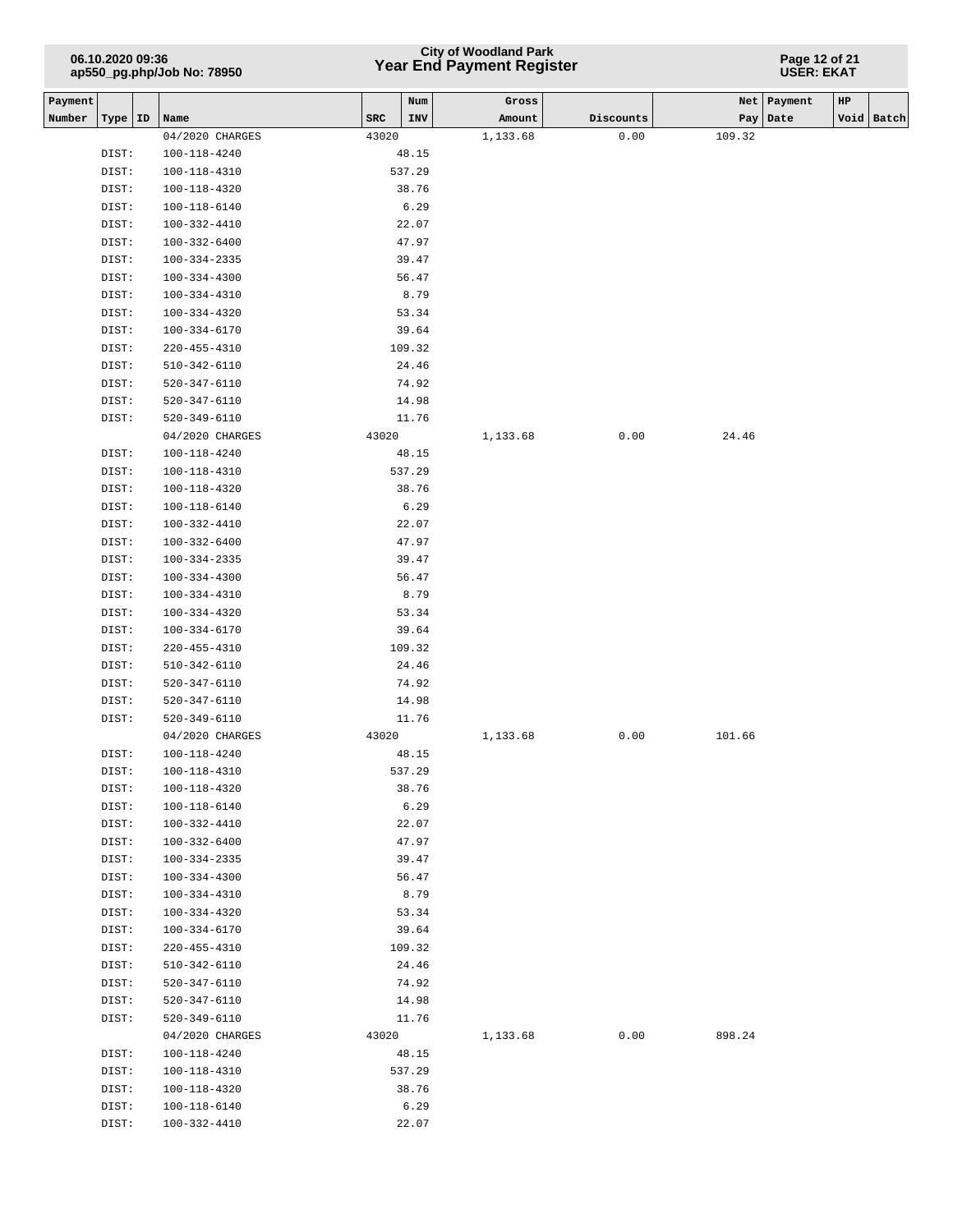## **Year End Payment Register City of Woodland Park 06.10.2020 09:36**

#### **Page 13 of 21 USER: EKAT**

| Payment |                |                                       |            | Num             | Gross               |           | Net         | Payment                 | HP |            |
|---------|----------------|---------------------------------------|------------|-----------------|---------------------|-----------|-------------|-------------------------|----|------------|
| Number  | Type   ID      | Name                                  | SRC        | INV             | Amount              | Discounts |             | Pay   Date              |    | Void Batch |
|         | DIST:          | 100-332-6400                          |            | 47.97           |                     |           |             |                         |    |            |
|         | DIST:          | 100-334-2335                          |            | 39.47           |                     |           |             |                         |    |            |
|         | DIST:          | $100 - 334 - 4300$                    |            | 56.47           |                     |           |             |                         |    |            |
|         | DIST:          | 100-334-4310                          |            | 8.79            |                     |           |             |                         |    |            |
|         | DIST:          | 100-334-4320                          |            | 53.34           |                     |           |             |                         |    |            |
|         | DIST:          | 100-334-6170                          |            | 39.64           |                     |           |             |                         |    |            |
|         | DIST:          | 220-455-4310                          |            | 109.32          |                     |           |             |                         |    |            |
|         | DIST:          | 510-342-6110                          |            | 24.46           |                     |           |             |                         |    |            |
|         | DIST:          | 520-347-6110                          |            | 74.92           |                     |           |             |                         |    |            |
|         | DIST:          | 520-347-6110                          |            | 14.98           |                     |           |             |                         |    |            |
|         | DIST:          | 520-349-6110                          |            | 11.76           |                     |           |             |                         |    |            |
|         |                |                                       |            |                 |                     |           |             |                         |    |            |
| 109873  | CHK A          | WOODLAND PARK CHAMBER COMMERCE 688 1  |            |                 | 8,750.00            | 0.00      |             | 8,750.00 2020-05-14     |    | 40239      |
|         |                | 2NDQ VISITOR CENTER CONTRACT 22754    |            |                 | 8,750.00            | 0.00      | 8,750.00    |                         |    |            |
|         | DIST:          | 100-199-2090                          |            | 8,750.00        |                     |           |             |                         |    |            |
|         |                |                                       |            |                 |                     |           |             |                         |    |            |
| 109874  | CHK A          | WOODLAND PARK SCHOOL DIST RE-2 1262 1 |            |                 | 199,737.51          | 0.00      |             | 199, 737.51 2020-05-14  |    | 40239      |
|         |                | 03/2020 SALES TAX                     |            |                 | 05042020 199,737.51 | 0.00      | 199,737.51  |                         |    |            |
|         | DIST:          | 100-199-2100                          | 200,112.51 |                 |                     |           |             |                         |    |            |
|         | DIST:          | 100-000-3802                          |            | $375.00 -$      |                     |           |             |                         |    |            |
|         |                |                                       |            |                 |                     |           |             |                         |    |            |
| 17      | CCRD A         | VECTRA BANK COLORADO                  | 4705       | 5               | 12,361.22           | 0.00      |             | 12,361.22 2020-05-14 HP |    | 40350      |
|         |                | April Visa                            | 043020     |                 | 12,361.22           | 0.00      | 200.00      |                         |    |            |
|         | DIST:          | 100-110-5300                          |            | 36.91           |                     |           |             |                         |    |            |
|         | DIST:          | 100-110-5850                          |            | 1,072.00        |                     |           |             |                         |    |            |
|         | DIST:          | 100-112-2020                          |            | 791.98          |                     |           |             |                         |    |            |
|         | DIST:          | 100-112-6100                          |            | 61.70           |                     |           |             |                         |    |            |
|         | DIST:          | 100-114-2070                          |            | 60.00           |                     |           |             |                         |    |            |
|         | DIST:          | 100-115-2010                          |            | 495.87          |                     |           |             |                         |    |            |
|         | DIST:          | 100-115-2011                          |            | 251.00          |                     |           |             |                         |    |            |
|         | DIST:<br>DIST: | 100-115-2080<br>100-115-2081          |            | 353.99<br>72.00 |                     |           |             |                         |    |            |
|         | DIST:          | 100-117-5900                          |            | 100.00          |                     |           |             |                         |    |            |
|         | DIST:          | 100-117-7500                          |            | 40.00           |                     |           |             |                         |    |            |
|         | DIST:          | 100-118-4310                          |            | 30.03           |                     |           |             |                         |    |            |
|         | DIST:          | 100-118-4240                          |            | 14.97           |                     |           |             |                         |    |            |
|         | DIST:          | 100-120-3700                          |            | 555.52          |                     |           |             |                         |    |            |
|         | DIST:          | 100-120-6710                          |            | 5,034.61        |                     |           |             |                         |    |            |
|         | DIST:          | 100-199-6100                          |            | 407.72          |                     |           |             |                         |    |            |
|         | DIST:          | $100 - 221 - 2240$                    |            | 1,751.22        |                     |           |             |                         |    |            |
|         | DIST:          | 100-221-5800                          |            | 75.00           |                     |           |             |                         |    |            |
|         | DIST:          | 100-221-6100                          |            | 429.22          |                     |           |             |                         |    |            |
|         | DIST:          | 100-221-6160                          |            | 889.17          |                     |           |             |                         |    |            |
|         | DIST:          | 100-331-5800                          |            | 41.16           |                     |           |             |                         |    |            |
|         | DIST:          | 100-331-6100                          |            | 607.09          |                     |           |             |                         |    |            |
|         | DIST:          | 100-334-4320                          |            | 54.99           |                     |           |             |                         |    |            |
|         | DIST:          | 210-223-5800                          |            | 200.00          |                     |           |             |                         |    |            |
|         | DIST:          | 220-451-3400-1006                     |            | $709.90 -$      |                     |           |             |                         |    |            |
|         | DIST:          | $220 - 455 - 3700$                    |            | 8.95            |                     |           |             |                         |    |            |
|         | DIST:          | 220-455-4310                          |            | $363.98 -$      |                     |           |             |                         |    |            |
|         | DIST:          | $510 - 341 - 6100$                    |            | $0.01 -$        |                     |           |             |                         |    |            |
|         | DIST:          | $520 - 346 - 6100$                    |            | 0.01            |                     |           |             |                         |    |            |
|         |                | April Visa                            | 043020     |                 | 12,361.22           | 0.00      | $1,064.93-$ |                         |    |            |
|         | DIST:          | 100-110-5300                          |            | 36.91           |                     |           |             |                         |    |            |
|         | DIST:          | 100-110-5850                          |            | 1,072.00        |                     |           |             |                         |    |            |
|         | DIST:          | 100-112-2020                          |            | 791.98          |                     |           |             |                         |    |            |
|         | DIST:          | 100-112-6100                          |            | 61.70           |                     |           |             |                         |    |            |
|         |                |                                       |            |                 |                     |           |             |                         |    |            |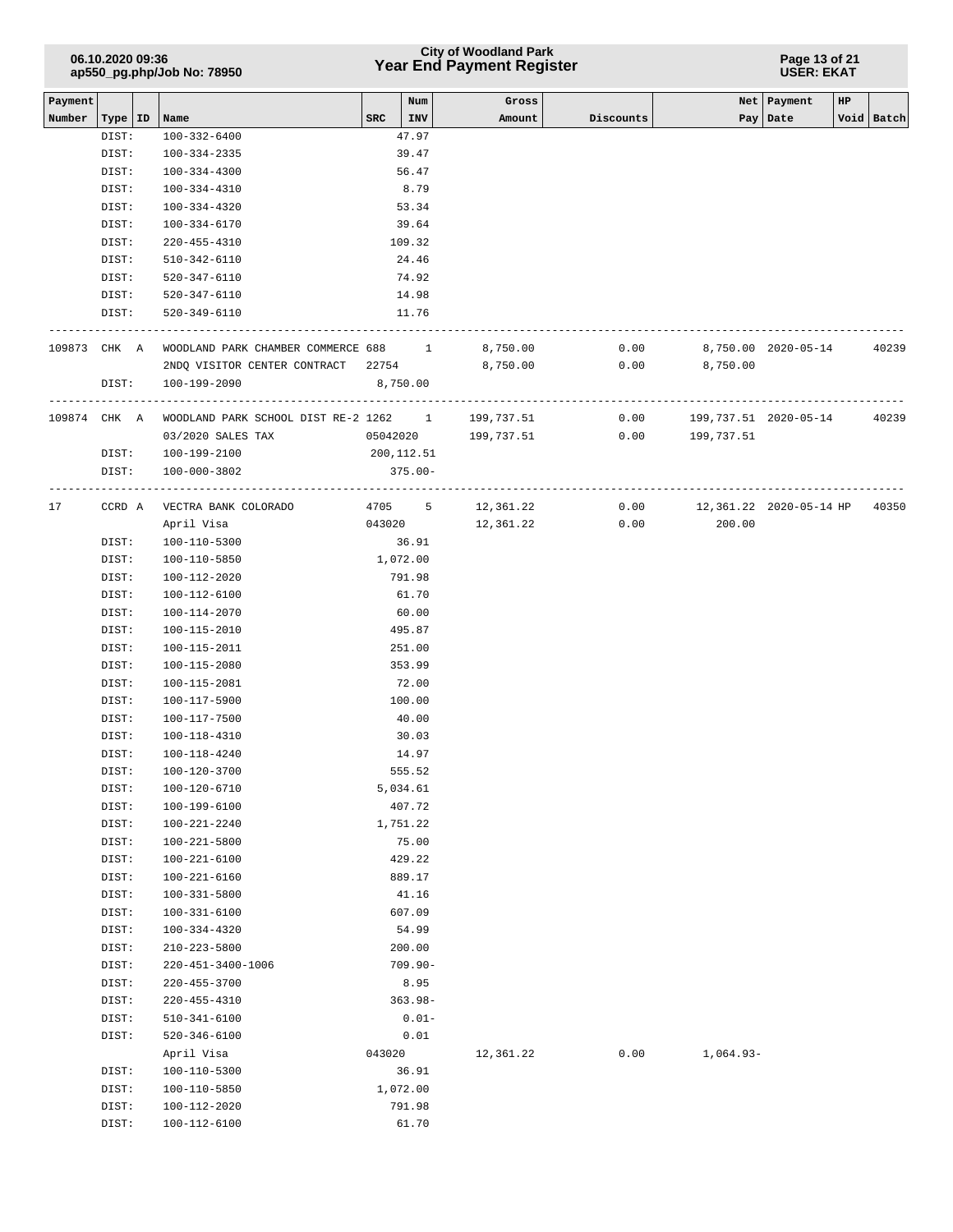## **Year End Payment Register City of Woodland Park 06.10.2020 09:36**

#### **Page 14 of 21 USER: EKAT**

| Payment |       |    |                    |        | Num        | Gross     |           |           | Net   Payment | HP |            |
|---------|-------|----|--------------------|--------|------------|-----------|-----------|-----------|---------------|----|------------|
| Number  | Type  | ID | Name               | SRC    | INV        | Amount    | Discounts |           | Pay   Date    |    | Void Batch |
|         | DIST: |    | 100-114-2070       |        | 60.00      |           |           |           |               |    |            |
|         | DIST: |    | 100-115-2010       |        | 495.87     |           |           |           |               |    |            |
|         | DIST: |    | 100-115-2011       |        | 251.00     |           |           |           |               |    |            |
|         | DIST: |    | $100 - 115 - 2080$ |        | 353.99     |           |           |           |               |    |            |
|         | DIST: |    | 100-115-2081       |        | 72.00      |           |           |           |               |    |            |
|         | DIST: |    | 100-117-5900       |        | 100.00     |           |           |           |               |    |            |
|         | DIST: |    | 100-117-7500       |        | 40.00      |           |           |           |               |    |            |
|         | DIST: |    | 100-118-4310       |        | 30.03      |           |           |           |               |    |            |
|         | DIST: |    | 100-118-4240       |        | 14.97      |           |           |           |               |    |            |
|         | DIST: |    | 100-120-3700       |        | 555.52     |           |           |           |               |    |            |
|         | DIST: |    | 100-120-6710       |        | 5,034.61   |           |           |           |               |    |            |
|         | DIST: |    | 100-199-6100       |        | 407.72     |           |           |           |               |    |            |
|         | DIST: |    | 100-221-2240       |        | 1,751.22   |           |           |           |               |    |            |
|         | DIST: |    | 100-221-5800       |        | 75.00      |           |           |           |               |    |            |
|         | DIST: |    | 100-221-6100       |        | 429.22     |           |           |           |               |    |            |
|         | DIST: |    | $100 - 221 - 6160$ |        | 889.17     |           |           |           |               |    |            |
|         | DIST: |    | 100-331-5800       |        | 41.16      |           |           |           |               |    |            |
|         | DIST: |    | $100 - 331 - 6100$ |        | 607.09     |           |           |           |               |    |            |
|         | DIST: |    | 100-334-4320       |        | 54.99      |           |           |           |               |    |            |
|         | DIST: |    | $210 - 223 - 5800$ |        | 200.00     |           |           |           |               |    |            |
|         | DIST: |    | 220-451-3400-1006  |        | $709.90 -$ |           |           |           |               |    |            |
|         | DIST: |    | $220 - 455 - 3700$ |        | 8.95       |           |           |           |               |    |            |
|         | DIST: |    | $220 - 455 - 4310$ |        | $363.98 -$ |           |           |           |               |    |            |
|         | DIST: |    | $510 - 341 - 6100$ |        | $0.01 -$   |           |           |           |               |    |            |
|         | DIST: |    | $520 - 346 - 6100$ |        | 0.01       |           |           |           |               |    |            |
|         |       |    | April Visa         | 043020 |            | 12,361.22 | 0.00      | 0.00      |               |    |            |
|         | DIST: |    | 100-110-5300       |        | 36.91      |           |           |           |               |    |            |
|         | DIST: |    | 100-110-5850       |        | 1,072.00   |           |           |           |               |    |            |
|         | DIST: |    | 100-112-2020       |        | 791.98     |           |           |           |               |    |            |
|         | DIST: |    | 100-112-6100       |        | 61.70      |           |           |           |               |    |            |
|         | DIST: |    | 100-114-2070       |        | 60.00      |           |           |           |               |    |            |
|         | DIST: |    | 100-115-2010       |        | 495.87     |           |           |           |               |    |            |
|         |       |    |                    |        |            |           |           |           |               |    |            |
|         | DIST: |    | 100-115-2011       |        | 251.00     |           |           |           |               |    |            |
|         | DIST: |    | 100-115-2080       |        | 353.99     |           |           |           |               |    |            |
|         | DIST: |    | 100-115-2081       |        | 72.00      |           |           |           |               |    |            |
|         | DIST: |    | 100-117-5900       |        | 100.00     |           |           |           |               |    |            |
|         | DIST: |    | 100-117-7500       |        | 40.00      |           |           |           |               |    |            |
|         | DIST: |    | 100-118-4310       |        | 30.03      |           |           |           |               |    |            |
|         | DIST: |    | 100-118-4240       |        | 14.97      |           |           |           |               |    |            |
|         | DIST: |    | 100-120-3700       |        | 555.52     |           |           |           |               |    |            |
|         | DIST: |    | 100-120-6710       |        | 5,034.61   |           |           |           |               |    |            |
|         | DIST: |    | 100-199-6100       |        | 407.72     |           |           |           |               |    |            |
|         | DIST: |    | 100-221-2240       |        | 1,751.22   |           |           |           |               |    |            |
|         | DIST: |    | 100-221-5800       |        | 75.00      |           |           |           |               |    |            |
|         | DIST: |    | 100-221-6100       |        | 429.22     |           |           |           |               |    |            |
|         | DIST: |    | 100-221-6160       |        | 889.17     |           |           |           |               |    |            |
|         | DIST: |    | 100-331-5800       |        | 41.16      |           |           |           |               |    |            |
|         | DIST: |    | 100-331-6100       |        | 607.09     |           |           |           |               |    |            |
|         | DIST: |    | 100-334-4320       |        | 54.99      |           |           |           |               |    |            |
|         | DIST: |    | 210-223-5800       |        | 200.00     |           |           |           |               |    |            |
|         | DIST: |    | 220-451-3400-1006  |        | $709.90 -$ |           |           |           |               |    |            |
|         | DIST: |    | $220 - 455 - 3700$ |        | 8.95       |           |           |           |               |    |            |
|         | DIST: |    | 220-455-4310       |        | $363.98 -$ |           |           |           |               |    |            |
|         | DIST: |    | $510 - 341 - 6100$ |        | $0.01 -$   |           |           |           |               |    |            |
|         | DIST: |    | $520 - 346 - 6100$ |        | 0.01       |           |           |           |               |    |            |
|         |       |    | April Visa         | 043020 |            | 12,361.22 | 0.00      | 13,226.15 |               |    |            |
|         | DIST: |    | 100-110-5300       |        | 36.91      |           |           |           |               |    |            |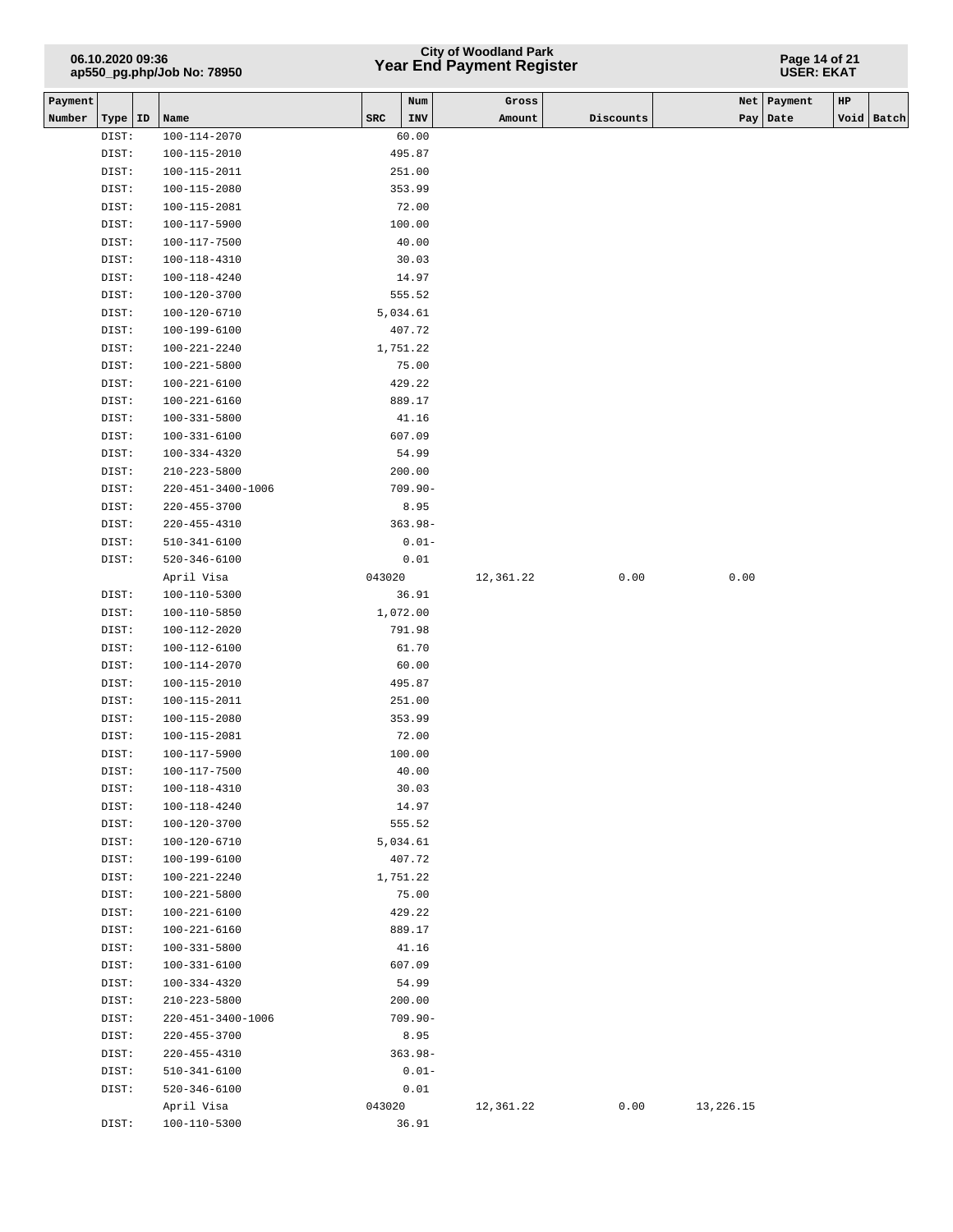## **Year End Payment Register City of Woodland Park 06.10.2020 09:36**

#### **Page 15 of 21 USER: EKAT**

| Payment |                |                              |        | Num                | Gross     |           |      | Net   Payment | HP |            |
|---------|----------------|------------------------------|--------|--------------------|-----------|-----------|------|---------------|----|------------|
| Number  | Type   ID      | Name                         | SRC    | INV                | Amount    | Discounts |      | Pay   Date    |    | Void Batch |
|         | DIST:          | 100-110-5850                 |        | 1,072.00           |           |           |      |               |    |            |
|         | DIST:          | 100-112-2020                 |        | 791.98             |           |           |      |               |    |            |
|         | DIST:          | 100-112-6100                 |        | 61.70              |           |           |      |               |    |            |
|         | DIST:          | 100-114-2070                 |        | 60.00              |           |           |      |               |    |            |
|         | DIST:          | 100-115-2010                 |        | 495.87             |           |           |      |               |    |            |
|         | DIST:          | 100-115-2011                 |        | 251.00             |           |           |      |               |    |            |
|         | DIST:          | 100-115-2080                 |        | 353.99             |           |           |      |               |    |            |
|         | DIST:          | 100-115-2081                 |        | 72.00              |           |           |      |               |    |            |
|         | DIST:          | 100-117-5900                 |        | 100.00             |           |           |      |               |    |            |
|         | DIST:          | 100-117-7500                 |        | 40.00              |           |           |      |               |    |            |
|         | DIST:          | 100-118-4310                 |        | 30.03              |           |           |      |               |    |            |
|         | DIST:          | 100-118-4240                 |        | 14.97              |           |           |      |               |    |            |
|         | DIST:          | 100-120-3700                 |        | 555.52             |           |           |      |               |    |            |
|         | DIST:          | 100-120-6710                 |        | 5,034.61           |           |           |      |               |    |            |
|         | DIST:          | 100-199-6100                 |        | 407.72             |           |           |      |               |    |            |
|         | DIST:          | 100-221-2240                 |        | 1,751.22           |           |           |      |               |    |            |
|         | DIST:          | $100 - 221 - 5800$           |        | 75.00              |           |           |      |               |    |            |
|         | DIST:          | 100-221-6100                 |        | 429.22             |           |           |      |               |    |            |
|         | DIST:          | 100-221-6160                 |        | 889.17             |           |           |      |               |    |            |
|         | DIST:          | 100-331-5800                 |        | 41.16              |           |           |      |               |    |            |
|         | DIST:          | 100-331-6100                 |        | 607.09             |           |           |      |               |    |            |
|         | DIST:          | 100-334-4320                 |        | 54.99              |           |           |      |               |    |            |
|         | DIST:          | 210-223-5800                 |        | 200.00             |           |           |      |               |    |            |
|         | DIST:          | 220-451-3400-1006            |        | $709.90 -$         |           |           |      |               |    |            |
|         | DIST:<br>DIST: | 220-455-3700                 |        | 8.95<br>$363.98 -$ |           |           |      |               |    |            |
|         | DIST:          | 220-455-4310<br>510-341-6100 |        | $0.01 -$           |           |           |      |               |    |            |
|         | DIST:          | 520-346-6100                 |        | 0.01               |           |           |      |               |    |            |
|         |                | April Visa                   | 043020 |                    | 12,361.22 | 0.00      | 0.00 |               |    |            |
|         | DIST:          | 100-110-5300                 |        | 36.91              |           |           |      |               |    |            |
|         | DIST:          | 100-110-5850                 |        | 1,072.00           |           |           |      |               |    |            |
|         | DIST:          | 100-112-2020                 |        | 791.98             |           |           |      |               |    |            |
|         | DIST:          | 100-112-6100                 |        | 61.70              |           |           |      |               |    |            |
|         | DIST:          | 100-114-2070                 |        | 60.00              |           |           |      |               |    |            |
|         | DIST:          | 100-115-2010                 |        | 495.87             |           |           |      |               |    |            |
|         | DIST:          | 100-115-2011                 |        | 251.00             |           |           |      |               |    |            |
|         | DIST:          | 100-115-2080                 |        | 353.99             |           |           |      |               |    |            |
|         | DIST:          | 100-115-2081                 |        | 72.00              |           |           |      |               |    |            |
|         | DIST:          | 100-117-5900                 |        | 100.00             |           |           |      |               |    |            |
|         | DIST:          | $100 - 117 - 7500$           |        | 40.00              |           |           |      |               |    |            |
|         | DIST:          | 100-118-4310                 |        | 30.03              |           |           |      |               |    |            |
|         | DIST:          | 100-118-4240                 |        | 14.97              |           |           |      |               |    |            |
|         | DIST:          | 100-120-3700                 |        | 555.52             |           |           |      |               |    |            |
|         | DIST:          | 100-120-6710                 |        | 5,034.61           |           |           |      |               |    |            |
|         | DIST:          | 100-199-6100                 |        | 407.72             |           |           |      |               |    |            |
|         | DIST:          | $100 - 221 - 2240$           |        | 1,751.22           |           |           |      |               |    |            |
|         | DIST:          | 100-221-5800                 |        | 75.00              |           |           |      |               |    |            |
|         | DIST:          | 100-221-6100                 |        | 429.22             |           |           |      |               |    |            |
|         | DIST:          | 100-221-6160                 |        | 889.17             |           |           |      |               |    |            |
|         | DIST:          | 100-331-5800                 |        | 41.16              |           |           |      |               |    |            |
|         | DIST:          | 100-331-6100                 |        | 607.09             |           |           |      |               |    |            |
|         | DIST:<br>DIST: | 100-334-4320<br>210-223-5800 |        | 54.99<br>200.00    |           |           |      |               |    |            |
|         | DIST:          | 220-451-3400-1006            |        | $709.90 -$         |           |           |      |               |    |            |
|         | DIST:          | 220-455-3700                 |        | 8.95               |           |           |      |               |    |            |
|         | DIST:          | 220-455-4310                 |        | $363.98 -$         |           |           |      |               |    |            |
|         | DIST:          | $510 - 341 - 6100$           |        | $0.01 -$           |           |           |      |               |    |            |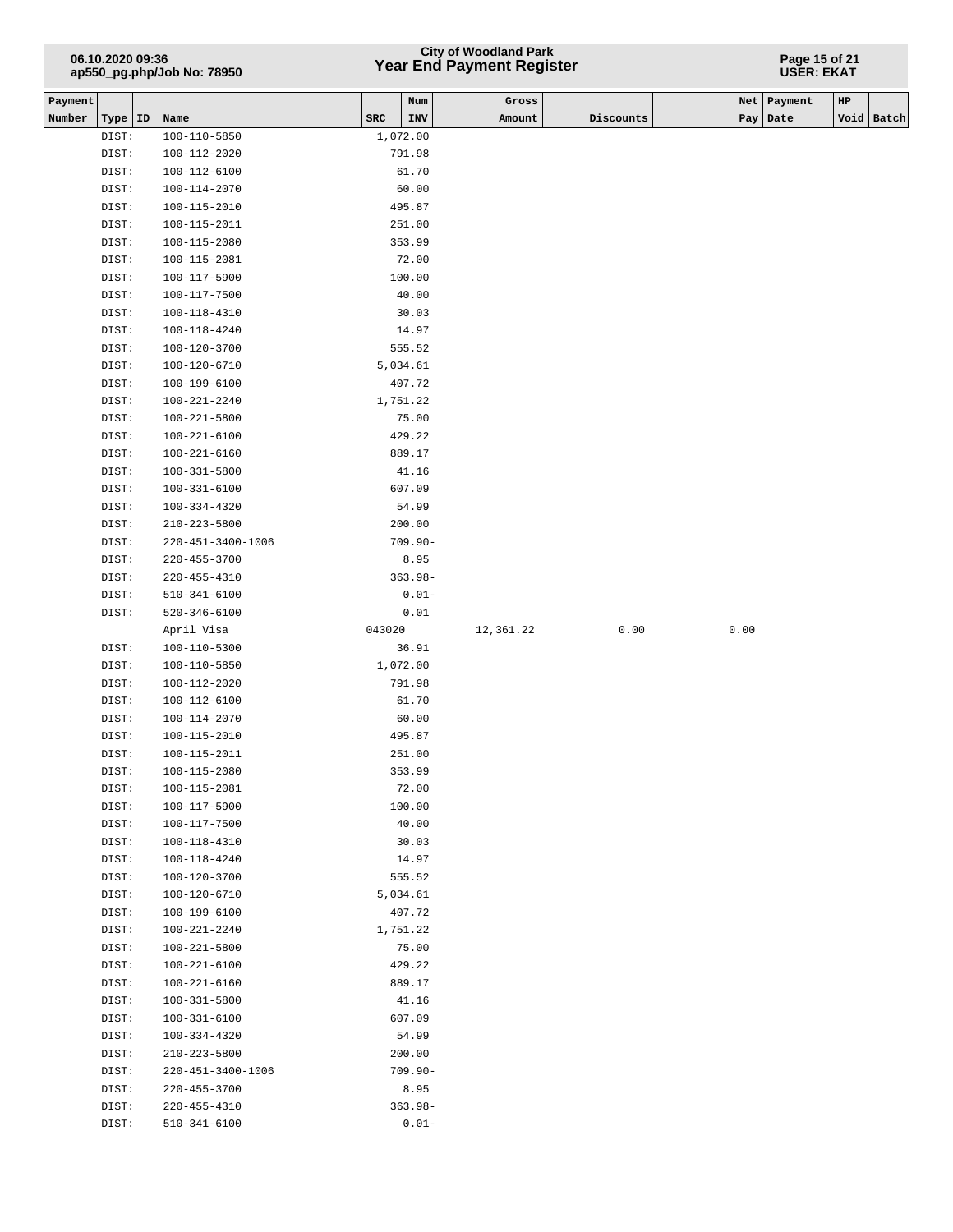**Page 16 of 21 USER: EKAT**

| Payment                   |       |                                                                    |            | Num          | Gross            |              |                            | Net Payment         | HP |            |
|---------------------------|-------|--------------------------------------------------------------------|------------|--------------|------------------|--------------|----------------------------|---------------------|----|------------|
| Number   Type   ID   Name |       |                                                                    | <b>SRC</b> | INV          | Amount           | Discounts    |                            | Pay Date            |    | Void Batch |
|                           | DIST: | $520 - 346 - 6100$                                                 |            | 0.01         |                  |              |                            |                     |    |            |
|                           |       |                                                                    |            |              |                  |              |                            |                     |    |            |
| 109881 CHK A              |       | A.C. CONCRETE & MATERIALS                                          |            | 3595 1       | 470.00           | 0.00         |                            | 470.00 2020-05-26   |    | 40282      |
|                           |       | REPAIR STORAGE SHED - B&G                                          | 04302020   |              | 470.00           | 0.00         | 470.00                     |                     |    |            |
|                           | DIST: | 100-118-4240                                                       |            | 470.00       |                  |              |                            |                     |    |            |
|                           |       |                                                                    |            |              |                  |              |                            |                     |    |            |
| 109882 CHK A              |       | ACE EQUIPMENT & SUPPLY                                             |            | 18 1         | 740.00           | 0.00         |                            | 740.00 2020-05-26   |    | 40282      |
|                           |       | WESTERN EDGE - B&G                                                 | 170224     |              | 740.00           | 0.00         | 740.00                     |                     |    |            |
|                           | DIST: | 100-118-4320                                                       |            | 740.00       |                  |              |                            |                     |    |            |
|                           |       |                                                                    |            |              |                  |              |                            |                     |    |            |
| 109883 CHK A              |       | AIS SPECIALTY PRODUCTS, INC                                        |            | 3074 1       | 360.00           | 0.00         |                            | 360.00 2020-05-26   |    | 40282      |
|                           |       | SANITIZER - B&G                                                    |            | PSI338375    | 360.00           | 0.00         | 360.00                     |                     |    |            |
|                           | DIST: | 100-118-6140                                                       |            | 360.00       |                  |              |                            |                     |    |            |
|                           |       |                                                                    |            |              |                  |              |                            |                     |    |            |
| 109884 CHK A              |       | ALL SEASONS HEATING & A/C INC. 1503 2<br>SERVICE CALL-LIFT STATION |            |              | 859.00<br>565.00 | 0.00<br>0.00 | 565.00                     | 859.00 2020-05-26   |    | 40282      |
|                           | DIST: | 520-347-2330                                                       | 18652171   | 565.00       |                  |              |                            |                     |    |            |
|                           |       | SERVICE CALL                                                       | 18724951   |              | 294.00           | 0.00         | 294.00                     |                     |    |            |
|                           | DIST: | 520-347-2330                                                       |            | 294.00       |                  |              |                            |                     |    |            |
|                           |       |                                                                    |            |              |                  |              |                            |                     |    |            |
| 109885 CHK A              |       | ATTP TRANSWEST TRUCKS INC                                          |            | 631 2        | 1,157.06         | 0.00         |                            | 1,157.06 2020-05-26 |    | 40282      |
|                           |       | REPAIR #14                                                         |            | 008P106771   | 765.00           | 0.00         | 765.00                     |                     |    |            |
|                           | DIST: | 100-332-4410                                                       |            | 765.00       |                  |              |                            |                     |    |            |
|                           |       | PARTS #32                                                          |            | 008P106847   | 392.06           | 0.00         | 392.06                     |                     |    |            |
|                           | DIST: | 100-332-4410                                                       |            | 392.06       |                  |              |                            |                     |    |            |
|                           |       |                                                                    |            |              |                  |              |                            |                     |    |            |
| 109886 CHK A              |       | BADGER METER INC                                                   |            | 4278 3       | 3,561.85         | 0.00         |                            | 3,561.85 2020-05-26 |    | 40282      |
|                           |       | Badger Meter                                                       | 1363280    |              | 1,197.26         | 0.00         | 1,197.26                   |                     |    |            |
|                           | DIST: | 510-343-7200                                                       | 1,197.26   |              |                  |              |                            |                     |    |            |
|                           |       | Badger Meter                                                       |            | 80052573     | 1,273.59         | 0.00         | 1,273.59                   |                     |    |            |
|                           | DIST: | 510-350-5300                                                       | 1,273.59   |              |                  |              |                            |                     |    |            |
|                           |       | Badger Meter                                                       |            | S1125121.001 | 1,091.00         | 0.00         | 1,091.00                   |                     |    |            |
|                           | DIST: | 510-343-7200                                                       |            | 1,091.00     |                  |              |                            |                     |    |            |
|                           |       |                                                                    |            |              |                  |              |                            |                     |    |            |
| 109887 CHK A              |       | BIRCHAM'S                                                          |            | 75 1         | 62.00            | 0.00         |                            | 62.00 2020-05-26    |    | 40282      |
|                           |       | COPIER SUPPLIES - STAPLES                                          | 314905     |              | 62.00            | 0.00         | 62.00                      |                     |    |            |
|                           | DIST: | 100-120-4350                                                       |            | 62.00        |                  |              |                            |                     |    |            |
|                           |       | 109888 CHK A BLACK HILLS ENERGY                                    |            | 4035 4       | 3, 354.56        |              | $0.00$ 3,354.56 2020-05-26 |                     |    | 40282      |
|                           |       | 04/2020 CHARGES                                                    |            | 52220        | 3,354.56         |              | $0.00$ 418.19              |                     |    |            |
|                           | DIST: | 100-118-5700                                                       |            | 792.98       |                  |              |                            |                     |    |            |
|                           | DIST: | 220-455-5700                                                       |            | 91.23        |                  |              |                            |                     |    |            |
|                           | DIST: | 100-332-5700                                                       |            | 364.56       |                  |              |                            |                     |    |            |
|                           | DIST: | 100-334-5700                                                       |            | 453.52       |                  |              |                            |                     |    |            |
|                           | DIST: | 510-342-5700                                                       |            | 418.19       |                  |              |                            |                     |    |            |
|                           | DIST: | 520-347-5700                                                       |            | 727.50       |                  |              |                            |                     |    |            |
|                           | DIST: | $220 - 452 - 5700$                                                 |            | 506.58       |                  |              |                            |                     |    |            |
|                           |       | 04/2020 CHARGES                                                    |            | 52220        | 3,354.56         | 0.00         | 727.50                     |                     |    |            |
|                           | DIST: | 100-118-5700                                                       |            | 792.98       |                  |              |                            |                     |    |            |
|                           | DIST: | 220-455-5700                                                       |            | 91.23        |                  |              |                            |                     |    |            |
|                           | DIST: | 100-332-5700                                                       |            | 364.56       |                  |              |                            |                     |    |            |
|                           | DIST: | 100-334-5700                                                       |            | 453.52       |                  |              |                            |                     |    |            |
|                           | DIST: | 510-342-5700                                                       |            | 418.19       |                  |              |                            |                     |    |            |
|                           | DIST: | 520-347-5700                                                       |            | 727.50       |                  |              |                            |                     |    |            |
|                           | DIST: | 220-452-5700                                                       |            | 506.58       |                  |              |                            |                     |    |            |
|                           |       | 04/2020 CHARGES                                                    |            | 52220        | 3,354.56         | 0.00         | 1,611.06                   |                     |    |            |
|                           | DIST: | 100-118-5700                                                       |            | 792.98       |                  |              |                            |                     |    |            |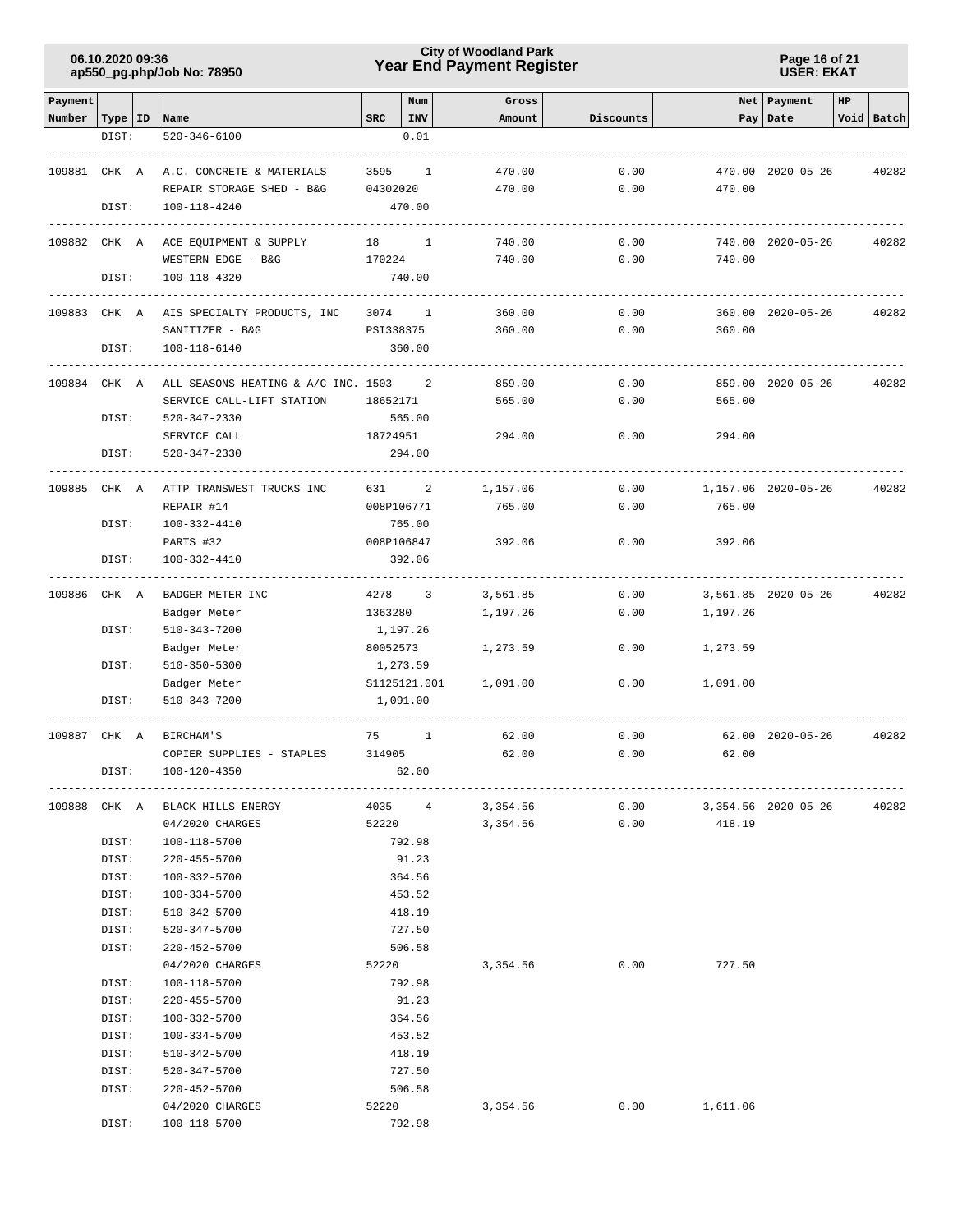|                   | 06.10.2020 09:36<br>ap550_pg.php/Job No: 78950<br>Type   ID   Name |  |                                                       |            | <b>City of Woodland Park</b><br><b>Year End Payment Register</b> |                 |           | Page 17 of 21<br><b>USER: EKAT</b>     |                             |    |            |
|-------------------|--------------------------------------------------------------------|--|-------------------------------------------------------|------------|------------------------------------------------------------------|-----------------|-----------|----------------------------------------|-----------------------------|----|------------|
| Payment<br>Number |                                                                    |  |                                                       | SRC        | Num<br>INV                                                       | Gross<br>Amount | Discounts |                                        | Net   Payment<br>Pay   Date | HP | Void Batch |
|                   | DIST:                                                              |  | $220 - 455 - 5700$                                    |            | 91.23                                                            |                 |           |                                        |                             |    |            |
|                   | DIST:                                                              |  | 100-332-5700                                          |            | 364.56                                                           |                 |           |                                        |                             |    |            |
|                   | DIST:                                                              |  | 100-334-5700                                          |            | 453.52                                                           |                 |           |                                        |                             |    |            |
|                   | DIST:                                                              |  | 510-342-5700                                          |            | 418.19                                                           |                 |           |                                        |                             |    |            |
|                   | DIST:                                                              |  | 520-347-5700                                          |            | 727.50                                                           |                 |           |                                        |                             |    |            |
|                   | DIST:                                                              |  | 220-452-5700                                          |            | 506.58                                                           |                 |           |                                        |                             |    |            |
|                   |                                                                    |  | 04/2020 CHARGES                                       | 52220      |                                                                  | 3,354.56        | 0.00      | 597.81                                 |                             |    |            |
|                   | DIST:                                                              |  | 100-118-5700                                          |            | 792.98                                                           |                 |           |                                        |                             |    |            |
|                   | DIST:                                                              |  | 220-455-5700                                          |            | 91.23                                                            |                 |           |                                        |                             |    |            |
|                   | DIST:                                                              |  | 100-332-5700                                          |            | 364.56                                                           |                 |           |                                        |                             |    |            |
|                   | DIST:                                                              |  | 100-334-5700                                          |            | 453.52                                                           |                 |           |                                        |                             |    |            |
|                   | DIST:                                                              |  | 510-342-5700                                          |            | 418.19                                                           |                 |           |                                        |                             |    |            |
|                   | DIST:                                                              |  | 520-347-5700                                          |            | 727.50                                                           |                 |           |                                        |                             |    |            |
|                   | DIST:                                                              |  | 220-452-5700                                          |            | 506.58                                                           |                 |           |                                        |                             |    |            |
| 109889 CHK A      |                                                                    |  | BRIAN E. BUNDY                                        |            | 5208 1                                                           | 1,008.00        | 0.00      |                                        | 1,008.00 2020-05-26         |    | 40282      |
|                   |                                                                    |  | ACCOUNTING SUPPORT SERVICES 05152020                  |            |                                                                  | 1,008.00        | 0.00      | 1,008.00                               |                             |    |            |
|                   | DIST:                                                              |  | 100-117-3500                                          | 1,008.00   |                                                                  |                 |           |                                        |                             |    |            |
| 109890 CHK A      |                                                                    |  | CINTAS CORPORATION NO 2                               |            | 4977 3                                                           | 221.03          | 0.00      |                                        | 221.03 2020-05-26           |    | 40282      |
|                   |                                                                    |  | UNIFORMS - FLEET                                      | 4030236300 |                                                                  | 100.32          | 0.00      | 100.32                                 |                             |    |            |
|                   | DIST:                                                              |  | 100-332-6210                                          |            | 100.32                                                           |                 |           |                                        |                             |    |            |
|                   |                                                                    |  | UNIFORMS - FLEET                                      | 4036819538 |                                                                  | 58.91           | 0.00      | 58.91                                  |                             |    |            |
|                   | DIST:                                                              |  | 100-332-6210                                          |            | 58.91                                                            |                 |           |                                        |                             |    |            |
|                   |                                                                    |  | UNIFORMS - FLEET                                      | 4050057890 |                                                                  | 61.80           | 0.00      | 61.80                                  |                             |    |            |
|                   | DIST:                                                              |  | 100-332-6210                                          |            | 61.80                                                            |                 |           |                                        |                             |    |            |
|                   |                                                                    |  | 109891 CHK A COLORADO ANALYTICAL LAB                  |            | 4028 1                                                           | 122.00          | 0.00      |                                        | 122.00 2020-05-26           |    | 40282      |
|                   |                                                                    |  | LAB SERVICEDS - WWTP                                  | 200505142  |                                                                  | 122.00          | 0.00      | 122.00                                 |                             |    |            |
|                   | DIST:                                                              |  | 520-347-3350                                          |            | 122.00                                                           |                 |           |                                        |                             |    |            |
| 109892 CHK A      |                                                                    |  | COLORADO RURAL WATER ASSOC 963 1                      |            |                                                                  | 20.00           | 0.00      |                                        | 20.00 2020-05-26            |    | 40282      |
|                   |                                                                    |  | WEBINAR TRAINING                                      | 17476      |                                                                  | 20.00           | 0.00      | 20.00                                  |                             |    |            |
|                   | DIST:                                                              |  | 510-341-5800                                          |            | 20.00                                                            |                 |           |                                        |                             |    |            |
|                   |                                                                    |  | 109893 CHK A CORE & MAIN LP                           |            | 4980 2                                                           | 606.11          | 0.00      |                                        | 606.11 2020-05-26           |    | 40282      |
|                   |                                                                    |  | GASKET KIT - F/S                                      | M218436    |                                                                  | 441.00          | 0.00      | 441.00                                 |                             |    |            |
|                   |                                                                    |  | DIST: 510-345-6111                                    |            | 441.00                                                           |                 |           |                                        |                             |    |            |
|                   |                                                                    |  | PARTS - F/S                                           |            | M285491                                                          | 165.11          | 0.00      | 165.11                                 |                             |    |            |
|                   | DIST:                                                              |  | 510-345-6111                                          |            | 165.11                                                           |                 |           |                                        |                             |    |            |
|                   |                                                                    |  | 109894 CHK A CPS DISTRIBUTORS, INC                    |            |                                                                  | 194 1 663.49    | 0.00      |                                        | 663.49 2020-05-26           |    | 40282      |
|                   |                                                                    |  | STOCK PURCHASES - B&G 03398285-001 663.49             |            |                                                                  |                 |           | $0.00$ 663.49                          |                             |    |            |
|                   |                                                                    |  | DIST: 100-118-4240                                    |            | 663.49                                                           |                 |           |                                        |                             |    |            |
|                   |                                                                    |  | 109895 CHK A DOCUMART COPIES & PRINTING 3252 2        |            |                                                                  | 40.00           | 0.00      |                                        | 40.00 2020-05-26 40282      |    |            |
|                   |                                                                    |  | BUSINESS CARDS - COUNCIL                              | 362782     |                                                                  | 20.00           | 0.00      | 20.00                                  |                             |    |            |
|                   |                                                                    |  | DIST: 100-105-6100                                    |            | 20.00                                                            |                 |           |                                        |                             |    |            |
|                   |                                                                    |  | BUSINESS CARDS - COUNCIL 362809                       |            |                                                                  | 20.00           | 0.00      | 20.00                                  |                             |    |            |
|                   | DIST:                                                              |  | 100-105-6100                                          |            | 20.00                                                            |                 |           |                                        |                             |    |            |
|                   |                                                                    |  | 109896 CHK A EL PASO CTY HEALTH DEPT LAB 241 1 189.00 |            |                                                                  |                 | 0.00      |                                        | 189.00 2020-05-26 40282     |    |            |
|                   |                                                                    |  | BACTERIOLOGICAL WATER TESTS 043020                    |            |                                                                  | 189.00          | 0.00      | 189.00                                 |                             |    |            |
|                   | DIST:                                                              |  | 510-342-3350                                          |            | 189.00                                                           |                 |           | -------------------------------------- |                             |    |            |
|                   |                                                                    |  | 109897 CHK A FARIS MACHINERY CO.                      |            | 1712 1                                                           | 228.09          | 0.00      |                                        | 228.09 2020-05-26 40282     |    |            |
|                   |                                                                    |  | REPAIR VEH #32                                        |            | A12951                                                           | 228.09          |           | $0.00$ 228.09                          |                             |    |            |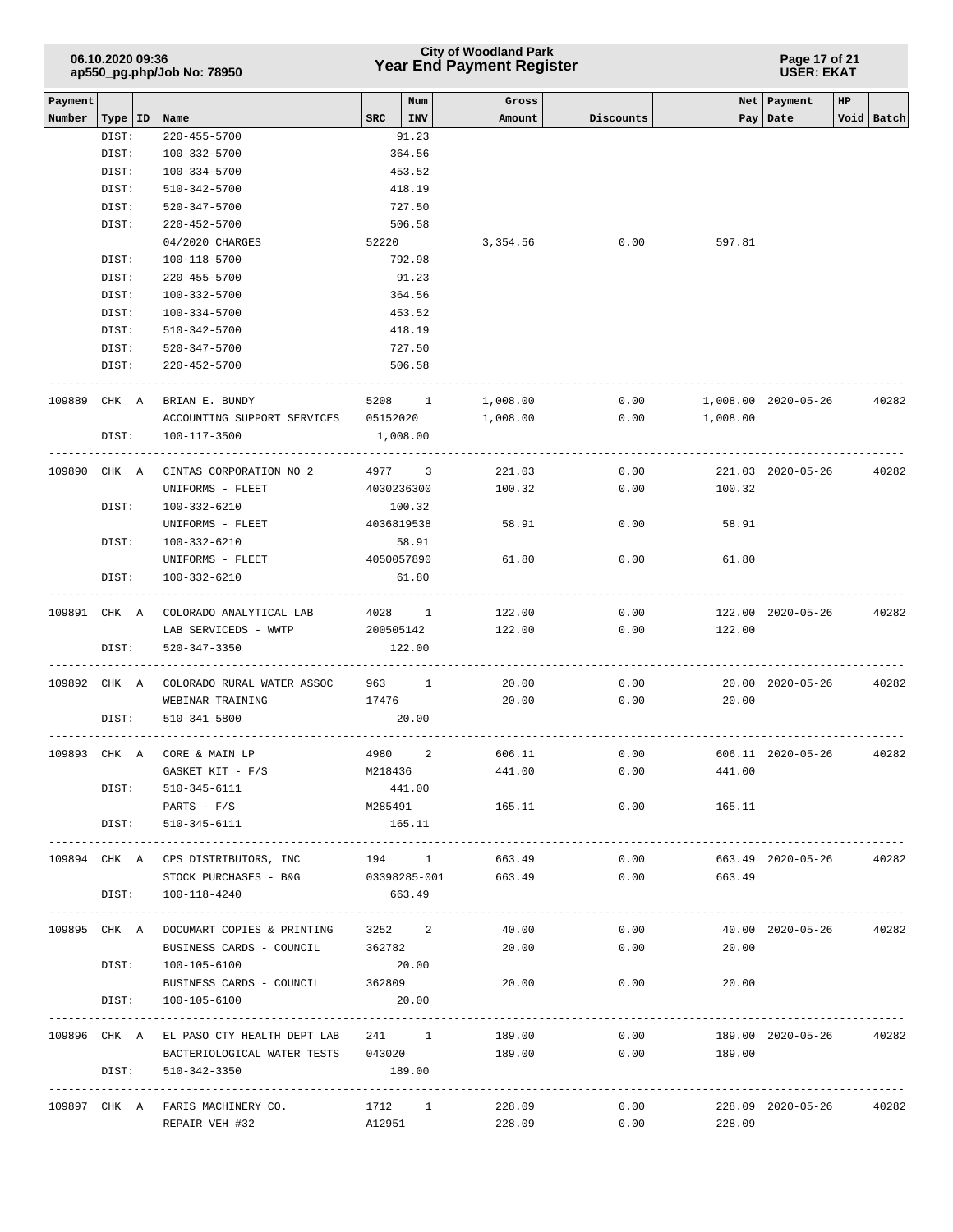**Page 18 of 21 USER: EKAT**

| Payment                   |       |                                                 |             | Num         | Gross             |                    |                            | Net   Payment     | HP |            |
|---------------------------|-------|-------------------------------------------------|-------------|-------------|-------------------|--------------------|----------------------------|-------------------|----|------------|
| Number   Type   ID   Name |       |                                                 |             | $SRC$   INV | Amount            | Discounts          |                            | Pay Date          |    | Void Batch |
|                           | DIST: | 100-332-4410                                    |             | 228.09      |                   |                    |                            |                   |    |            |
|                           |       |                                                 |             |             |                   |                    |                            |                   |    |            |
| 109898 CHK A              |       | GIEGER, LABORDE & LAPEROUSE, L 4380 1           |             |             | 97.50             | 0.00               |                            | 97.50 2020-05-26  |    | 40282      |
|                           |       | LEGAL SERVICES                                  | 38583       |             | 97.50             | 0.00               | 97.50                      |                   |    |            |
|                           | DIST: | 100-111-3210                                    |             | 97.50       |                   |                    |                            |                   |    |            |
|                           |       |                                                 |             |             |                   |                    |                            |                   |    |            |
|                           |       | 109899 CHK A GLASER GAS, INC.                   | 3244 1      |             | 58.00             | 0.00               |                            | 58.00 2020-05-26  |    | 40282      |
|                           |       | PROPANE - B&G                                   | 254020      |             | 58.00             | 0.00               | 58.00                      |                   |    |            |
|                           | DIST: | 100-118-4240                                    |             | 58.00       |                   |                    |                            |                   |    |            |
|                           |       |                                                 |             |             |                   |                    |                            |                   |    |            |
| 109900 CHK A              |       | HARRELL'S INC                                   |             | 5104 2      | 364.00            | 0.00               |                            | 364.00 2020-05-26 |    | 40282      |
|                           |       | CHEMICALS - B&G                                 | INV01368696 |             | 234.00            | 0.00               | 234.00                     |                   |    |            |
|                           | DIST: | 100-118-4240                                    |             | 234.00      |                   |                    |                            |                   |    |            |
|                           | DIST: | CHEMICALS - B&G                                 | INV01368699 |             | 130.00            | 0.00               | 130.00                     |                   |    |            |
|                           |       | 100-118-4240                                    |             | 130.00      | ----------------- |                    |                            |                   |    |            |
| 109901 CHK A              |       | IREA                                            |             | 343 3       | 13,196.00         | 0.00               | 13,196.00 2020-05-26       |                   |    | 40282      |
|                           |       | 03/2020 ELECTRICAL CHARGES                      | 051120B     |             | 13,196.00         |                    | $0.00$ 1,941.80            |                   |    |            |
|                           | DIST: | 100-118-5710                                    | 1,685.14    |             |                   |                    |                            |                   |    |            |
|                           | DIST: | 100-334-5710                                    | 1,243.40    |             |                   |                    |                            |                   |    |            |
|                           | DIST: | 100-334-2270                                    |             | 277.88      |                   |                    |                            |                   |    |            |
|                           | DIST: | 510-342-5710                                    |             | 8,047.78    |                   |                    |                            |                   |    |            |
|                           | DIST: | 220-452-5710                                    | 1,941.80    |             |                   |                    |                            |                   |    |            |
|                           |       | 03/2020 ELECTRICAL CHARGES                      | 051120B     |             | 13,196.00         | 0.00               | 8,047.78                   |                   |    |            |
|                           | DIST: | 100-118-5710                                    | 1,685.14    |             |                   |                    |                            |                   |    |            |
|                           | DIST: | 100-334-5710                                    |             | 1,243.40    |                   |                    |                            |                   |    |            |
|                           | DIST: | 100-334-2270                                    |             | 277.88      |                   |                    |                            |                   |    |            |
|                           | DIST: | 510-342-5710                                    |             | 8,047.78    |                   |                    |                            |                   |    |            |
|                           | DIST: | 220-452-5710                                    | 1,941.80    |             |                   |                    |                            |                   |    |            |
|                           |       | 03/2020 ELECTRICAL CHARGES                      | 051120B     |             | 13,196.00         | 0.00               | 3,206.42                   |                   |    |            |
|                           | DIST: | 100-118-5710                                    |             | 1,685.14    |                   |                    |                            |                   |    |            |
|                           | DIST: | 100-334-5710                                    |             | 1,243.40    |                   |                    |                            |                   |    |            |
|                           | DIST: | 100-334-2270                                    |             | 277.88      |                   |                    |                            |                   |    |            |
|                           | DIST: | 510-342-5710                                    |             | 8,047.78    |                   |                    |                            |                   |    |            |
|                           | DIST: | 220-452-5710                                    |             | 1,941.80    |                   |                    |                            |                   |    |            |
|                           |       |                                                 |             |             |                   |                    |                            |                   |    |            |
| 109902 CHK A              |       | JACK'S TIRE & OIL MANAGEMENT C 5215 1 413.00    |             |             |                   | 0.00               |                            | 413.00 2020-05-26 |    | 40282      |
|                           |       | REPAIR #46                                      | 810024-88   |             | 413.00            | 0.00               | 413.00                     |                   |    |            |
|                           | DIST: | 100-332-4420                                    |             | 413.00      |                   |                    |                            |                   |    |            |
|                           |       | 109903 CHK A KUBWATER RESOURCES INC             | 4643 2      |             | 6,490.42          | 0.00               | 6,490.42 2020-05-26        |                   |    | 40282      |
|                           |       | COMPOST SUPPLIES - WWTP                         | 09359       |             | 3,245.21          | 0.00               | 3,245.21                   |                   |    |            |
|                           | DIST: | 520-347-6113                                    | 3,245.21    |             |                   |                    |                            |                   |    |            |
|                           |       | COMPOST SUPPLIES - WWTP 09545                   |             |             | 3,245.21          |                    | $0.00$ 3, 245.21           |                   |    |            |
|                           | DIST: | 520-347-6113                                    | 3,245.21    |             |                   |                    |                            |                   |    |            |
|                           |       |                                                 |             |             |                   | ------------------ |                            |                   |    |            |
|                           |       | 109904 CHK A L.N. CURTIS & SONS                 |             |             | 5123 2<br>166.35  | 0.00               |                            | 166.35 2020-05-26 |    | 40282      |
|                           |       | UNIFORM - WPPD                                  | INV387113   |             | 101.35            | 0.00               | 101.35                     |                   |    |            |
|                           | DIST: | 100-221-6210                                    |             | 101.35      |                   |                    |                            |                   |    |            |
|                           |       | UNIFORM - WPPD                                  | INV387638   |             | 65.00             | 0.00               | 65.00                      |                   |    |            |
|                           | DIST: | 100-221-6210                                    |             | 65.00       |                   |                    |                            |                   |    |            |
|                           |       |                                                 |             |             |                   |                    |                            |                   |    |            |
|                           |       | 109905 CHK A LEWAN & ASSOCIATES, INC. 398 1     |             |             | 1,226.78          |                    | $0.00$ 1,226.78 2020-05-26 |                   |    | 40282      |
|                           |       | 05/2020-06/2020 USAGE 1N1059993 1,226.78        |             |             |                   |                    | $0.00$ 1,226.78            |                   |    |            |
|                           | DIST: | 100-120-4350                                    | 1,226.78    |             |                   |                    |                            |                   |    |            |
|                           |       |                                                 |             |             |                   |                    |                            |                   |    |            |
|                           |       | 109906 CHK A MCCANDLESS TRUCK CENTER LLC 2792 1 |             |             | 26.76             | 0.00               |                            | 26.76 2020-05-26  |    | 40282      |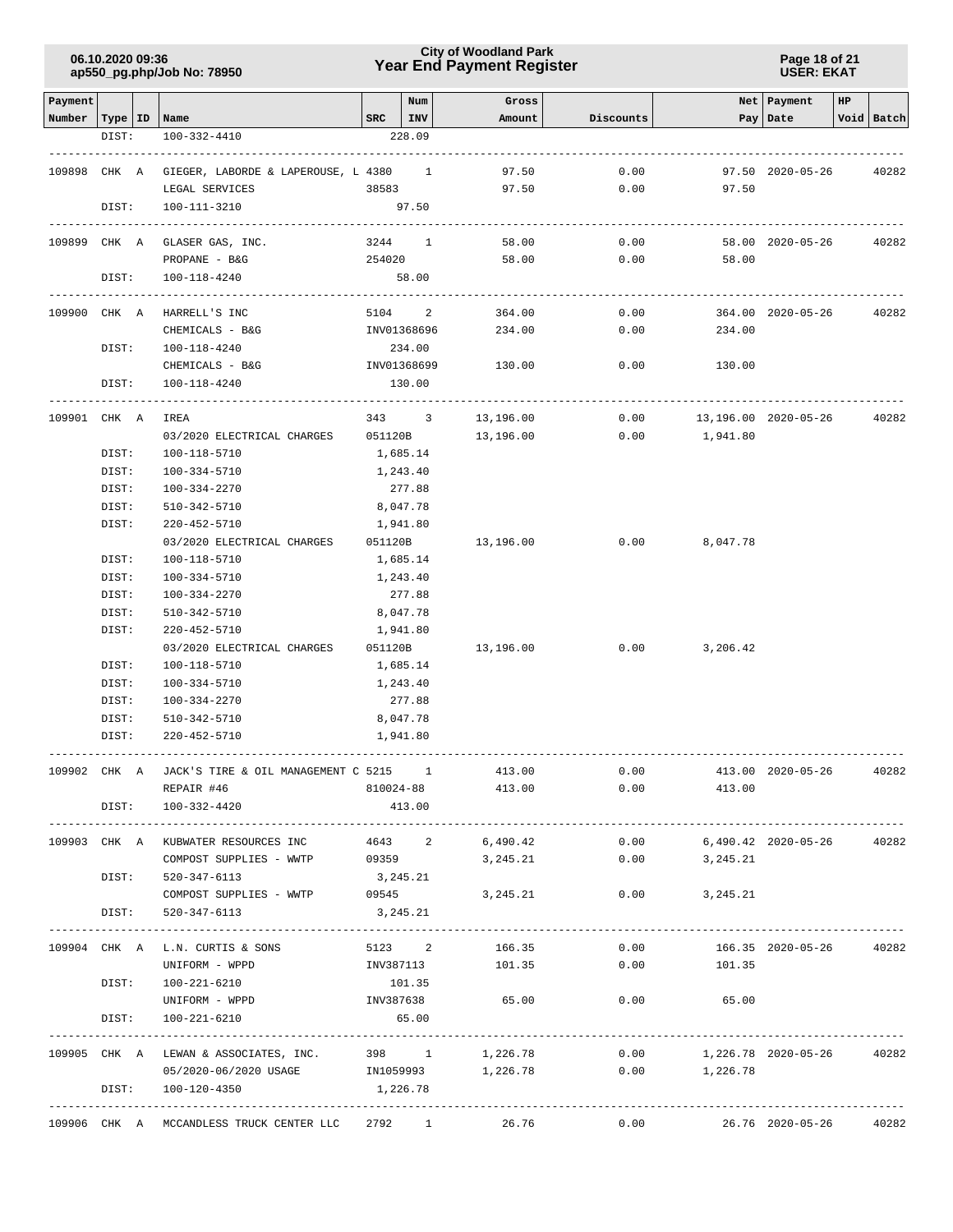### **Year End Payment Register City of Woodland Park 06.10.2020 09:36**

**Page 19 of 21 USER: EKAT**

| Payment      |           |                                                |              | Num                 | Gross                         |                                    |              | Net   Payment           | <b>HP</b> |            |
|--------------|-----------|------------------------------------------------|--------------|---------------------|-------------------------------|------------------------------------|--------------|-------------------------|-----------|------------|
| Number       | Type   ID | Name                                           | <b>SRC</b>   | INV                 | Amount                        | Discounts                          |              | Pay   Date              |           | Void Batch |
|              |           | REPAIR #41                                     |              | P103063113:01       | 26.76                         | 0.00                               | 26.76        |                         |           |            |
|              | DIST:     | 100-332-4210                                   |              | 26.76               |                               |                                    |              |                         |           |            |
| 109907 CHK A |           | MATT ZIMMERMAN                                 | $\mathbf{1}$ | $\sim$ 1            | 144.98                        | 0.00                               |              | 144.98 2020-05-26       |           | 40282      |
|              |           | REIMBURSEMENT-HEDGE TRIMMER                    | 05012020     |                     | 144.98                        | 0.00                               | 144.98       |                         |           |            |
|              | DIST:     | 100-118-4320                                   |              | 144.98              |                               |                                    |              |                         |           |            |
|              |           |                                                |              |                     |                               |                                    |              |                         |           |            |
| 109908 CHK A |           | RG CONSTRUCTION, LLP                           |              | $1 \quad 1$         | 1,500.00                      | 0.00                               |              | 1,500.00 2020-05-26     |           | 40282      |
|              |           | REFUND OF ESCROW                               | 05132020     |                     | 1,500.00                      | 0.00                               | 1,500.00     |                         |           |            |
|              | DIST:     | $100 - 000 - 2515$                             |              | 1,500.00            |                               |                                    |              |                         |           |            |
|              |           |                                                |              |                     |                               |                                    |              |                         |           |            |
| 109909 CHK A |           | PAUL LEE BIXLER, JR & ELIZABET 1 1             |              |                     | 2,000.00                      | 0.00                               |              | 2,000.00 2020-05-26     |           | 40282      |
|              |           | REFUND OF ESCROW                               | 05182020     |                     | 2,000.00                      | 0.00                               | 2,000.00     |                         |           |            |
|              | DIST:     | 100-000-2515                                   |              | 2,000.00            |                               |                                    |              |                         |           |            |
|              |           |                                                |              |                     |                               |                                    |              |                         |           |            |
| 109910 CHK A |           | SATORI LTD                                     |              | $1 \quad 1$         | 1,000.00                      | 0.00                               |              | 1,000.00 2020-05-26     |           | 40282      |
|              |           | REFUND OF ESCROW                               | 05212020     |                     | 1,000.00                      | 0.00                               | 1,000.00     |                         |           |            |
|              | DIST:     | 100-000-2515                                   |              | 1,000.00            |                               |                                    |              |                         |           |            |
| 109911 CHK A |           | STEPHEN MOUNT JR.                              |              | $1 \qquad \qquad 1$ | 40.76                         | 0.00                               |              | 40.76 2020-05-26        |           | 40282      |
|              |           | UTILITY REFUND                                 | 1941.05      |                     | 40.76                         | 0.00                               | 40.76        |                         |           |            |
|              | DIST:     | 510-342-3461                                   |              | 40.76               |                               |                                    |              |                         |           |            |
|              |           |                                                |              |                     |                               |                                    |              |                         |           |            |
| 109912 CHK A |           | MELANIE BRUCK                                  |              | $1 \quad 1$         | 40.31                         | 0.00                               |              | 40.31 2020-05-26        |           | 40282      |
|              |           | UTILITY REFUND                                 | 2221.02A     |                     | 40.31                         | 0.00                               | 40.31        |                         |           |            |
|              | DIST:     | 520-347-3471                                   |              | 40.31               |                               |                                    |              |                         |           |            |
|              |           |                                                |              |                     |                               |                                    |              |                         |           |            |
| 109913 CHK A |           | PAUL SCHEXNAYDER                               |              | $1 \qquad \qquad 1$ | 100.00                        | 0.00                               |              | 100.00 2020-05-26       |           | 40282      |
|              |           | UTILITY REFUND                                 | 2782.05A     |                     | 100.00                        | 0.00                               | 100.00       |                         |           |            |
|              | DIST:     | 510-342-3461                                   |              | 100.00              |                               |                                    |              |                         |           |            |
|              |           |                                                |              |                     |                               |                                    |              |                         |           |            |
| 109914 CHK A |           | SARAH MILLS                                    | $\mathbf{1}$ | $\mathbf{1}$        | 52.00                         | 0.00                               |              | 52.00 2020-05-26        |           | 40282      |
|              |           | REFUND - P&R                                   | 491          |                     | 52.00                         | 0.00                               | 52.00        |                         |           |            |
|              | DIST:     | 220-000-3471-1006                              |              | 52.00               |                               |                                    |              |                         |           |            |
| 109915 CHK A |           | MONICA WHELAN                                  | $\mathbf{1}$ | $\mathbf{1}$        | 50.00                         | 0.00                               |              | 50.00 2020-05-26        |           | 40282      |
|              |           | REFUND -P&R                                    | 492          |                     | 50.00                         | 0.00                               | 50.00        |                         |           |            |
|              | DIST:     | 220-000-3475-1000                              |              | 50.00               |                               |                                    |              |                         |           |            |
|              |           |                                                |              |                     |                               |                                    |              |                         |           |            |
|              |           | 109916 CHK A DOMINION PROPERTY MANAGEMENT 1 1  |              |                     |                               | 91.17<br>0.00                      |              | 91.17 2020-05-26        |           | 40282      |
|              |           | UTILITY REFUND                                 |              |                     | 5134.02A 91.17                |                                    | $0.00$ 91.17 |                         |           |            |
|              | DIST:     | 510-342-3461                                   |              | 91.17               |                               |                                    |              |                         |           |            |
|              |           |                                                |              |                     |                               |                                    |              |                         |           |            |
|              |           | 109917 CHK A RONALD & CECILIA METCALF 1 1      |              |                     | 995.00                        | 0.00                               |              | 995.00 2020-05-26       |           | 40282      |
|              |           | REFUND-WATER PLANT INVEST. FEE 5192020         |              |                     | 995.00                        | 0.00                               | 995.00       |                         |           |            |
|              | DIST:     | 510-343-3465                                   |              | 995.00              |                               |                                    |              |                         |           |            |
|              |           |                                                |              |                     |                               |                                    |              |                         |           |            |
|              |           | 109918 CHK A MARK & LESLEY ROWE                |              |                     | $1 \quad 1 \quad$             | 87.34<br>0.00                      |              | 87.34 2020-05-26        |           | 40282      |
|              |           | UTILITY REFUND                                 |              |                     | 5695.04A                      | 87.34                              | $0.00$ 87.34 |                         |           |            |
|              | DIST:     | 510-342-3461                                   |              | 87.34               |                               |                                    |              |                         |           |            |
|              |           |                                                |              |                     |                               |                                    |              |                         |           |            |
|              |           | 109919 CHK A STEVE VARNER<br>UNIFORM ALLOWANCE |              | $1 \quad 1$<br>5820 | 85.83<br>85.83                | 0.00<br>0.00                       | 85.83        | 85.83 2020-05-26        |           | 40282      |
|              | DIST:     | 100-118-6210                                   |              | 85.83               |                               |                                    |              |                         |           |            |
|              |           |                                                |              |                     |                               | ---------------------------------- |              | ------------------      |           |            |
|              |           | 109920 CHK A MBI CONTRACTORS INC.              |              |                     | $1 \quad 1 \quad 1$<br>567.84 | 0.00                               |              | 567.84 2020-05-26 40282 |           |            |
|              |           | USE TAX REFUND - L95645                        | L95645       |                     | 567.84                        | 0.00                               | 567.84       |                         |           |            |
|              |           |                                                |              |                     |                               |                                    |              |                         |           |            |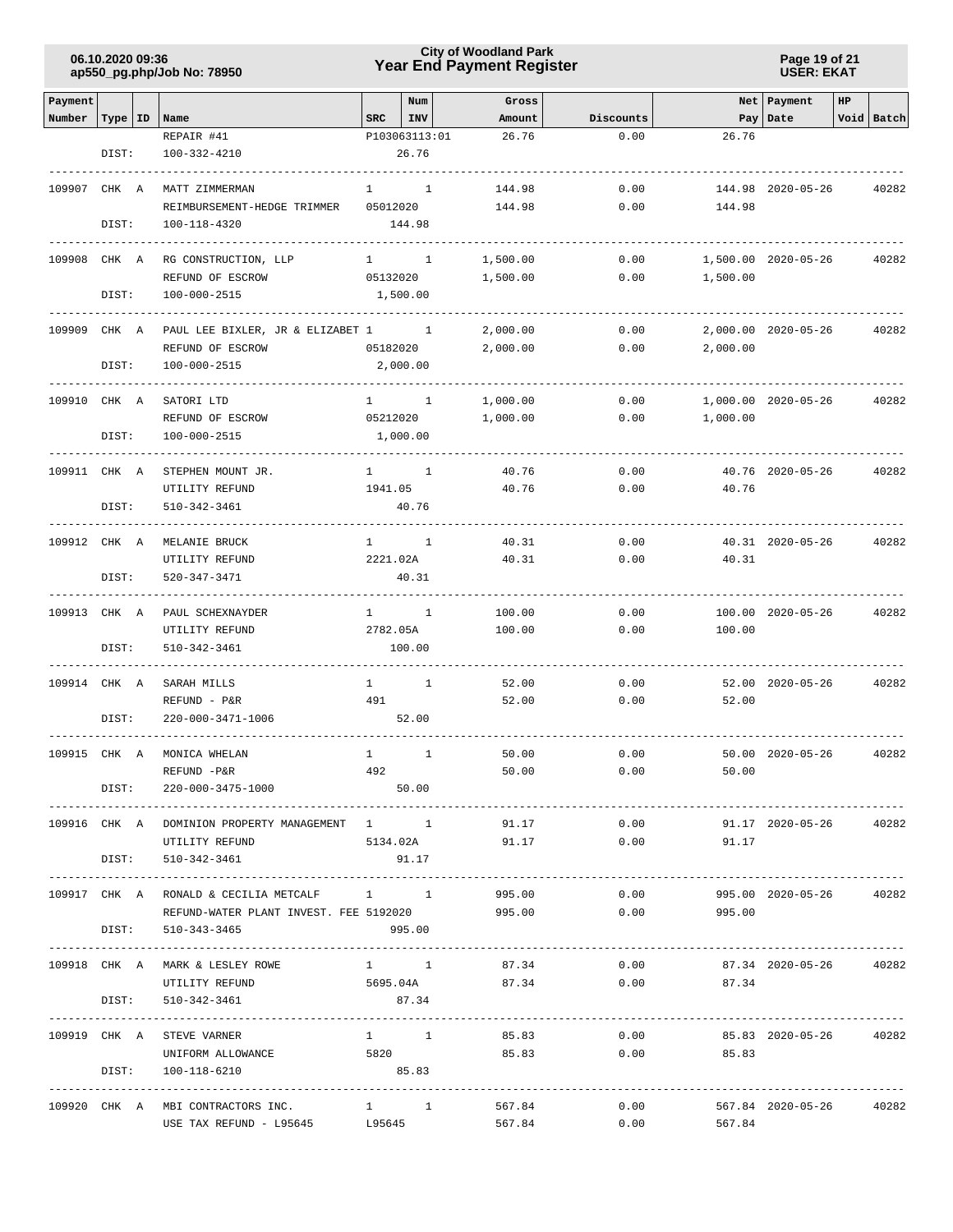### **Year End Payment Register City of Woodland Park 06.10.2020 09:36**

**Page 20 of 21 USER: EKAT**

| Payment                   |       |                                                           |                   | Num            | Gross                |           |                              | Net Payment         | HP |            |
|---------------------------|-------|-----------------------------------------------------------|-------------------|----------------|----------------------|-----------|------------------------------|---------------------|----|------------|
| Number   Type   ID   Name | DIST: | 100-000-3142                                              | $SRC$   INV       | 567.84         | Amount               | Discounts |                              | Pay   Date          |    | Void Batch |
|                           |       |                                                           |                   |                |                      |           |                              |                     |    |            |
| 109921 CHK A              |       | MBI CONTRACTORS                                           | $1 \qquad \qquad$ | $\overline{1}$ | 982.24               | 0.00      |                              | 982.24 2020-05-26   |    | 40282      |
|                           |       | USE TAX REFUND - M00278 M00278                            |                   |                | 982.24               | 0.00      | 982.24                       |                     |    |            |
|                           | DIST: | 100-000-3142                                              |                   | 982.24         |                      |           |                              |                     |    |            |
|                           |       |                                                           | ------------      |                |                      |           |                              |                     |    |            |
|                           |       | 109922 CHK A N.E.S., INC. (NES)                           | 1921 3            |                | 4,703.38             | 0.00      |                              | 4,703.38 2020-05-26 |    | 40282      |
|                           |       | MIXED-USE PLANNING                                        | 10424             |                | 2,955.00             | 0.00      | 2,955.00                     |                     |    |            |
|                           | DIST: | 215-710-7400                                              | 2,955.00          |                |                      |           |                              |                     |    |            |
|                           |       | MIXED USE-PLANNING                                        | 10578             |                | 833.38               | 0.00      | 833.38                       |                     |    |            |
|                           | DIST: | 215-710-7400                                              |                   | 833.38         |                      |           |                              |                     |    |            |
|                           |       | MIXED USE-PLANNING                                        | 10702             |                | 915.00               | 0.00      | 915.00                       |                     |    |            |
|                           | DIST: | 215-710-7400                                              |                   | 915.00         |                      |           |                              |                     |    |            |
|                           |       |                                                           |                   |                |                      |           |                              |                     |    |            |
| 109923 CHK A              |       | NORTHERN SAFETY & INDUSTRIAL CO 2417 1                    |                   |                | 167.75               | 0.00      |                              | 167.75 2020-05-26   |    | 40282      |
|                           |       | SAFETY ITEMS - STREETS 903952203                          |                   |                | 167.75               | 0.00      | 167.75                       |                     |    |            |
|                           | DIST: | 100-334-2335                                              |                   | 167.75         |                      |           |                              |                     |    |            |
| 109924 CHK A              |       | PAVEMENT REPAIR & SUPPLIES INC 3202 1                     |                   |                | 863.00               | 0.00      |                              | 863.00 2020-05-26   |    | 40282      |
|                           |       | PAVEMENT REPAIR - STREETS                                 | 2020-614          |                | 863.00               | 0.00      | 863.00                       |                     |    |            |
|                           | DIST: | 100-334-4360                                              |                   | 863.00         |                      |           |                              |                     |    |            |
|                           |       |                                                           |                   |                | -------------------- |           |                              |                     |    |            |
| 109925 CHK A              |       | PHIL LONG FORD                                            | 504 1             |                | 32.29                | 0.00      |                              | 32.29 2020-05-26    |    | 40282      |
|                           |       | REPAIR #11                                                | 777355            |                | 32.29                | 0.00      | 32.29                        |                     |    |            |
|                           | DIST: | 100-332-4420                                              |                   | 32.29          |                      |           |                              |                     |    |            |
|                           |       |                                                           |                   |                |                      |           |                              |                     |    |            |
|                           |       | 109926 CHK A RAMPART SUPPLY, INC.                         | 528 3             |                | 1,328.25             | 0.00      |                              | 1,328.25 2020-05-26 |    | 40282      |
|                           |       | PLUMBING SUPPLIES - B&G                                   | 2467346-00        |                | 73.44                | 0.00      | 73.44                        |                     |    |            |
|                           | DIST: | 100-118-4240                                              |                   | 73.44          |                      |           |                              |                     |    |            |
|                           |       | SUPPLIES - B&G                                            | 2470604-00        |                | 198.40               | 0.00      | 198.40                       |                     |    |            |
|                           | DIST: | 100-118-4310                                              |                   | 198.40         |                      |           |                              |                     |    |            |
|                           |       | SUPPLIES - B&G                                            | 2473070-00        |                | 1,056.41             | 0.00      | 1,056.41                     |                     |    |            |
|                           | DIST: | 100-118-4240                                              | 1,056.41          |                |                      |           |                              |                     |    |            |
|                           |       |                                                           |                   |                |                      |           |                              |                     |    |            |
| 109927 CHK A              |       | SCHUMACHER 'S                                             | 561 1             |                | 90.00                | 0.00      |                              | 90.00 2020-05-26    |    | 40282      |
|                           |       | REPAIR                                                    | 67548             |                | 90.00                | 0.00      | 90.00                        |                     |    |            |
|                           | DIST: | 100-332-4430                                              |                   | 90.00          |                      |           |                              |                     |    |            |
|                           |       | 109928 CHK A SEACHANGE PRINT INNOVATIONS 5216 1 13,203.44 |                   |                |                      |           | $0.00$ 13, 203.44 2020-05-26 |                     |    | 40282      |
|                           |       | ELECTION 2020                                             |                   |                | 33175 13, 203.44     |           | $0.00$ 13, 203.44            |                     |    |            |
|                           | DIST: | 100-112-2020                                              | 13,203.44         |                |                      |           |                              |                     |    |            |
|                           |       |                                                           |                   |                |                      |           |                              |                     |    |            |
|                           |       | 109929 CHK A SHERWIN-WILLIAMS                             |                   |                | 1890 1 836.00        |           | 0.00                         | 836.00 2020-05-26   |    | 40282      |
|                           |       | ROAD STENCILING - STREETS 8805-3 836.00                   |                   |                |                      |           | $0.00$ 836.00                |                     |    |            |
|                           | DIST: | 100-334-4360                                              |                   | 836.00         |                      |           |                              |                     |    |            |
|                           |       |                                                           |                   |                |                      |           |                              |                     |    |            |
|                           |       | 109930 CHK A STANLEY CONVERGENT SECURITY SO 4042 3        |                   |                | 356.72               | 0.00      |                              | 356.72 2020-05-26   |    | 40282      |
|                           |       | 06/2020 FLEET                                             | 17450750          |                | 109.00               | 0.00      | 109.00                       |                     |    |            |
|                           | DIST: | 100-332-5000                                              |                   | 109.00         |                      |           |                              |                     |    |            |
|                           |       | 06/2020 QUONSET                                           | 17466341          |                | 75.00                | 0.00      | 75.00                        |                     |    |            |
|                           | DIST: | 100-331-5000                                              |                   | 75.00          |                      |           |                              |                     |    |            |
|                           |       | 06/2020 MAIN BLDG 17466812 172.72                         |                   |                |                      |           | $0.00$ 172.72                |                     |    |            |
|                           | DIST: | 100-331-5000                                              |                   | 172.72         |                      |           |                              |                     |    |            |
|                           |       |                                                           |                   |                |                      |           |                              |                     |    |            |
|                           |       | 109931 CHK A TIMBER LINE ELEC/CONTROL CORP 1145 1         |                   |                | 984.60               | 0.00      |                              | 984.60 2020-05-26   |    | 40282      |
|                           |       | REPAIR                                                    | 4655              |                | 984.60               | 0.00      | 984.60                       |                     |    |            |
|                           | DIST: | 510-342-4320                                              |                   | 984.60         |                      |           |                              |                     |    |            |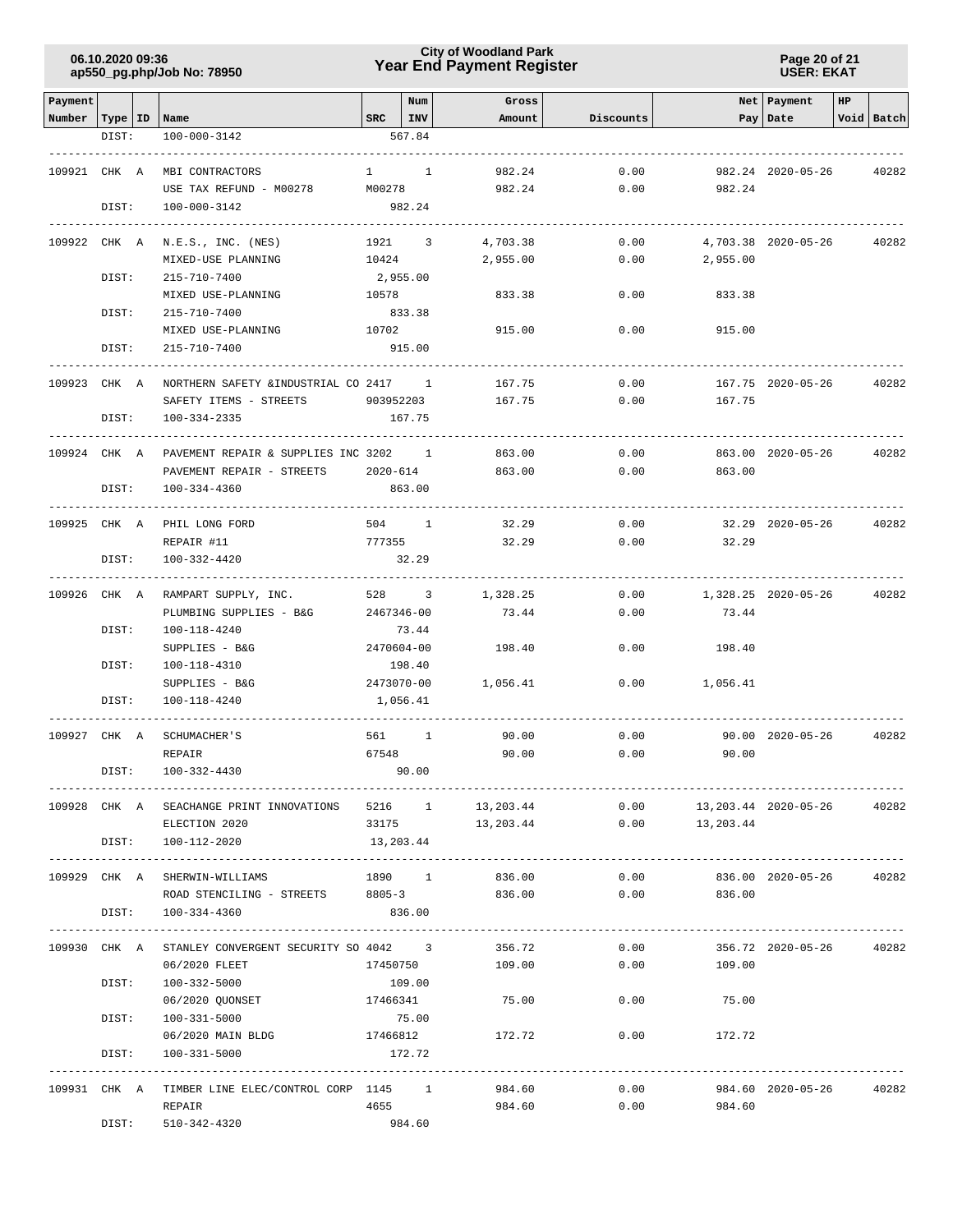### **Year End Payment Register City of Woodland Park 06.10.2020 09:36**

**Page 21 of 21 USER: EKAT**

| Payment      |           |                                                          |              | Num                      | Gross      |           |             | Net   Payment          | HP |            |
|--------------|-----------|----------------------------------------------------------|--------------|--------------------------|------------|-----------|-------------|------------------------|----|------------|
| Number       | Type   ID | Name                                                     | <b>SRC</b>   | INV                      | Amount     | Discounts |             | Pay Date               |    | Void Batch |
|              |           |                                                          |              |                          |            |           |             |                        |    |            |
| 109932       | CHK A     | <b>USA BLUEBOOK</b>                                      | 1779         | 3                        | 445.93     | 0.00      |             | 445.93 2020-05-26      |    | 40282      |
|              |           | DISPENSER - WTP                                          | 213006       |                          | 194.30     | 0.00      | 194.30      |                        |    |            |
|              | DIST:     | 510-342-6110                                             |              | 194.30                   |            |           |             |                        |    |            |
|              |           | SUPPLIES - WTP                                           | 218503       |                          | 156.35     | 0.00      | 156.35      |                        |    |            |
|              | DIST:     | 510-342-6110                                             |              | 156.35                   |            |           |             |                        |    |            |
|              |           | SUPPLIES - WWTP                                          | 218587       |                          | 95.28      | 0.00      | 95.28       |                        |    |            |
|              | DIST:     | 520-347-5006                                             |              | 95.28                    |            |           |             |                        |    |            |
| 109933 CHK A |           | VECTRA BANK COLORADO                                     | 2184         | 2                        | 360,932.23 | 0.00      |             | 360,932.23 2020-05-26  |    | 40282      |
|              |           | LOAN PAYMENT - DDA                                       | 05032020     |                          | 71,634.31  | 0.00      | 71,634.31   |                        |    |            |
|              | DIST:     | $215 - 470 - 8540$                                       |              | 50,000.00                |            |           |             |                        |    |            |
|              | DIST:     | 215-470-8541                                             |              | 21,634.31                |            |           |             |                        |    |            |
|              |           | 2020 BOND DEBT SERVICE PAYMENT 11390720559004 289,297.92 |              |                          |            | 0.00      | 289, 297.92 |                        |    |            |
|              | DIST:     | $215 - 470 - 8530$                                       |              | 195,000.00               |            |           |             |                        |    |            |
|              | DIST:     | 215-470-8531                                             |              | 94,297.92                |            |           |             |                        |    |            |
| 109934       | CHK A     | WALMART COMMUNITY                                        | 668          | 1                        | 288.95     | 0.00      |             | 288.95 2020-05-26      |    | 40282      |
|              |           | MAY INVOICES                                             | 51620        |                          | 288.95     | 0.00      | 288.95      |                        |    |            |
|              | DIST:     | $100 - 118 - 4240$                                       |              | 81.64                    |            |           |             |                        |    |            |
|              | DIST:     | 100-221-6100                                             |              | 207.31                   |            |           |             |                        |    |            |
| 109935 CHK A |           | WASTE MANAGEMENT WOODLAND PARK 3004                      |              | 2                        | 316.22     | 0.00      |             | 316.22 2020-05-26      |    | 40282      |
|              |           | XTRA TRASH SERVICE                                       |              | 0005741-2517-5           | 94.27      | 0.00      | 94.27       |                        |    |            |
|              | DIST:     | $100 - 334 - 4210$                                       |              | 94.27                    |            |           |             |                        |    |            |
|              |           | 05/2020 TRASH SERVICE                                    |              | 0674367-2517-9           | 221.95     | 0.00      | 221.95      |                        |    |            |
|              | DIST:     | $520 - 347 - 4210$                                       |              | 221.95                   |            |           |             |                        |    |            |
| 109936 CHK A |           | WOODLAND PARK ASSOCIATES LLC                             | 4739         | <sup>1</sup>             | 61,525.72  | 0.00      |             | 61,525.72 2020-05-26   |    | 40282      |
|              |           | TIF REIMB. - 2019 PAYABLE 2020                           | 05192020     |                          | 61,525.72  | 0.00      | 61,525.72   |                        |    |            |
|              | DIST:     | 215-710-2400                                             |              | 61,525.72                |            |           |             |                        |    |            |
| 15           | CCRD A    | WEX BANK                                                 | 5187         | $\overline{\phantom{1}}$ | 5,662.22   | 0.00      |             | 5,662.22 2020-05-26 HP |    | 40321      |
|              |           | Wex April 2020                                           | 65228985     |                          | 5,662.22   | 0.00      | 5,662.22    |                        |    |            |
|              | DIST:     | 100-332-6410                                             |              | 5,662.22                 |            |           |             |                        |    |            |
| 109937 CHK A |           | MC HAMMER INC.                                           | $\mathbf{1}$ | $\mathbf{1}$             | 411.02     | 0.00      |             | 411.02 2020-05-27      |    | 40299      |
|              |           | USE TAX REFUND M31230                                    | 05272020     |                          | 411.02     | 0.00      | 411.02      |                        |    |            |
|              | DIST:     | 100-000-3142                                             |              | 411.02                   |            |           |             |                        |    |            |
|              |           | REGISTER TOTALS Checks: 139 Voids: 0                     |              | 215                      | 894,729.09 | 0.00      | 894,729.09  |                        |    |            |